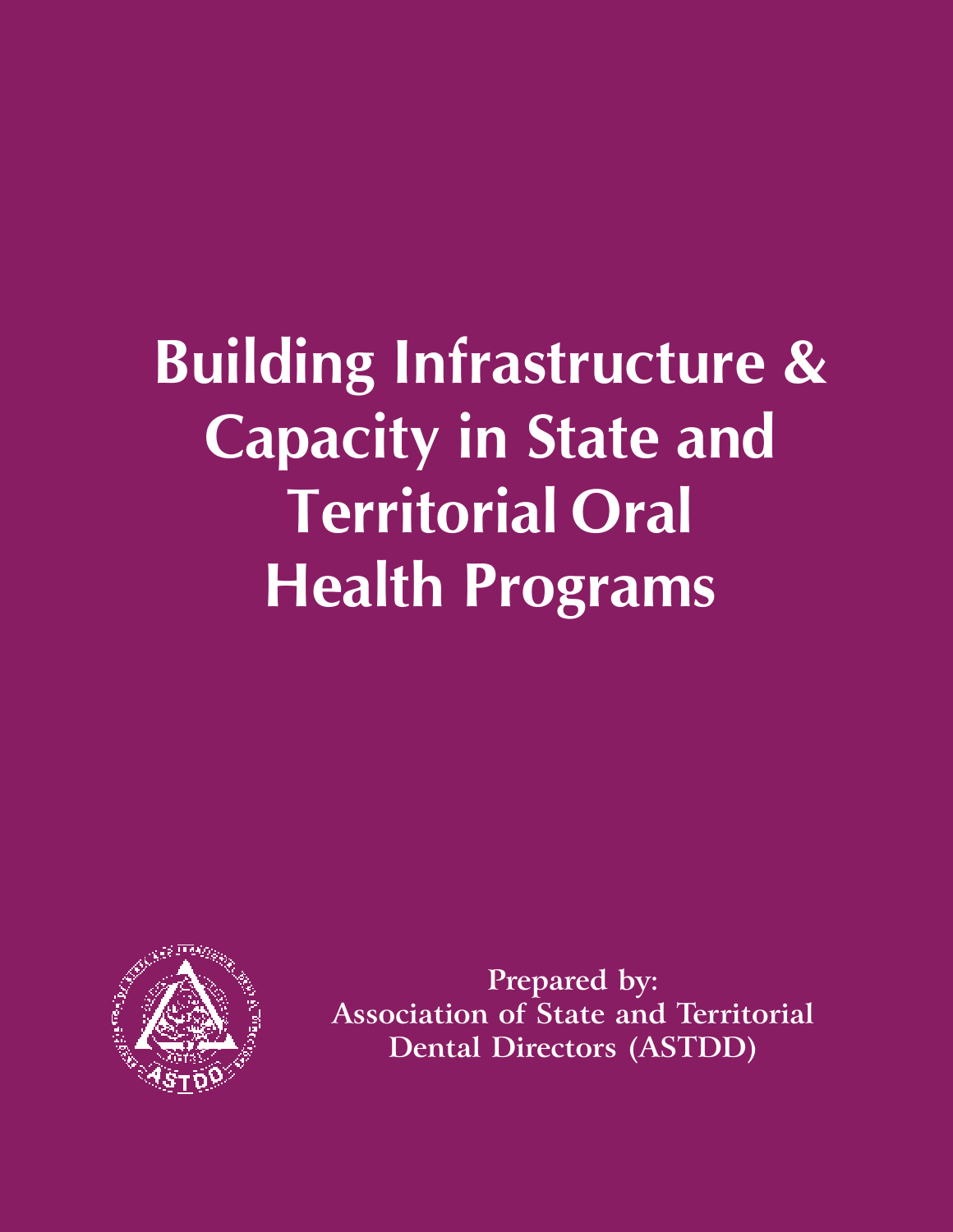# **Building Infrastructure and Capacity in State and Territorial Oral Health Programs**

**April 2000**

**Prepared by:**

**Association of State and Territorial**

**Dental Directors (ASTDD)**

**This publication was partially supported by Cooperative Agreement Number U58/CCU914566-03 from the Centers for Disease Control and Prevention (CDC). Its contents are solely the responsibility of the authors and do not necessarily represent the offical views of the CDC.**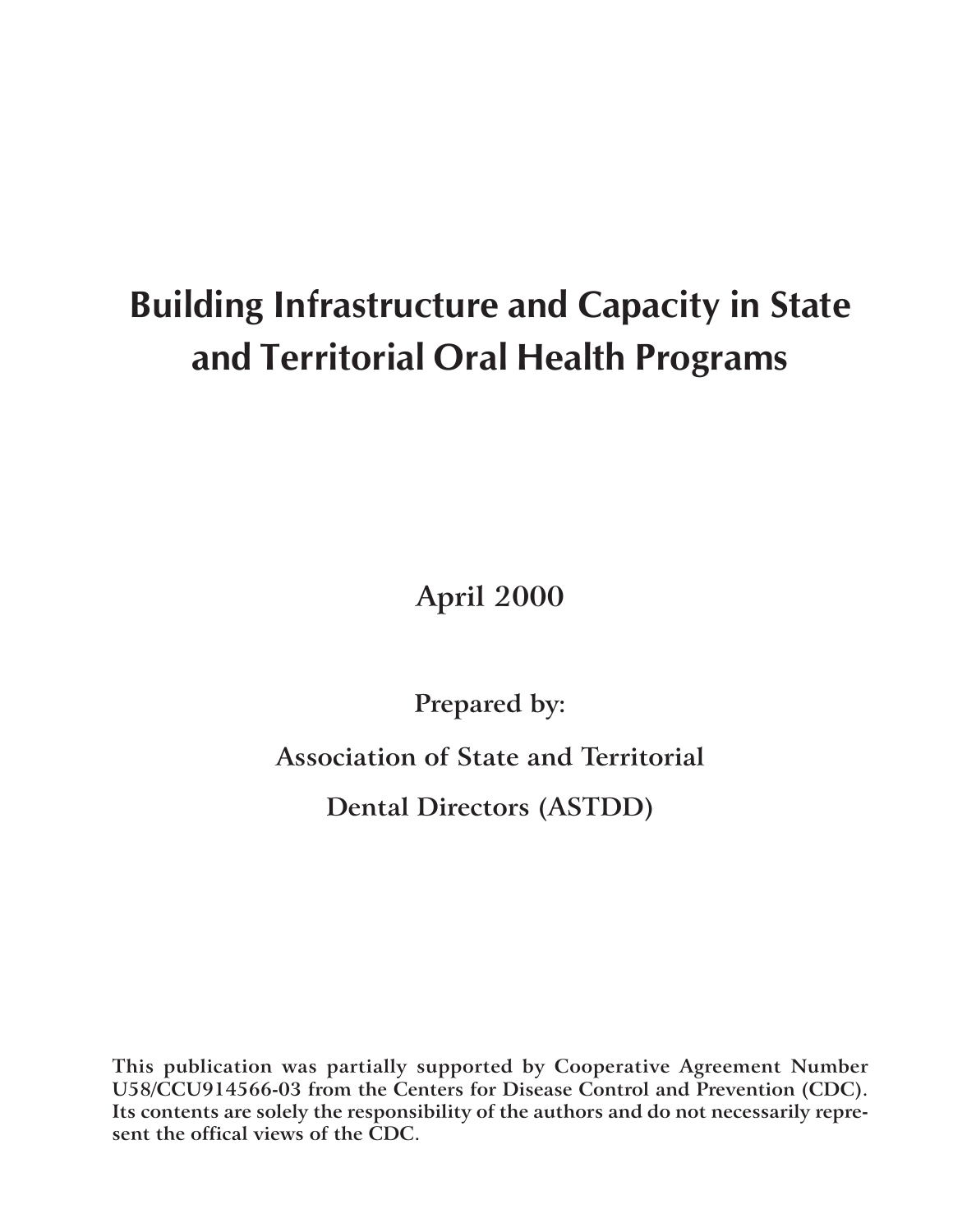The following individuals contributed to the preparation of this publication. We thank them for their effort, expert advice, encouragement, and support.

*Project Director*

Julie Tang, D.M.D., M.P.H. Consultant, ASTDD

#### *Advisory Committee*

Donald Altman, D.D.S., M.P.H. Office of Oral Health Arizona Department of Health Services

Eugenio Beltrán, D.M.D., M.S., Dr.P.H. Division of Oral Health Centers for Disease Control and Prevention

Harold S. Goodman, D.M.D., M.P.H. Office of Oral Health Maryland Department of Health & Mental Hygiene

#### *Expert Panel*

Douglas Berkey, D.M.D., M.P.H., M.S. Department of Applied Dentistry University of Colorado School of Dentistry

Diane Brunson, R.D.H., M.P.H. Oral Health Program Colorado Department of Public Health & Environment

Laurie A. Buckles, R.D.H. Office of Oral Health Maricopa County Health Department

Susan H. Burke, Ed.D. Office of Children with Special Health Care Needs Arizona Department of Health Services

Pam Goslar, Ph.D. Community and Family Health Services Arizona Department of Health Services

Vanessa Hill, M.S., R.N. Office of Minorities and Local Health Arizona Department of Health Services

Lee A. Hunter, M.Ed. Office of Children with Special Health Care Needs Arizona Department of Health Services

*Project Survey Participants*

All full and associate members of ASTDD

*Project Consultants*

Beth Hines, R.D.H., M.P.H. Oral Health Program, Community & Family Health Washington Department of Health

Lynn Douglas Mouden, D.D.S., M.P.H. Office of Oral Health Arkansas Department of Health

Mark D. Siegal, D.D.S., M.P.H. Bureau of Oral Health Services Ohio Department of Health

Robert Isman, D.D.S., M.P.H. Office of Medi-Cal Dental Services California Department of Health Services

Merrill Krenitz Office of Children with Special Health Care Needs Arizona Department of Health Services

Raymond A. Kuthy, D.D.S., M.P.H. Department of Preventive and Community Dentistry University of Iowa College of Dentistry

Debby Kurtz-Weidinger, R.D.H., M.Ed. Office of Oral Health Arizona Department of Health Services

Kathleen Mangskau, R.D.H., M.P.A. Oral Health Program North Dakota Department of Health

Corrine Miller, D.D.S., Ph.D. University of Kansas Medical Center

Stanton Wolfe, D.D.S., M.P.H. Oral Health/Bureau of Community Health Connecticut Department of Public Health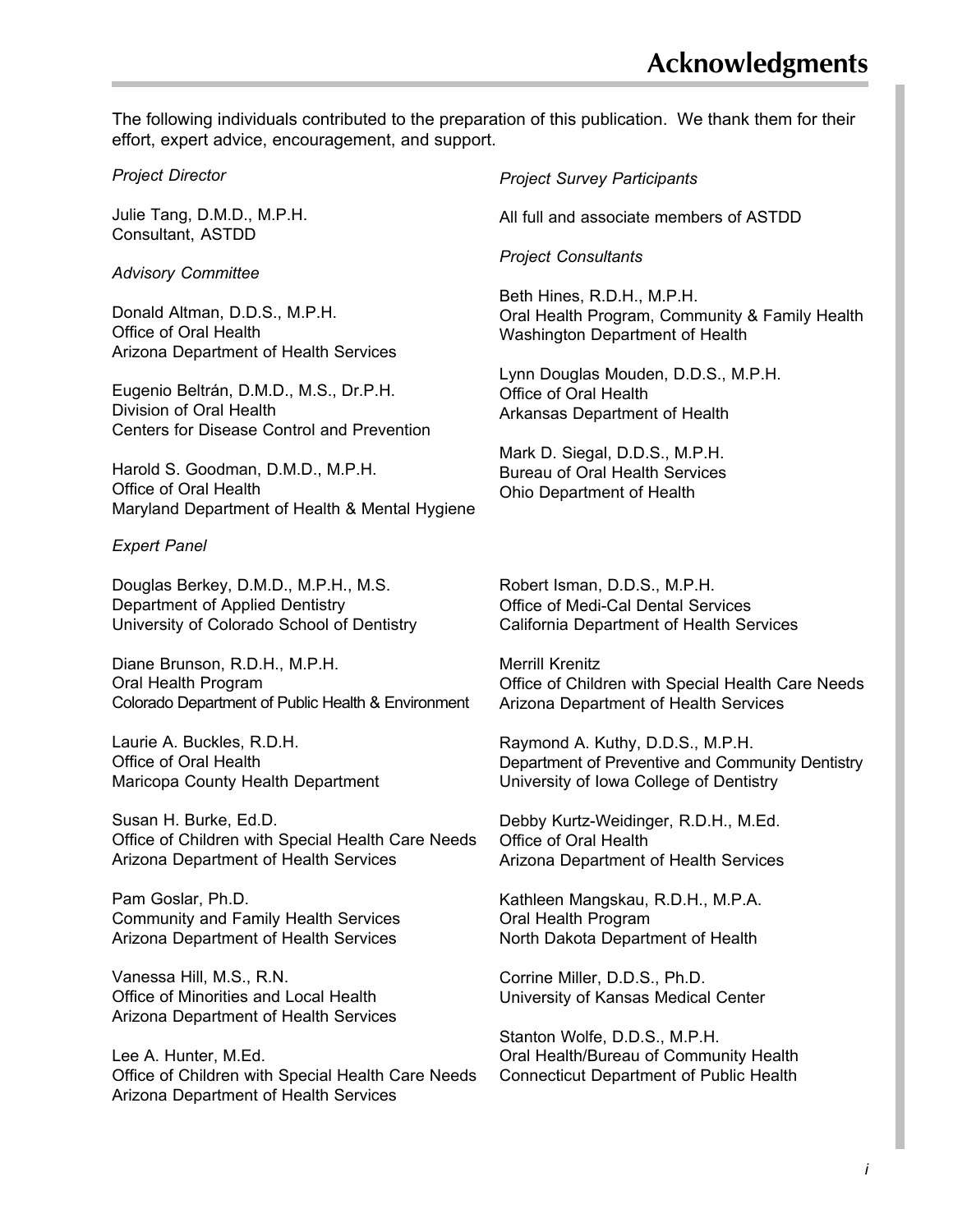# **Table of Contents**

| Section I.          |                                                                                      |  |
|---------------------|--------------------------------------------------------------------------------------|--|
| <b>Section II.</b>  | Elements of State Oral Health Programs to Achieve Healthy People 2010 Objectives  10 |  |
|                     | Assessment<br>$A_{1}$                                                                |  |
|                     | <b>Policy Development</b><br>В.<br>$C_{\cdot}$<br>D.                                 |  |
|                     | Assurance<br>Е.<br>F.,<br>G.<br>Η.<br>$\mathbf{L}$<br>J.                             |  |
| <b>Section III.</b> | Α.<br>В.                                                                             |  |
| <b>Section IV.</b>  |                                                                                      |  |
| <b>Appendices</b>   | Α.<br><b>B.</b><br>D.<br>Е.                                                          |  |
|                     |                                                                                      |  |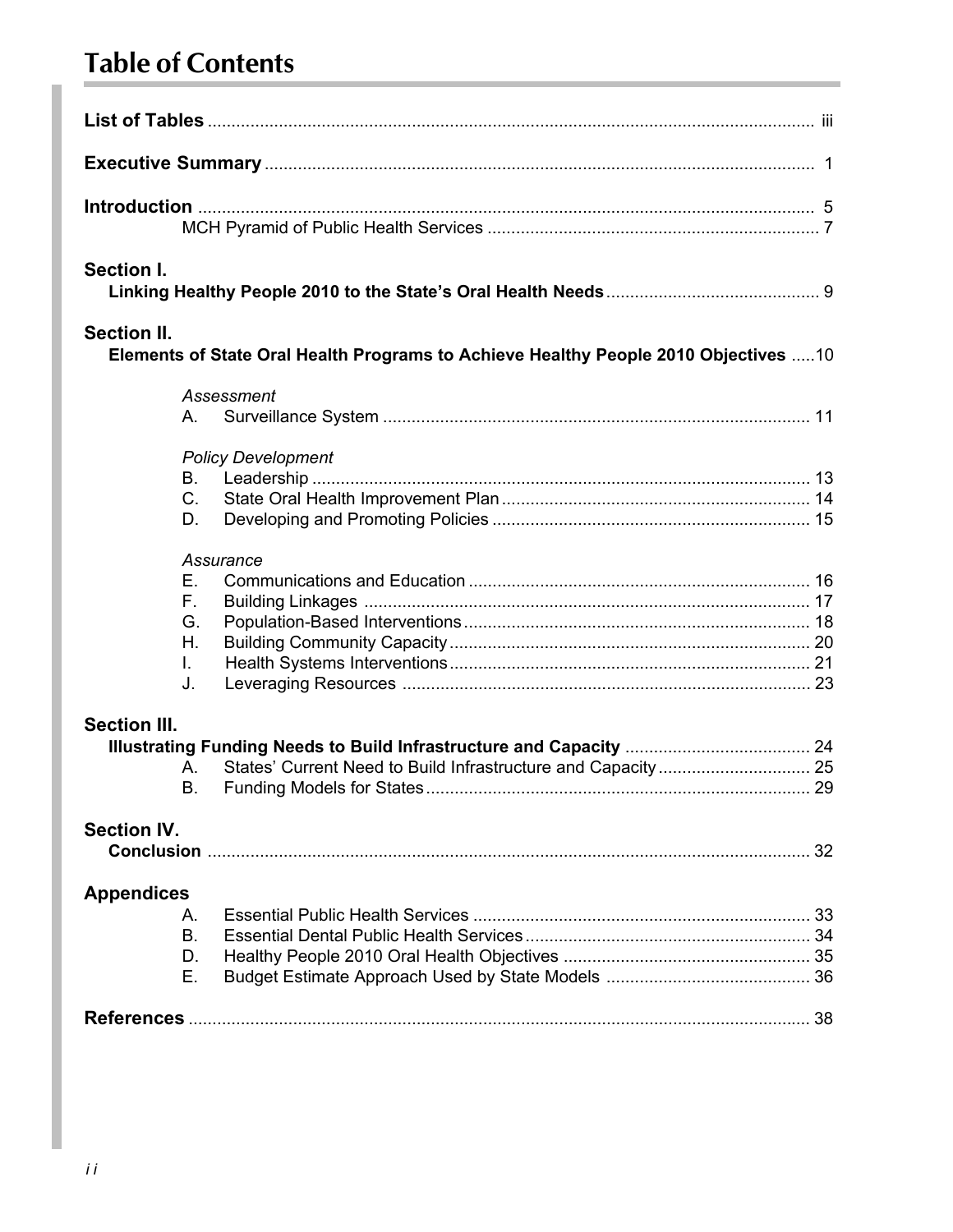# **List of Tables**

| 1. |                                                                                                |  |
|----|------------------------------------------------------------------------------------------------|--|
| 2. |                                                                                                |  |
| 3. |                                                                                                |  |
| 4. |                                                                                                |  |
| 5. |                                                                                                |  |
| 6. |                                                                                                |  |
| 7. | Full-Time Equivalents Staffing State Oral Health Programs - Includes Dental Director  28       |  |
| 8. |                                                                                                |  |
| 9. | A Comparison of Four State Models Used to Illustrate Funding Needs for Infrastructure          |  |
|    | 10. Illustrating Funding Needs to Build Infrastructure and Capacity for State Oral Health      |  |
|    | 11. Projected Funding Needs for All States to Build Infrastructure and Capacity for State Oral |  |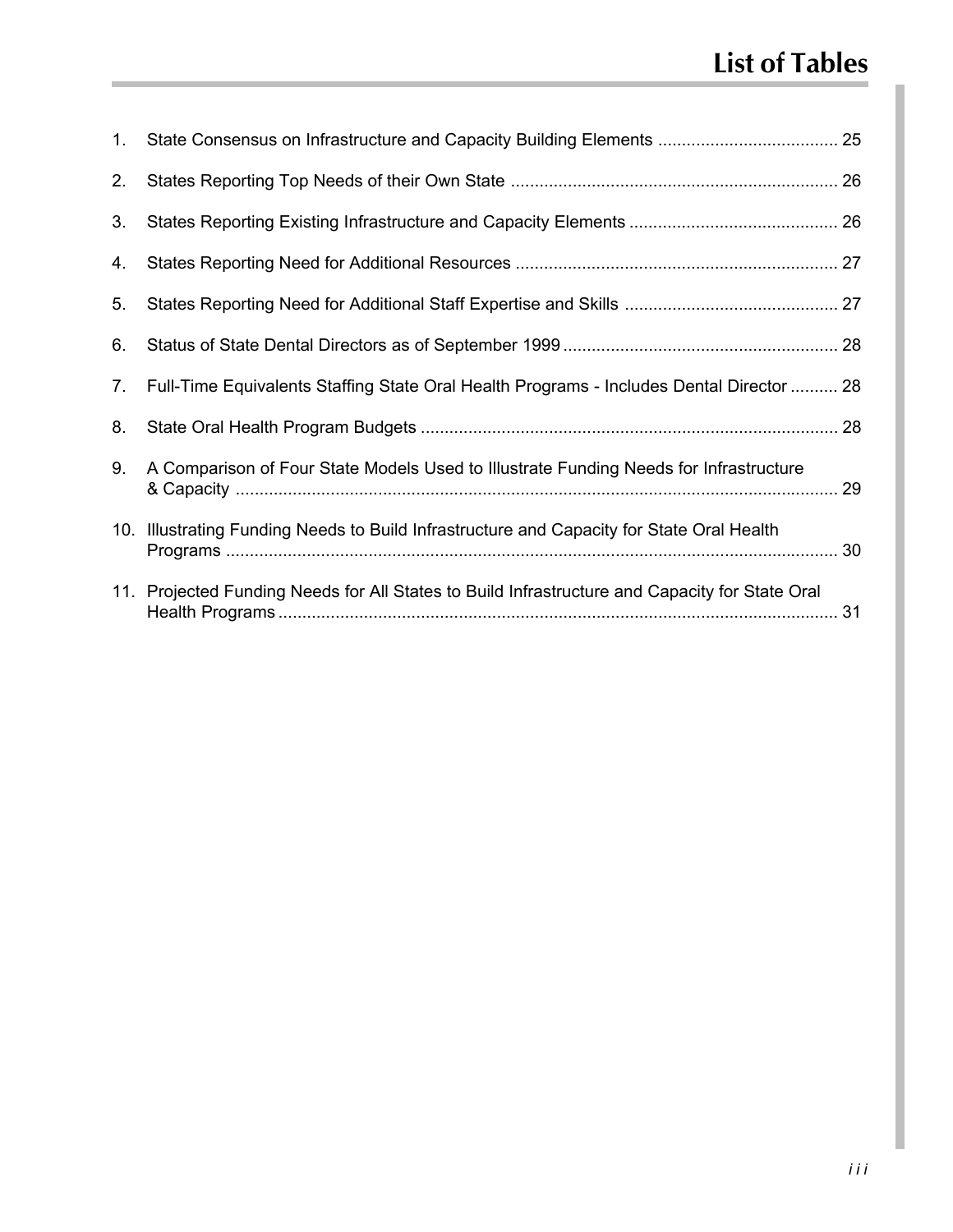### **Executive Summary**

The purpose of this document is to assess the resources needed and illustrate funding ranges to maintain fully effective dental public health programs at the state and territorial levels. With the public release of Healthy People 2010 (the nation's health promotion and disease prevention agenda) and the Surgeon General's Report on Oral Health, it is appropriate and timely for the 50 states, the District of Columbia, and U.S. territories (hereafter collectively referred to as "states") to lay the foundation needed to achieve the new national objectives. This document focuses on building infrastructure and capacity for dental public health programs administered by state and territorial health agencies (hereafter called "state oral health programs"). An infrastructure consists of systems, people, relationships, and the resources that would enable state oral health programs to perform public health functions. Capacity enables the development of expertise and competence and the implementation of strategies. Building infrastructure and capacity is a high priority for state oral health programs since this will allow the states to achieve the new national objectives and improve the oral health of Americans.

As we enter the 21<sup>st</sup> century, the American public faces significant oral health problems. The two most common oral diseases, tooth decay and periodontal ("gum") disease, continue to affect individuals throughout their life spans. Tooth decay begins early with one out of six U.S. children (17%), ages 2-4, affected. One half of the 8-year-olds (52%) and three-fourths of the 17-year-olds (78%) in America are affected by tooth decay. The burden of tooth decay is heaviest on children from low-income families with up to 80 percent of their tooth decay being untreated. Tooth decay continues to affect U.S. adults: 96 percent of adults and 99 percent of seniors 65 years of age and older have experienced tooth decay. Two out of five senior adults (44%) no longer have their natural teeth due to tooth decay and periodontal disease. In addition, more than 30,000 Americans are diagnosed with oral and pharyngeal cancer and approximately 8,000 die of these cancers each year. Consequently, oral diseases place a major burden on the public in terms of pain and suffering, poor self-esteem, cost of treatment, and lost productivity from missed work or school days. Optimal oral health would substantially improve the quality of life for U.S. children and adults.

The Healthy People 2010 (HP 2010) Oral Health Objectives identify areas to improve the oral health of all Americans during the next decade. Achieving these objectives will require linking the national objectives to state's resources and programs. State oral health programs can direct and integrate strategies and serve as the linking agent for collaboration at the federal, state and local levels. However, not every state health agency has an oral health program. Further, not all state oral health programs have sufficient resources (i.e., staff, funds, and local support) to address oral health needs. For example, an assessment by the Association of State and Territorial Dental Directors (ASTDD) in September 1999 showed that although 31 states and five territories currently have full-time state dental directors, in 20 states (including the District of Columbia), the state dental director positions are part-time or vacant. Additionally, state synopses provided by state dental directors in March 1999 showed 21 states, with populations totaling 67 million people, have two or fewer full-time equivalents staffing a state oral health program. About half of the states, with populations totaling 92 million people, have a budget of \$500,000 or less for a state oral health program. Also, 25 states have less than 10 percent of their counties supported by local health departments with oral health programs.

In November 1999, a Delphi method was used to identify elements that would build infrastructure and capacity for state oral health programs to achieve HP 2010 Oral Health Objectives. The method involved surveying the ASTDD's general membership of state dental directors and state dental consultants using two consecutive questionnaires. The first questionnaire listed components of essential dental public health services, as identified in *ASTDD's Guidelines for State and Territorial Oral Health Programs*, and asked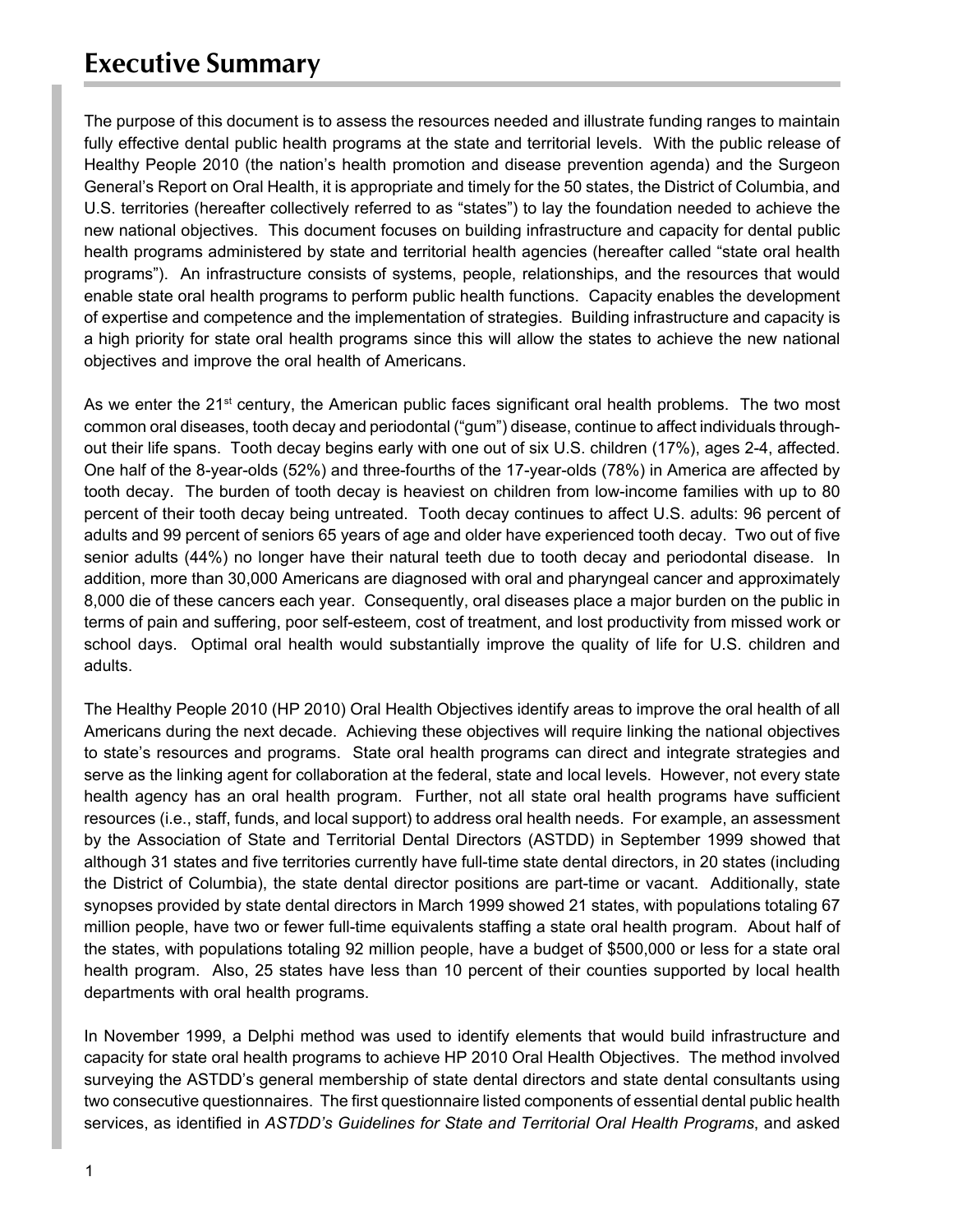ASTDD members to determine infrastructure and capacity elements by giving feedback on the listed elements, adding other elements, and scoring each element to indicate their level of agreement. The second questionnaire refined the list of elements (revised the wording, added new items, and deleted items not in agreement) and asked members to re-score in order to identify the top ten elements. Fortythree states (with 93% of the U.S. population) responded to the *ASTDD Delphi Survey* and identified ten essential elements that would build infrastructure and capacity for state oral health programs. These elements reflect public health functions of assessment, policy development, and assurance. The ten elements are:

### **Assessment**

A. Establish and maintain a *state-based oral health surveillance system* for ongoing monitoring, timely communication of findings, and the use of data to initiate and evaluate interventions.

### **Policy Development**

- B. Provide *leadership* to address oral health problems with a full-time state dental director and an adequately staffed oral health unit with competence to perform public health functions.
- C. Develop and maintain a *state oral health improvement plan* and, through a collaborative process, select appropriate strategies for target populations, establish integrated interventions, and set priorities.
- D. Develop and promote *policies* for better oral health and to improve health systems.

### **Assurance**

- E. Provide oral health *communications and education* to policymakers and the public to increase awareness of oral health issues.
- F. Build *linkages* with partners interested in reducing the burden of oral diseases by establishing a state oral health advisory committee, community coalitions, and governmental workgroups.
- G. Integrate, coordinate and implement *population-based interventions* for effective primary and secondary prevention of oral diseases and conditions.
- H. Build *community capacity* to implement community-level interventions.
- I. Develop *health systems interventions* to facilitate quality dental care services for the general public and vulnerable populations.
- J. Leverage *resources* to adequately fund public health functions.

State oral health programs having competence in surveillance; a full-time dental director; a skilled staff; a state plan; the support of policymakers, strong public-private partnerships and competent communities; and an ability to obtain funds for services will be better prepared to achieve HP 2010 Oral Health Objectives. However, the 43 states responding to the *ASTDD Delphi Survey* reported gaps in their dental public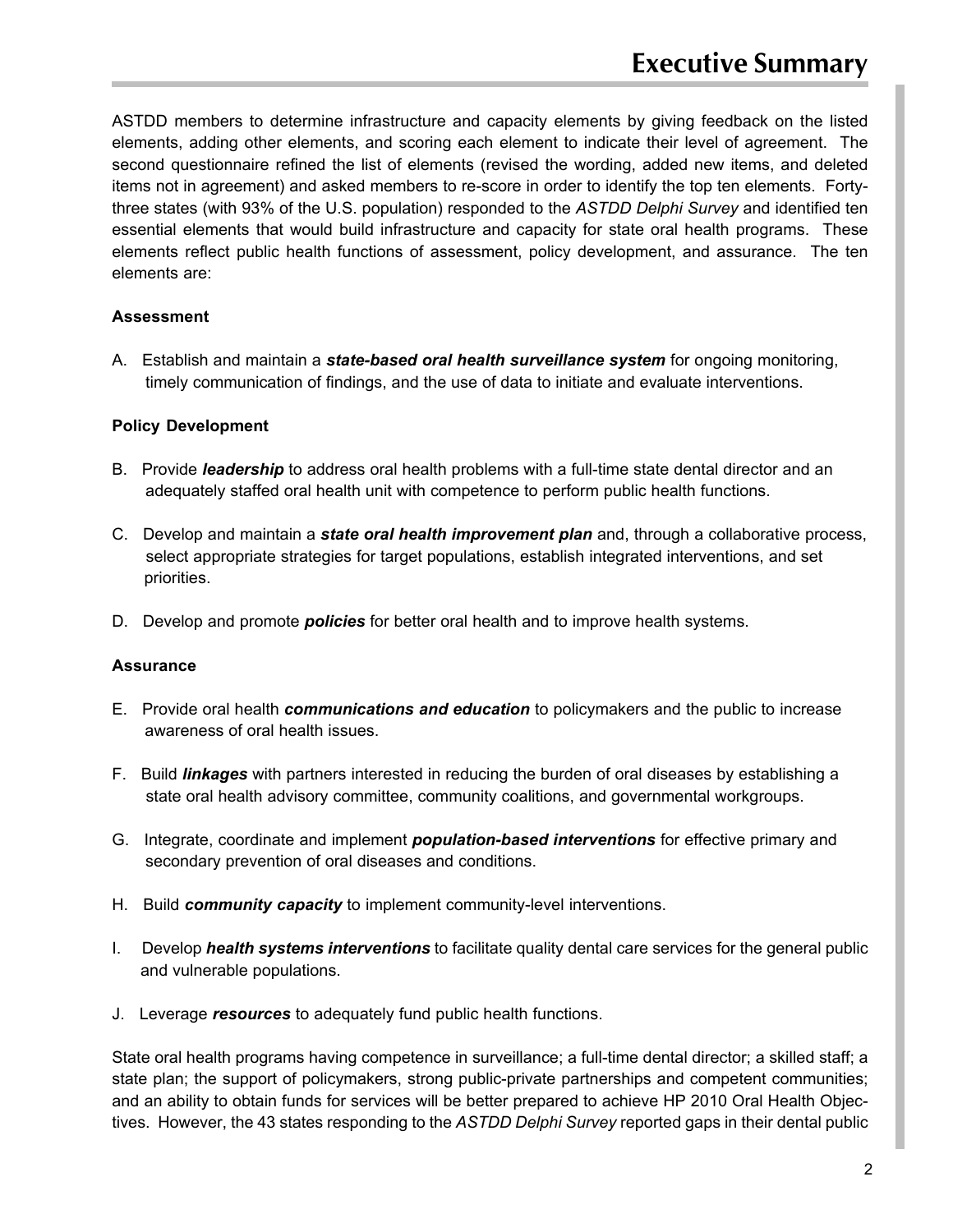### **Executive Summary**

health infrastructure and capacity. Among these states, only 19 percent reported having a state-based oral health surveillance system; 38 percent had a state oral health improvement plan; and 48 percent had an oral health advisory committee representing a broad-based constituency. The top two needs identified by the states included an oral health surveillance system (67% of states) and leadership consisting of a state dental director and an adequate/competent staff (63%). In addition, states reported a high need for resources to build community capacity (62%) and establish health systems interventions to facilitate quality dental care (60%). Further, 40 percent of the states reported a high need for staff expertise and skills related to epidemiology.

For state oral health programs to expand infrastructure and capacity and to fill existing gaps, funding is needed. To illustrate funding needs, four state oral health programs were selected as models because they represent varying levels of program resources (budget and staffing) and different environments (state populations and state/local system structures). *Table A* compares the four state models showing differences in their state populations, number of children from low-income families, number of counties, state oral health program budgets and staffing, and number of local health departments with programs to support dental public health efforts.

| <b>State Characteristics</b>                                                         | State Model #1 | State Model #2  | State Model #3 | State Model #4 |
|--------------------------------------------------------------------------------------|----------------|-----------------|----------------|----------------|
| State population<br>(in millions)                                                    | 2.5            | 4.5             | 5.5            | 11.5           |
| Children at or below<br>200% federal poverty<br>level                                | 400,000        | 700,000         | 500,000        | 1,200,000      |
| Counties                                                                             | 75             | 15              | 39             | 88             |
| State oral health<br>program budget                                                  | \$200,000      | \$1,000,000     | \$1,000,000    | \$2,900,000    |
| State oral health<br>program staff<br>employees - including<br>State dental director | $1.2$ FTE      | <b>11.0 FTE</b> | 3.0 FTE        | 19.0 FTE       |
| Local health<br>departments with<br>dental programs                                  | 1              | $\overline{2}$  | 20             | 18             |

#### **Table A. A Comparison of Four State Models Used to Illustrate Funding Needs for Infrastructure & Capacity**

The state dental directors of the four models were asked to provide lower and upper budget estimates for their state oral health programs to address the ten infrastructure and capacity elements identified by the *ASTDD Delphi Survey*. Using their program experience and data, the state dental directors determined their own staffing needs and strategies. The estimated budget of these models (*Table B*) ranged from \$445,000 to \$4,760,000.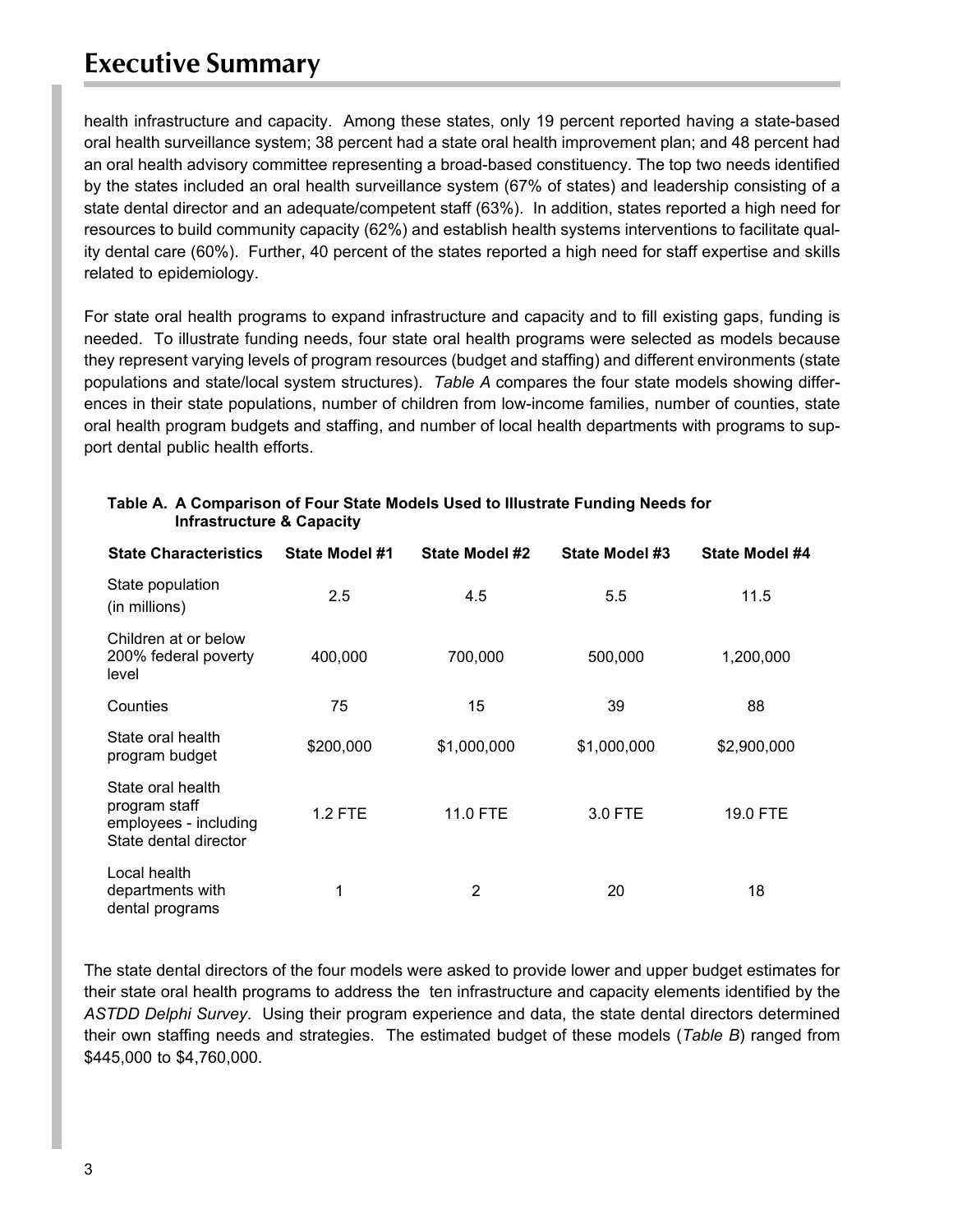The different budget estimates provided by the state models show that funding required to build infrastructure and capacity will vary depending on state characteristics. Several key environmental and strategic factors influenced the budget including: (1) the HP 2010 Oral Health Objectives targeted by the state; (2) the size of the state population; (3) the local system structures which affect intervention strategies; (4) the number of employees/contractors and the expertise needed for the program core staff; (5) the amount of resources provided to communities to deliver intervention services; and (6) the level of funding, such as through grants, needed to support dental clinics serving vulnerable populations.

| Table B. Illustrating Funding Needs to Build Infrastructure and Capacity for State Oral Health Programs |                                   |          |                |                                   |                |                                   |                |                                   |
|---------------------------------------------------------------------------------------------------------|-----------------------------------|----------|----------------|-----------------------------------|----------------|-----------------------------------|----------------|-----------------------------------|
|                                                                                                         | State Model #1                    |          | State Model #2 |                                   | State Model #3 |                                   | State Model #4 |                                   |
| To Build<br>Infrastructure and<br><b>Capacity Elements</b>                                              | Annual<br><b>Budget Estimates</b> |          |                | Annual<br><b>Budget Estimates</b> |                | Annual<br><b>Budget Estimates</b> |                | Annual<br><b>Budget Estimates</b> |
|                                                                                                         | Lower \$                          | Upper \$ | Lower \$       | Upper \$                          | Lower \$       | Upper \$                          | Lower \$       | Upper \$                          |
| <b>TOTAL \$</b>                                                                                         | 445.000                           | 722.000  | 1,027,000      | 1.651.000                         | 2.868.000      | 4.449.000                         | 3,371,000      | 4,760,000                         |

Using these illustrative budget estimates, a possible range of funding needed for all 50 states, the District of Columbia, and six U.S. territories to build infrastructure and capacity for state oral health programs is between \$81 million and \$124 million. This is based on the assumption that a state with a similar population size as one of the state models will have the same funding needs (*Table C*).

| Table C. Projected Funding Needs for All States to Build Infrastructure and Capacity for State Oral Health Programs<br>$(N = 57$ States including 50 states, the District of Columbia, and 6 U.S. territories) |                                                                                        |                                                  |                                                                                      |  |  |  |
|----------------------------------------------------------------------------------------------------------------------------------------------------------------------------------------------------------------|----------------------------------------------------------------------------------------|--------------------------------------------------|--------------------------------------------------------------------------------------|--|--|--|
| <b>State</b><br><b>Models</b>                                                                                                                                                                                  | <b>Annual Estimated Budget for State Models</b><br>(Lower Estimates - Upper Estimates) | * States with Similar<br><b>Population Sizes</b> | <b>Annual Estimated Budget for All States</b><br>(Lower Estimates - Upper Estimates) |  |  |  |
| #1                                                                                                                                                                                                             | \$722,000<br>\$445,000<br>$\overline{\phantom{a}}$                                     | 25                                               | \$11.100.000<br>\$18.100.000<br>$\overline{\phantom{a}}$                             |  |  |  |
| #2                                                                                                                                                                                                             | \$1,027,000<br>\$1.651.000<br>$\sim$                                                   | 14                                               | \$14,300,000<br>\$23.100.000<br>$\overline{\phantom{0}}$                             |  |  |  |
| #3                                                                                                                                                                                                             | \$2,868,000<br>\$4.449.000<br>$\overline{\phantom{a}}$                                 | 9                                                | \$25,800,000<br>\$40,000,000<br>$\overline{\phantom{a}}$                             |  |  |  |
| #4                                                                                                                                                                                                             | \$3,371,000<br>\$4.760.000<br>$\overline{\phantom{a}}$                                 | 9                                                | \$30,300,000<br>\$42,800,000                                                         |  |  |  |
| All<br><b>States</b>                                                                                                                                                                                           |                                                                                        | 57                                               | \$81,500,000<br>\$124.000.000<br>$\overline{\phantom{0}}$                            |  |  |  |

*\* States are distributed by population sizes similar to state models*.

Yet, it is expected that funding needs will vary among the states due to differences in existing infrastructure, priorities, staffing, and strategies. Furthermore, other infrastructure and capacity needs such as evaluation (i.e., meeting performance standards), research (i.e., conducting or collaborating on population-based prevention research), and assurance of workforce functions (i.e., training to use information technology effectively), not identified as the top ten elements in this document, will also require additional resources and development. Therefore, each state should conduct its own assessment of infrastructure and capacity to determine gaps and specific funding needs for its state oral health program. Success in acquiring funds to expand infrastructure and capacity will enhance the states' effectiveness to improve the oral health of Americans.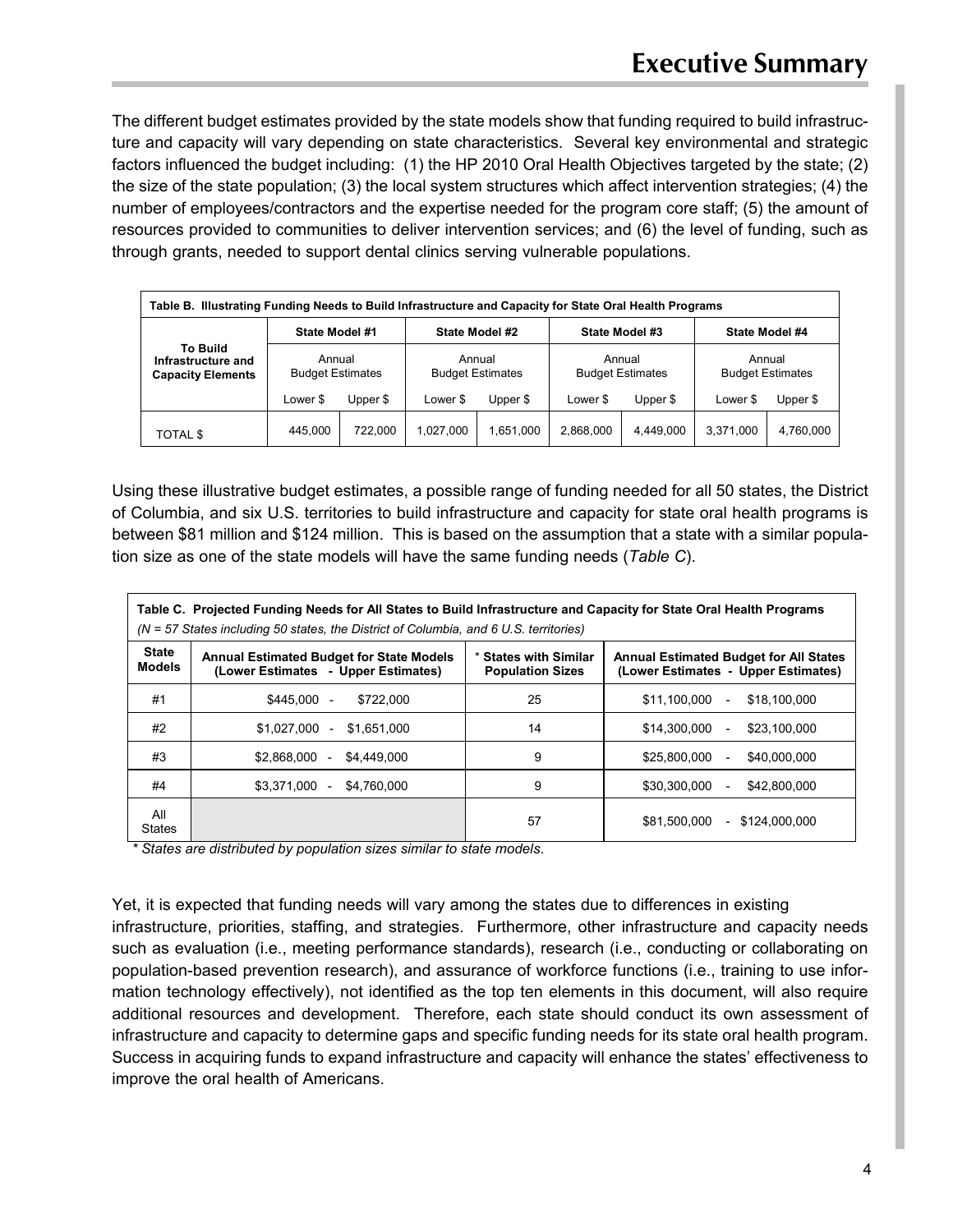# **Introduction**

The purpose of this document is to assess the resources needed and illustrate funding ranges to maintain fully effective dental public health programs at the state and territorial levels. With the public release of Healthy People 2010 (the nation's health promotion and disease prevention agenda) and the Surgeon General's Report on Oral Health, it is appropriate and timely for the 50 states, the District of Columbia, and the U.S. territories (*hereafter collectively referred to as "States"*) to lay the foundation needed to achieve the new national objectives.<sup>1,2</sup> Healthy People 2010 (HP 2010) identifies areas to improve the oral health of all Americans during the next decade. Achieving HP 2010 Oral Health Objectives will require linking national objectives to states' resources and programs. Dental public health programs administered by state and territorial health agencies (*hereafter called "state oral health programs"*) can serve as the linking agent for collaboration at the federal, state and local levels. State oral health programs can direct and integrate oral health improvement strategies. However, not every state health agency currently has an oral health program. Further, not all state oral health programs have sufficient resources to address the need for better oral health.

This document focuses on building infrastructure and capacity for state oral health programs. An infrastructure consists of systems, people, relationships, and the resources that would enable state oral health programs to perform public health functions. Capacity enables the development of expertise and competence and the implementation of strategies. Recent increases in funding have contributed to expanding infrastructure and capacity in injury prevention, arthritis prevention, and environmental health. Similarly, funding is needed for state oral health programs to improve the oral health of U.S. children and adults. Building infrastructure and capacity is a high priority for state oral health programs since this will allow the states to achieve national and state oral health objectives.

#### **The Burden of Oral Diseases in the United States**

As we enter the 21st century, the American public faces significant oral health problems. The two most common oral diseases, tooth decay (caries) and periodontal ("gum") disease, continue to affect individuals across their life spans. As observed in the Third National Health and Nutrition Examination Survey, 1988-1994, tooth decay begins early with one out of six U.S. children (17%), ages 2-4 years, affected.3 Also, one half of the 8-year-olds (52%) and three-fourths of the 17-year-olds (78%) in America are affected by tooth decay.<sup>3</sup> Tooth decay continues to burden U.S. adults: 96 percent of adults and 99 percent of seniors 65 years of age and older have experienced tooth decay.<sup>4</sup> Approximately two out of five senior adults (44%) no longer have their natural teeth due to tooth decay or periodontal disease.5 Other serious oral health problems are seen among adults. More than 30,000 Americans are diagnosed with oral and pharyngeal cancer and approximately 8,000 die of these cancers each year.<sup>1</sup>

In the U.S., 500 million dental visits are made each year and an estimated \$60 billion will be spent on dental services in the year 2000.<sup>3</sup> Yet, Americans have unmet dental treatment needs. Untreated tooth decay is high among children from low-income families; up to 80 percent of their tooth decay is untreated.4 Significant disparities still persist among ethnic and racial groups with higher levels of tooth decay and fewer dental visits observed among minority and poor children.<sup>1</sup>

The burden of oral diseases can be reduced with prevention. Proven preventive measures, such as water fluoridation and dental sealants, can markedly reduce tooth decay. Yet, more than 100 million persons in the U.S. do not have access to optimally fluoridated drinking water that could reduce tooth decay up to 40 percent. Only 18 percent of children 9-11 years of age have received dental sealants, which are nearly 100 percent effective in preventing decay on chewing surfaces of teeth. Additionally, eliminating tobacco use and heavy alcohol consumption can prevent oral and pharyngeal cancers and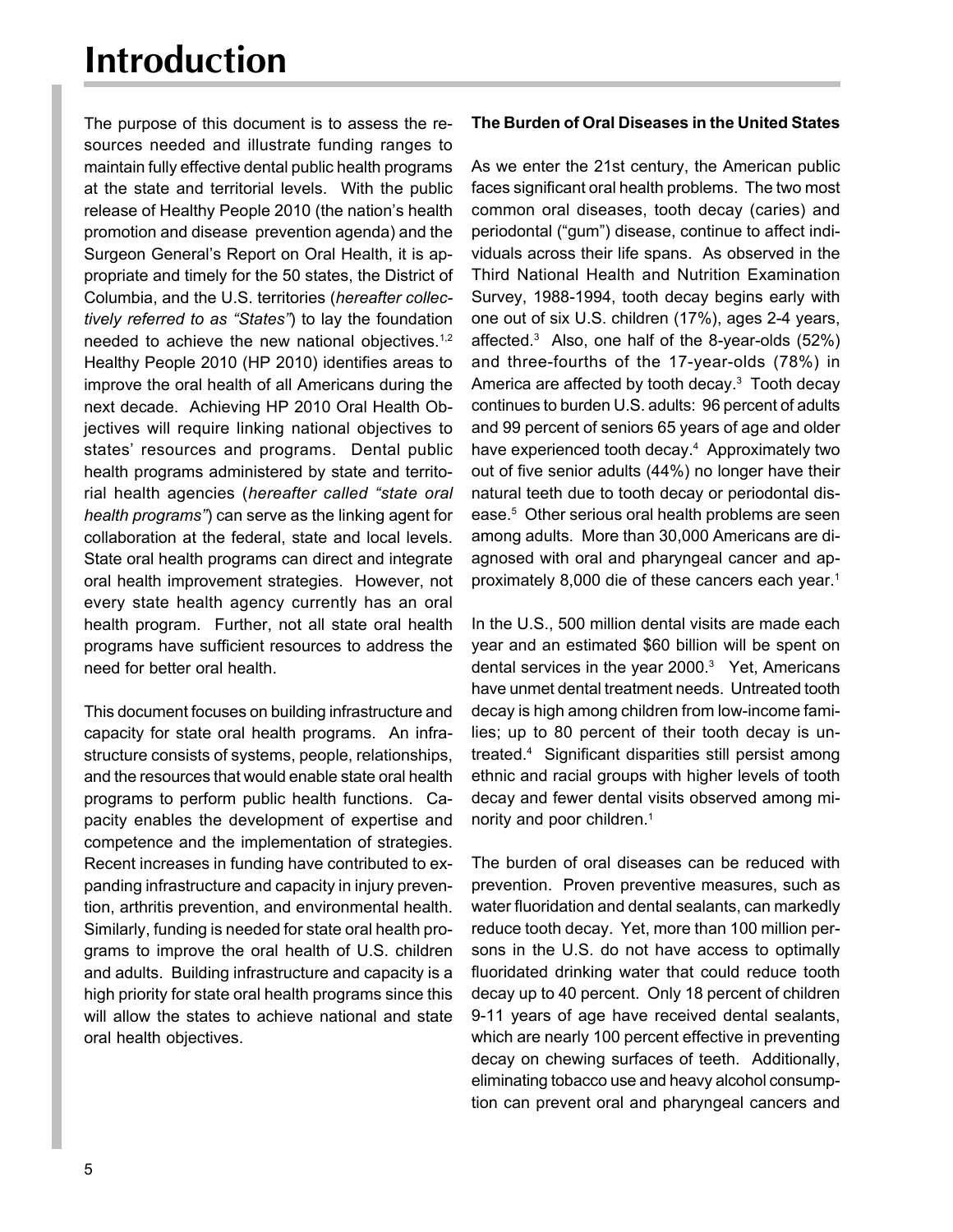early diagnosis can prevent thousands of people from dying. Oral diseases place a burden on millions of Americans in terms of pain and infection, poor self-esteem, cost of treatment, and lost productivity from missed work or school days.<sup>6</sup> With optimal oral health, the quality of life for U.S. children and adults would be substantially improved.

### **Essential Dental Public Health Services**

State oral health programs strive to improve oral health through public health core functions.<sup>7</sup> These three functions are: (1) assessment, (2) policy development, and (3) assurance. Assessment efforts evaluate and monitor the oral health status and needs of communities and populations. Policy development provides an environment to promote better oral health. Assurance activities improve the access and availability of quality oral health care, including prevention services.

These functions have been further defined into ten essential public health services by the Public Health Functions Steering Committee (listed in *Appendix* A).<sup>8</sup> In linking with the essential public health services, the Association of State and Territorial Dental Directors (ASTDD) has developed the *Guidelines for State and Territorial Oral Health Programs*. 9 The document identifies essential dental public health services (listed in *Appendix B*), and provides a guide to public health administrators for the development and operation of oral health programs to ensure better oral health of the public.

The pyramid of public health services, developed by the Maternal and Child Health Bureau (MCH),<sup>10</sup> provides another perspective of essential dental public health services. (*Page 10* has an illustration of the MCH pyramid.) The four levels of activities that form this pyramid, from the *base to the apex*, are:

1. **Infrastructure building services** include needs assessment, surveillance, information systems, planning, policy development, applied research, training, standards development, quality management, coordination, and systems of care.

2. **Population-based services** include planning and implementing preventive interventions and personal health services for the state population. Services include disease prevention, health promotion, and statewide outreach. These services are generally available whether a person receives care in private or public systems and whether a person is insured or not.

3. **Enabling services** provide for access to basic care services and include transportation, translation services, health education, purchase of insurance, case management, and service coordination.

4. **Direct health services** are generally delivered one-on-one between a health professional and a patient in an office, clinic, or emergency room.

This MCH model illustrates that a public health foundation is established through infrastructure building and population-based services. For state oral health programs, priorities should be placed on building infrastructure and increasing capacity to deliver population-based services.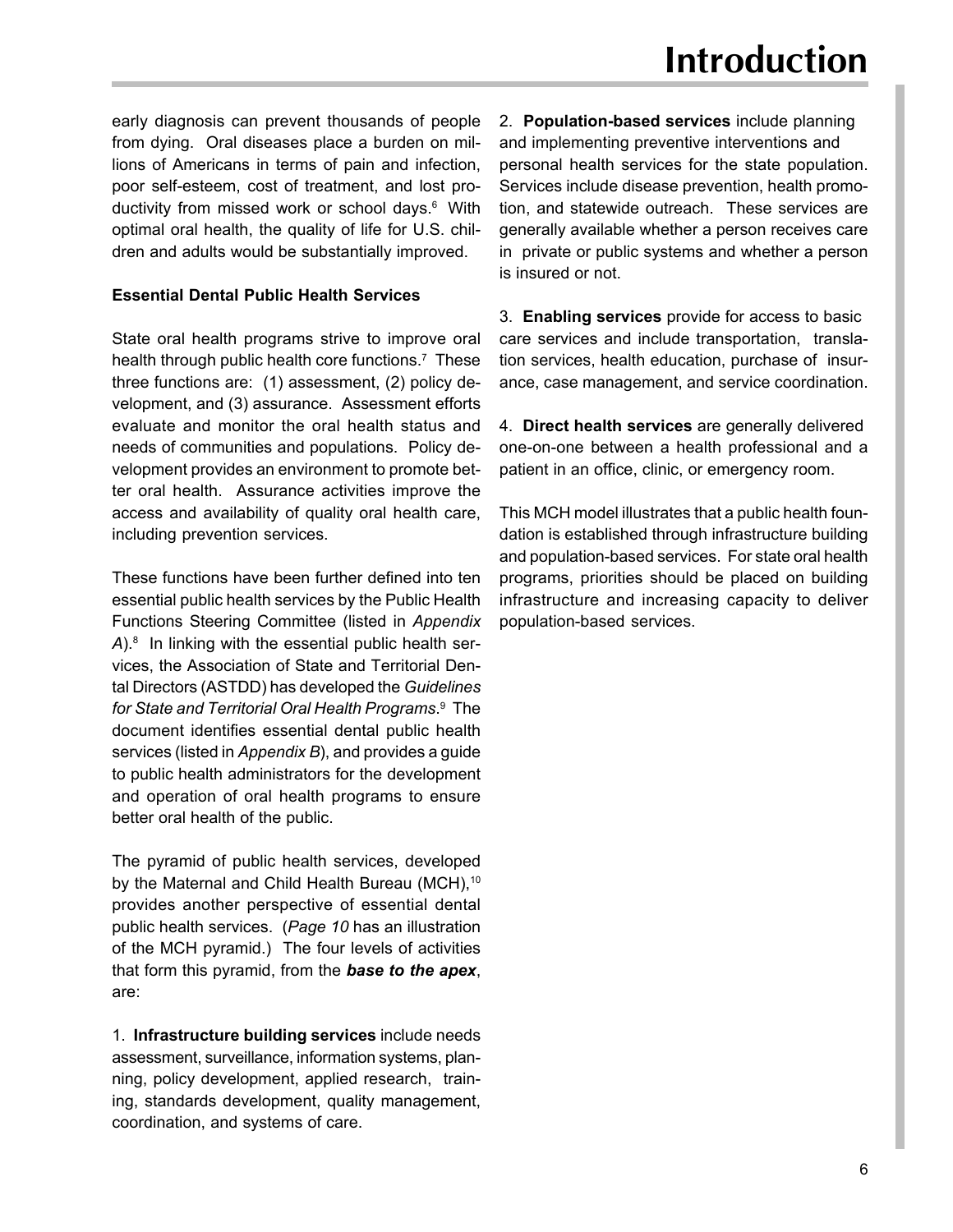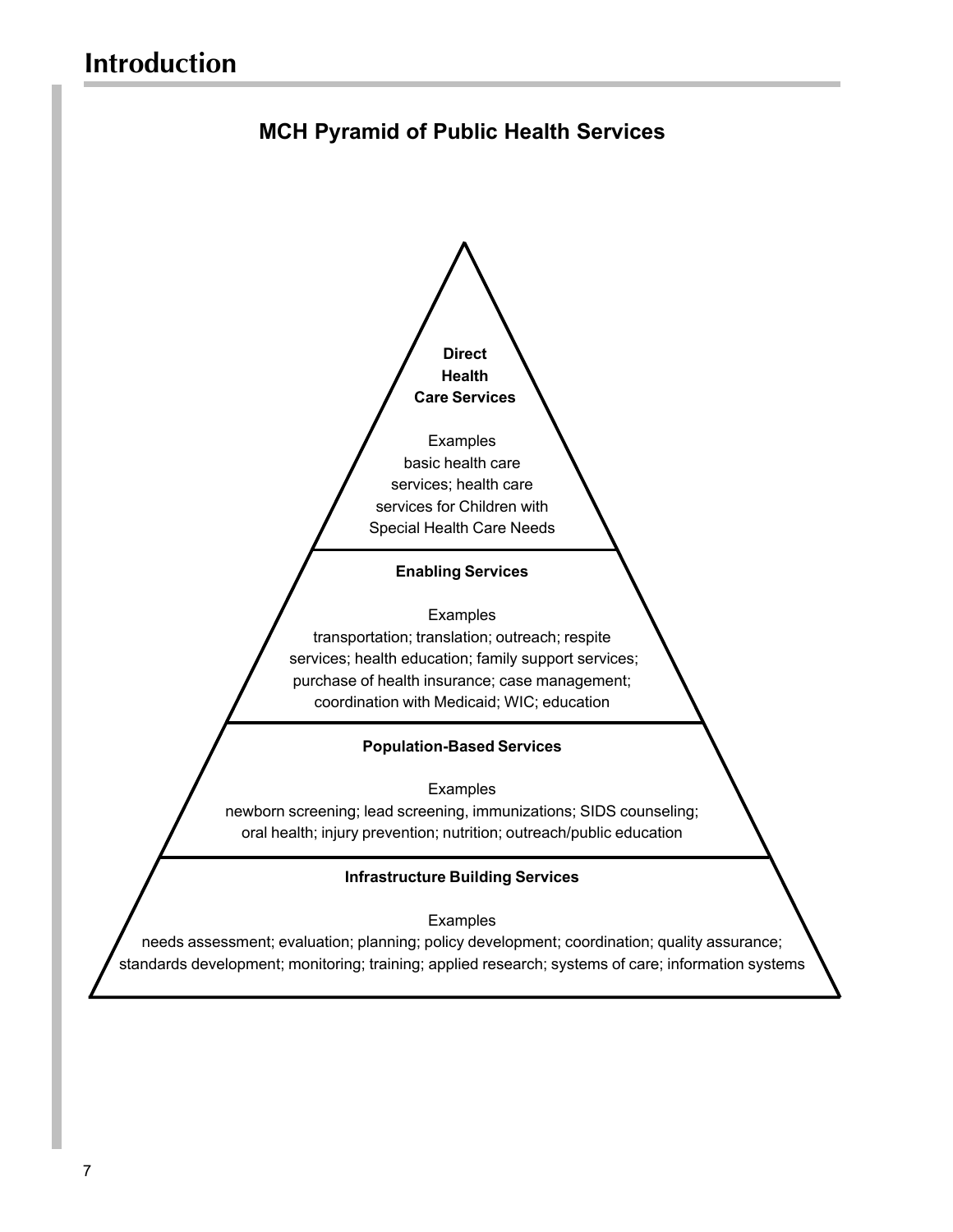### **Document Overview**

This document has four sections. *Section I* reviews the HP 2010 Oral Health Objectives and recommends linking the HP 2010 to state's oral health needs. *Section II* highlights and describes elements of state oral health programs that serve to build infrastructure and capacity. *Section III* summarizes the existing gaps reported by states and illustrates the funding needed to build infrastructure and capacity. This third section presents four state models and uses their budget estimates to demonstrate funding needs among all states. Lastly, *Section IV* concludes that each of the states should conduct its own assessment of infrastructure and capacity to determine gaps and specific funding needs for its state oral health program.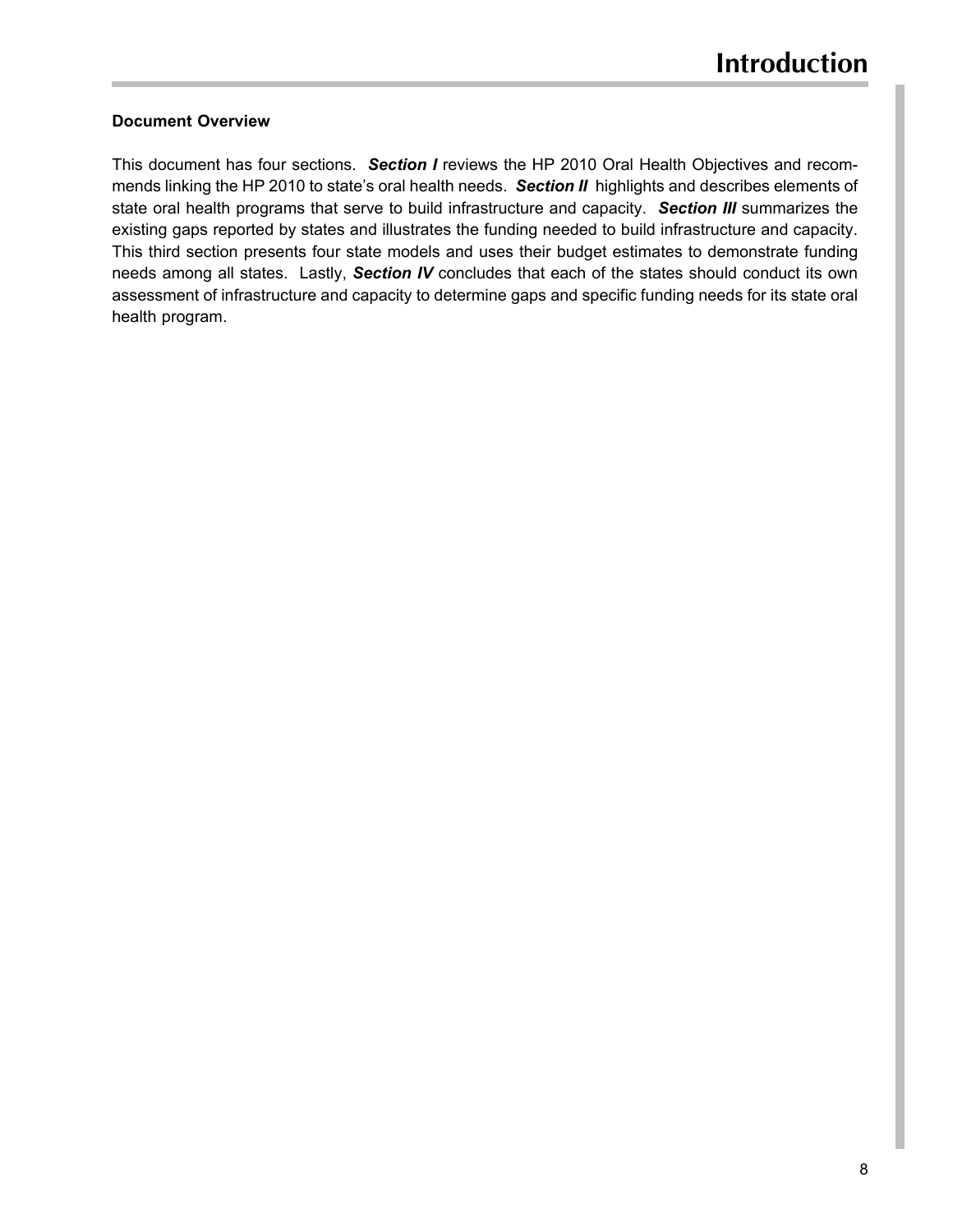### **I . Linking Healthy People 2010 to the State's Oral Health Needs**

For two decades, the U.S. Public Health Service has used health promotion and disease prevention objectives to guide efforts to improve the health of Americans. The first set of national health objectives, published in 1979 in *Healthy People: The Surgeon General's Report on Health Promotion and Disease Prevention*, set 1990 targets to reduce mortality among children and adults and increase independence among older adults. $2$  The second set of national objectives, Healthy People 2000 (HP 2000), was collaboratively determined by government, voluntary organizations, professionals, businesses, and individuals. Healthy People 2010 (HP 2010) is the third set of national health promotion and disease prevention objectives.<sup>1</sup> This new set of objectives builds on successful strategies used to meet HP 2000 objectives and lays the groundwork for emerging issues.

The Oral Health Objectives of HP 2000 focused on a range of oral diseases and conditions for the entire population and also drew attention to subpopulations at higher risk.<sup>11</sup> Progress has been reported in more than half of the HP 2000 Oral Health Objectives. Tooth decay is lower in children. More children are receiving dental sealants and more seniors are retaining their teeth. Yet some objectives showed little progress. For example, the number of adults ages 35-44 who had never lost a tooth from tooth decay or periodontal disease has not changed.<sup>1</sup>

The HP 2010 Oral Health Objectives set new targets to improve oral health status, preventive services, dental care, and oral health programs. The HP 2010 priority areas build upon the HP 2000 and expand into new areas such as increasing the use of the oral health care system and adding oral health services in school-based and community-based health centers. Also, the national objectives identify efforts needed to assure dental care for longterm care residents and to implement state-based surveillance systems. Another objective calls for an increased number of effective state and local dental public health programs directed by a dental professional with public health training.<sup>1</sup> (Appendix D includes a summary of the HP 2010 Oral Health Objectives.)

States should address the national objectives and their own state's needs when defining long-term oral health objectives. To bring about the desired outcomes for the HP 2010 Oral Health Objectives, state oral health programs can<sup>10</sup>:

1. Establish a vision and a set of state goals that link the HP 2010 objectives to the state's needs;

2. Utilize needs assessments to identify key oral health issues that include national, state and community perspectives;

3. Identify the environment for addressing key oral health issues;

4. Convene key players to provide input and share decision making;

5. Determine oral health priorities;

6. Identify the desired outcomes related to the priority issues; and

7. Establish state oral health objectives guided by the desired outcomes.

With the objectives established, states can then define the strategies to achieve these objectives, determine the infrastructure and capacity needed to implement the strategies, and develop the evaluation plan needed to monitor the progress towards achieving the state and HP 2010 Oral Health Objectives.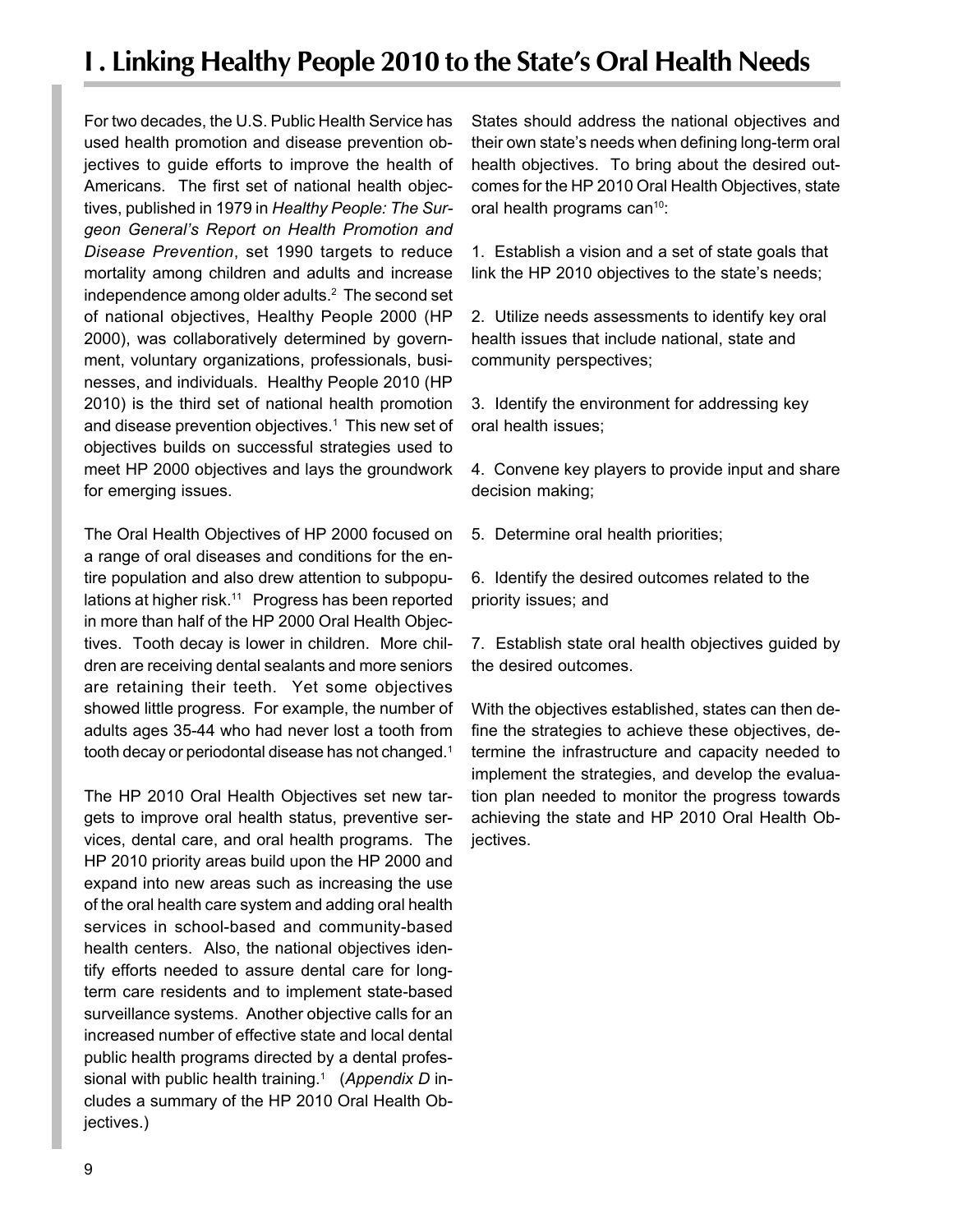### **II. Elements of State Oral Health Programs to Achieve Healthy People 2010 Objectives**

In November 1999, a Delphi method was used to identify elements that are perceived as critical in building infrastructure and capacity for state oral health programs to achieve HP 2010 Oral Health Objectives. The method involved surveying ASTDD's general membership of state dental directors and state dental consultants using two consecutive questionnaires.12 The first questionnaire listed components of essential dental public health services, as identified in *ASTDD's Guidelines for State and Territorial Oral Health Programs*, and asked ASTDD members to determine infrastructure and capacity elements by giving feedback on the listed

elements, adding other elements, and scoring each element to indicate their level of agreement.<sup>9</sup> The second questionnaire refined the list of elements (revised the wording, added new items, and deleted items not in agreement) and asked members to rescore in order to identify the top ten elements. Fortythree (43) states responded to the questionnaires and identified ten essential elements that would build infrastructure and capacity to achieve HP 2010 Oral Health Objectives. These elements reflect the public health core functions of assessment, policy development, and assurance.

*This section highlights and describes these ten elements of State oral health programs:*

#### Assessment

A. Establish and maintain a *state-based oral health surveillance system*.

#### Policy Development

- B. Provide *leadership* to address oral health problems.
- C. Develop and maintain a *state oral health improvement plan*.
- D. Develop and promote *policies* for better oral health and to improve health systems.

#### Assurance

- E. Provide oral health *communications and education* to policymakers and the public.
- F. Build *linkages* with partners interested in reducing the burden of oral diseases.
- G. Integrate, coordinate, and implement *population based interventions*.
- H. Build *community capacity* to implement community-level interventions.
- I. Develop *health systems interventions* to facilitate quality dental care services.
- J. Leverage *resources* to adequately fund public health functions.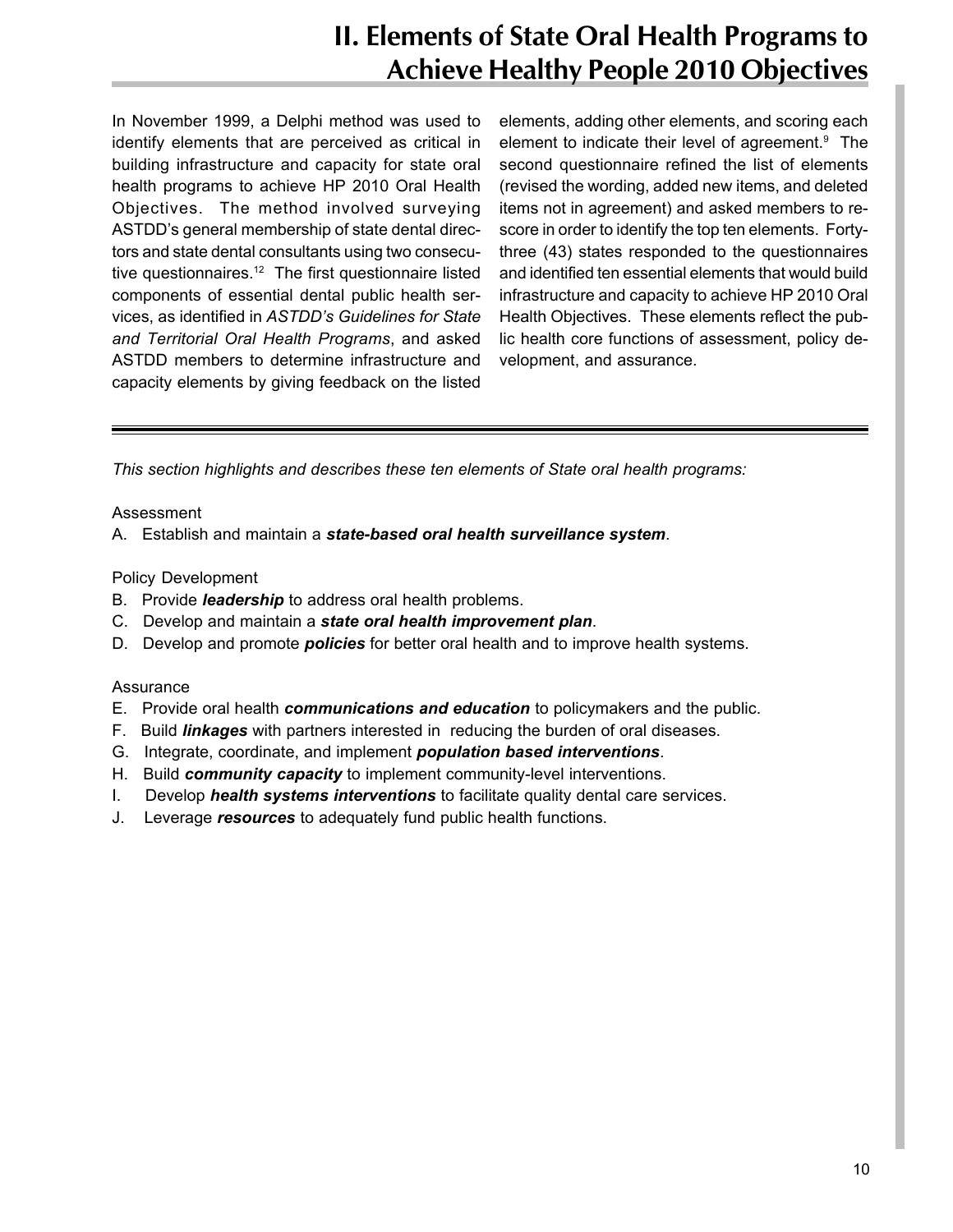### *A. Surveillance System*

*Establish and maintain a state-based oral health surveillance system for ongoing monitoring, timely communication of findings, and the use of data to initiate and evaluate interventions.*

The CDC defines public health surveillance as "the ongoing systematic collection, analysis, and interpretation of health data essential to the planning, implementation, and evaluation of public health practice, closely integrated with the timely dissemination of these data to those who need to know."13 A state-based oral health surveillance system should monitor oral disease status, determine trends, and identify groups that bear the greatest burden of oral diseases. Policy development and program planning should be based on valid and reliable surveillance information.<sup>14-17</sup>

In the past two decades, most oral health data have been generated by large studies designed for research, rather than for ongoing surveillance. HP 2010 Oral Health Objective 21-16 calls for an oral and craniofacial health surveillance system in each state.<sup>1</sup>

Three issues define a surveillance system: the data that will be collected, how data will be collected, and how the data will be used. A collaborative process should be used to select which oral diseases, conditions, risk factors, services, quality of life measures, and outcomes should be under surveillance. The need for national surveillance data should also be considered. Currently, a National Public Health Surveillance System (NPHSS) is being developed. The following is the initial set of oral health indicators which has been approved by the Council of State and Territorial Epidemiologists (CSTE) to be included in the NPHSS.<sup>18-19</sup> The oral health indicators for the NPHSS will be further developed in the future.

1. Length of time since the last visit to the dentist or a dental clinic;

2. Length of time since the last teeth cleaning by a dentist or dental hygienist;

3. Number of permanent teeth removed because of tooth decay or gum disease;

4. Percentage of persons served by community water systems who are served with optimally fluoridated water;

5. Presence of dental sealants among K-3rd graders;

6. History of tooth decay among K-3rd graders (determined by the presence of an untreated cavity, a filling, or a missing permanent molar tooth);

7. Presence of untreated tooth decay among K-3rd graders;

8. Incidence of invasive cancer of the oral cavity or pharynx; and

9. Deaths from cancer of the oral cavity or pharynx.

Regarding the collection of data, a surveillance system should be dynamic and use simple, valid and reliable methods to collect information on an ongoing basis. A surveillance system should seek, collaborate and coordinate opportunities to collect oral health data by integrating into existing surveys already conducted by state agencies and other organizations. Several national and state surveillance systems provide such opportunities. The Behavioral Risk Factor Surveillance Systems (BRFSS) include questions on dental visits, visits for teeth cleaning, and loss of natural teeth. During the period of 1995-1998, the BRFSS oral health module questions have been used in 48 states and one U.S. territory.20-21 The Youth Risk Behavioral Survey (YRBS) and Pregnancy Risk Assessment Monitoring System (PRAMS) also offer opportunities to collect oral health data.

Several of the oral health indicators for the NPHSS require screening children to directly observe untreated tooth decay, filled teeth, missing teeth and presence of sealants in their mouths. Tools have been developed to provide guidance in conducting screening surveys including ASTDD's *Seven Step* Model for Assessing Oral Health Needs<sup>22</sup> and Ba*sic Screening Surveys: An Approach to Monitoring Community Oral Health*. 23 Resources are needed to implement screening surveys (such as funding to train screeners, purchase equipment and supplies, and for direct data entry). State oral health programs could increase capacity to conduct screening surveys by providing training and technical assistance to local health agencies.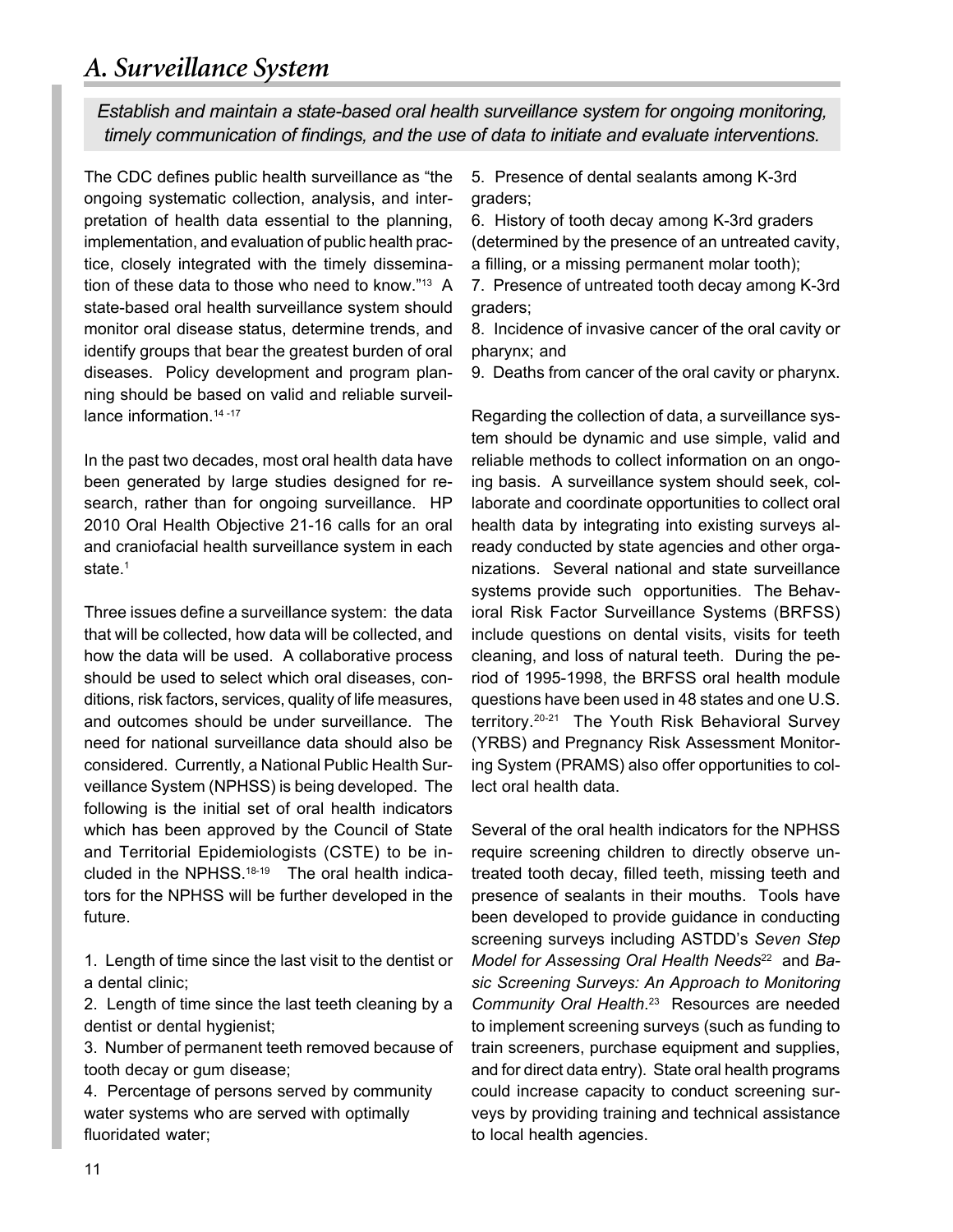A surveillance system should also access and use secondary oral health data, including national and state data sources. The National Health and Nutrition Examination Survey, Water Fluoridation Reporting System, fluoridation census, state registry data on oral cancer, Medicaid dental services, and poverty levels are examples of secondary data that can contribute to an oral health surveillance system.

A surveillance system must analyze, interpret and integrate primary and secondary oral health data. This may require, in certain systems, the establishment of standardized analysis and reporting. Additionally, a surveillance system should provide timely communication of findings to responsible parties, policymakers, the professional community, and the public.24 Several HP 2010 Public Health Infrastructure Objectives seek to ensure that HP 2010 objectives and health indicators are tracked regularly and that the public health data is made available to policy makers and the public in a timely manner.

Workshops may be needed to improve local health departments' and communities' understanding and ability to use surveillance data. Competency in using surveillance data will allow public health partners to become more skilled and confident in addressing issues and setting priorities. Planning, managing, and evaluating intervention activities are also guided by surveillance information.25-27

Examples of state efforts<sup>28</sup> to establish surveillance systems are:

1. *North Carolina* - The Dental Health Program has implemented a statewide oral health assessment system. Kindergarten and 5th grade children are screened annually by public health dental hygienists to collect data on decayed, missing, filled, and sealed teeth. Survey findings are disseminated and used to justify resources.

2. *Kansas* - The BRFSS oral health module has been expanded with additional questions to better understand oral health issues.

3. *North Dakota* - The state collects oral health data through the BRFSS every three years and the YRBS every two years. Additionally, the state assesses Early Childhood Caries/Baby Bottle Tooth Decay every five years. The cycle of data collection regularly updates oral health data.

4. *Arizona* - The Office of Oral Health has developed state, county and community profiles to standardize reporting and provide easier access of primary and secondary oral health data.

> *HP 2010 Oral Health Objective 21-16 calls for an oral and craniofacial health surveillance system in each state.*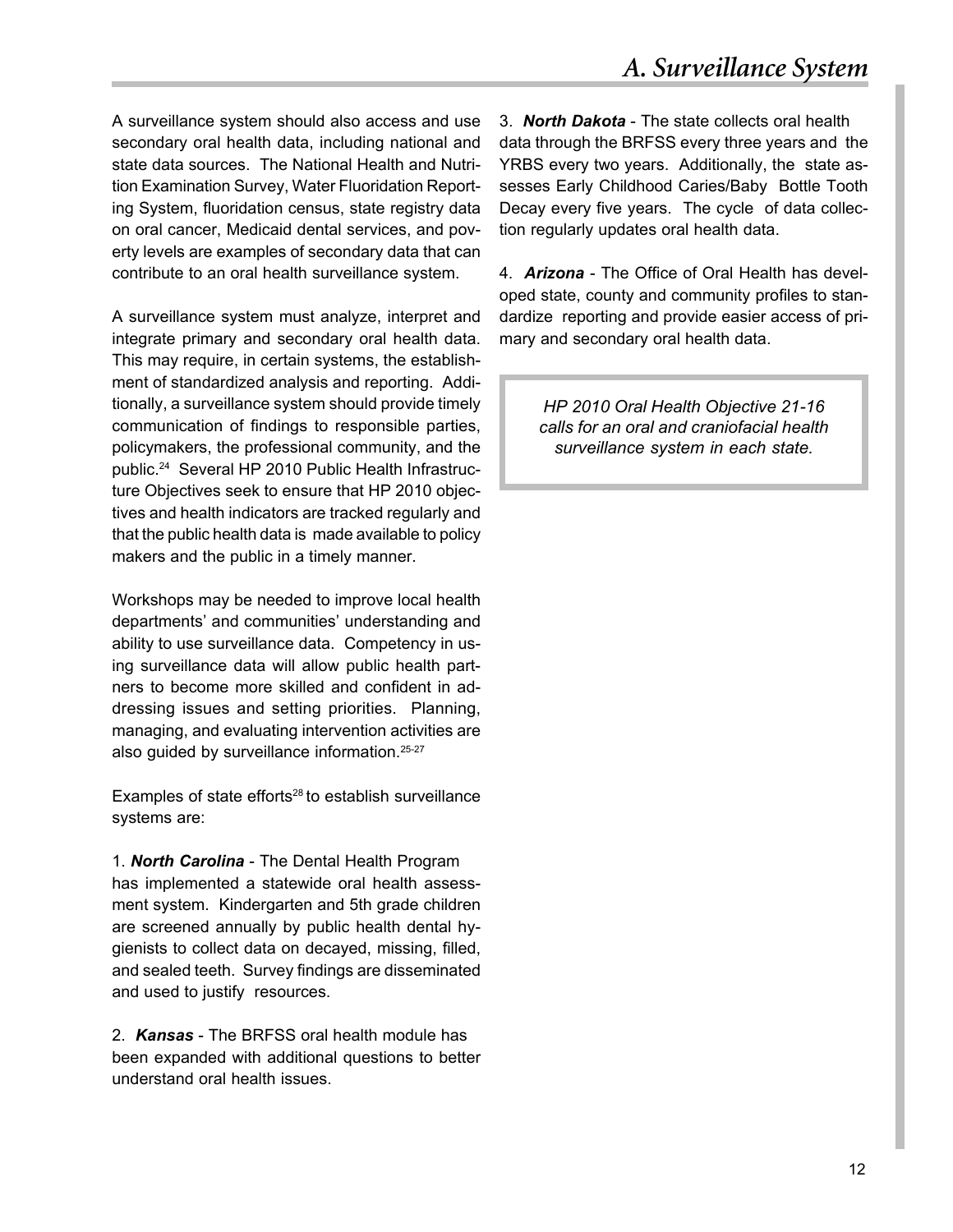### *B. Leadership*

### *Provide leadership to address oral health problems with a full-time state dental director and an adequately staffed oral health unit with competence to perform public health functions.*

Leadership is essential in determining priorities, setting agendas, developing plans, making funding decisions, and establishing policies. Also, leadership is important in increasing awareness and raising priorities for oral health among a broad constituency. To ensure oral health leadership within a state health agency, a dental professional with public health training should serve as a full-time state dental director. The state dental director should have supervisory authority for oral health programs within the state health agency.

HP 2010 Oral Health Objective 21-17 requires that all state health agencies serving jurisdictions of 250,000 or more people have an effective dental pubic health program in place directed by a dental professional with public health training.1 A survey conducted in 1993 found that states with full-time state dental directors carry out more oral health related assessment, policy development, and assurance activities than states with part-time directors, no directors, or no oral health program in the state health agency.<sup>29</sup>

An oral health unit, under the supervision of the state dental director, is also needed to ensure leadership. The location of the oral health unit within the organizational structure of the state health agency should be such that the state dental director can communicate readily with the state health official, or with the assistant or associate director responsible for preventive health services.9

An oral health unit should have adequate resources to effectively perform public health core functions. The oral health unit needs staff competent to perform duties related to:

- Epidemiology
- Data management
- Community development
- Coalition building
- Communications and education
- Community water fluoridation efforts
- Dental pubic health interventions
- Public policy
- Strategic planning
- Program development/management
- Budget management
- Financial analysis
- Evaluation/quality assurance
- Grant writing
- Computers and related technology
- Administrative support

A competent staff is supported by several HP 2010 Public Health Infrastructure Objectives (*Objectives* 23-1, 23-8, 23-10 and 23-14).<sup>1</sup> These objectives promote the need to: (1) increase competencies in the public health workforce in the essential public health services including comprehensive epidemiology services; (2) provide health agency employees with access to Internet, e-mail and other electronic information systems including computer hardware and software; and (3) provide continuing education to health agency employees to develop competency in essential public health services. Some staffing needs may be satisfied by the availability of services in other components of the state health agency.

The combined expertise of individuals in an oral health unit and the health agency will support and advance leadership efforts to improve oral health in the state. Because states vary in staff needs, each state should assess the strengths of the existing staff and determine the need for professional development, training, and/or additional expertise.

*HP 2010 Oral Health Objective 21-17 requires that all state health agencies serving jurisdictions of 250,000 or more people have an effective dental public health program in place directed by a dental professional with public health training.*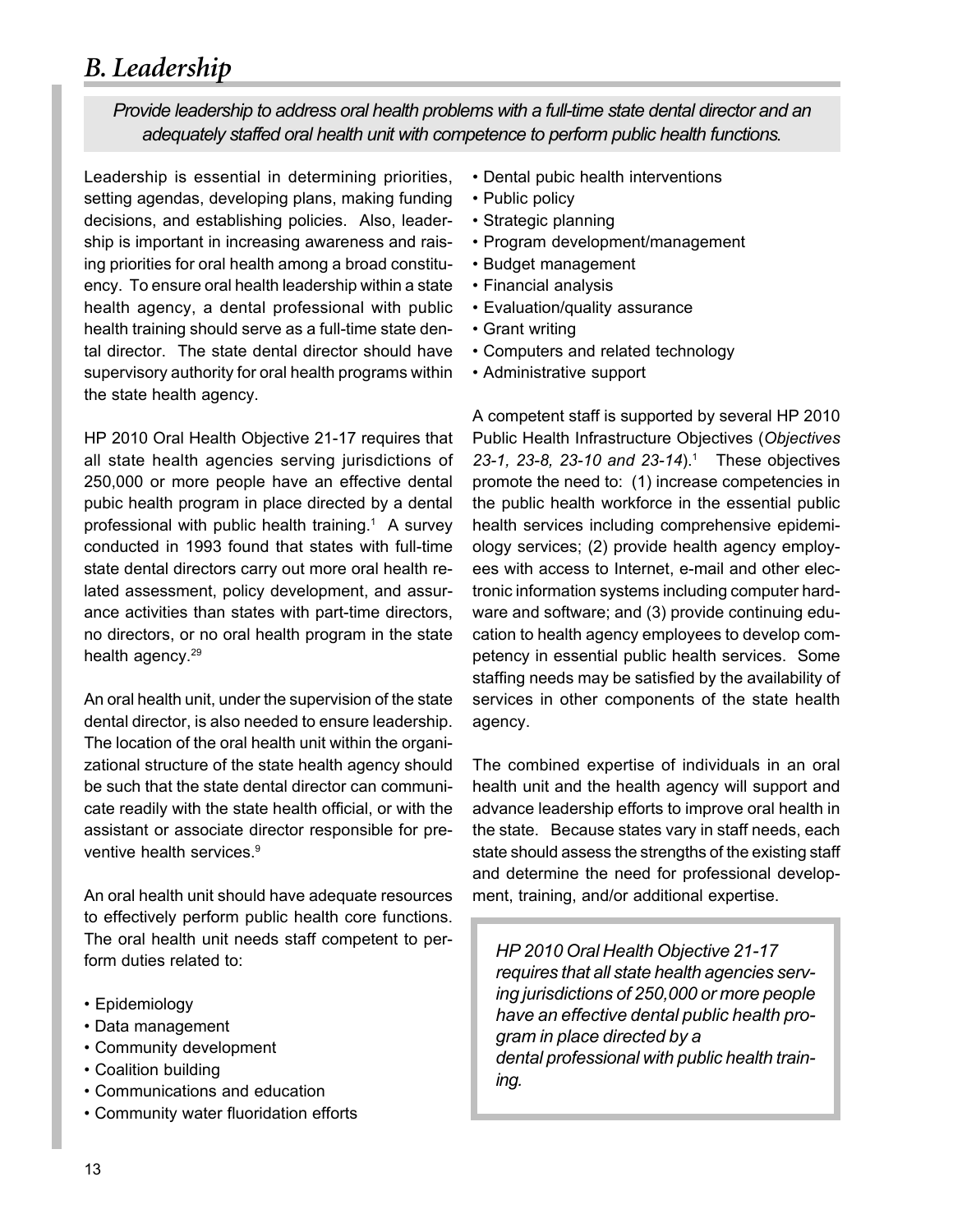### *C. State Oral Health Improvement Plan*

*Develop and maintain a state oral health improvement plan and, through a collaborative process, select appropriate strategies for target populations, establish integrated interventions, and set priorities*

A state oral health improvement plan refers to a longterm plan developed by the state oral health program and its public health partners. The plan should set a vision for the future and have measurable outcomes. *HP 2010 Public Health Infrastructure Objective 23-12* supports the need of all states to have a state health improvement plan.<sup>1</sup>

The specific process by which a state plan is established may vary. However, a collaborative planning process should be used to develop the plan and include a broad range of constituents including government agencies, local health departments, communities, private organizations, providers, and consumers.

Ideally, a state plan should describe the burden of oral health diseases and the prevalence of risk factors among persons in the state and identify highrisk populations. Oral health objectives developed for the state plan should relate to needs identified by the state surveillance system and needs assessment studies.<sup>1</sup> In addition, the plan should provide rationales and strategies for linking HP 2010 Oral Health Objectives to the state's needs. The state plan should also select appropriate intervention strategies for target populations, establish integrated interventions, and set priorities.30-31 Further, the plan should acknowledge the different roles and responsibilities of the state and local agencies and organizations, list the resources currently available, coordinate resources, and identify what additional resources are needed to achieve objectives. Finally, the plan should provide guidance for policy development. Such planning will contribute to the successful implementation of intervention programs.32-33

Resources are necessary to develop a state plan. Staff assistance and operational expenses are needed (i.e., for meetings and public hearings). Expertise is required to access needs assessment data and develop recommendations based on the data. The plan needs to be produced and distributed. Advocacy is necessary to promote the plan's recommendations. Also, resources are needed to provide regular reviews of the state plan in order to assure progress in achieving oral health objectives.

Examples of state efforts<sup>12</sup> to develop state oral health improvement plans are:

1. *Massachusetts* - The Office of Oral Health intends to use the recommendations from a State Legislative Report on Oral Health and the HP 2010 Oral Health Objectives as a framework for developing strategies to improve oral health and increase access to care by the state's residents.

2. *Colorado* - The Oral Health Program will utilize the recommendations from an ASTDD on-site review and HP 2010 objectives in developing a state oral health improvement plan.

*The State Oral Heatlh Improvement Plan should provide rationales and strategies for linking HP 2010 Oral Health Objectives to the state's needs.*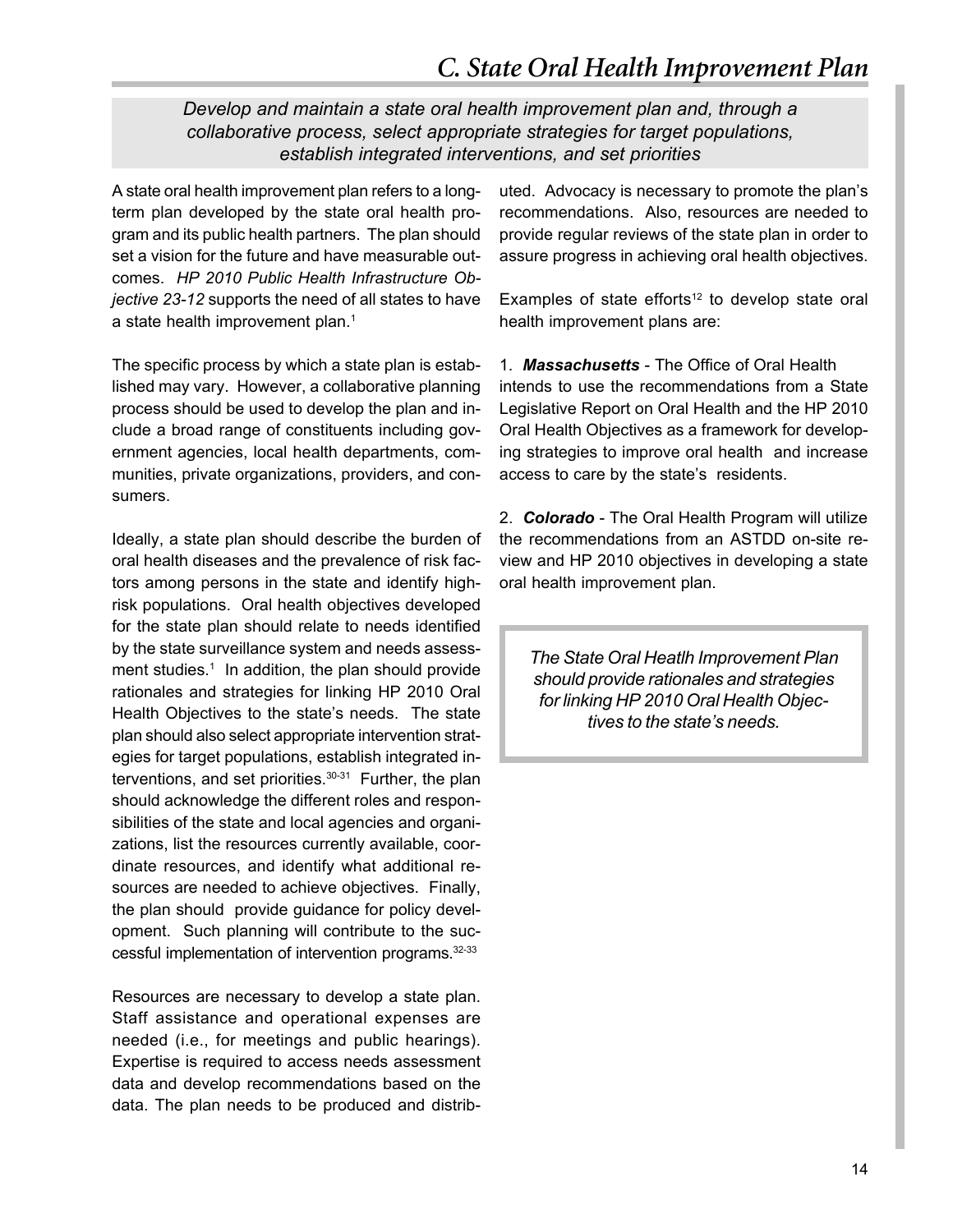*Develop and promote policies for better oral health and to improve health systems.*

Oral health policies include legislation, regulations, ordinances, guidelines, and standards that create an environment conducive to preventing oral diseases and promoting oral health. Several HP 2010 Oral Health Objectives call for increasing prevention and access to dental care.<sup>1</sup> Most state oral health programs are involved at some level in policy issues related to prevention and oral health care. Policies on prevention can address water fluoridation, dental sealants, and tobacco-related issues. Policies on oral health care include resolving dental professional shortages, regulating infection control practices, and facilitating services for vulnerable populations (i.e., HIV-infected persons, low-income families, Medicaid enrollees, elderly, long-term care residents, and other special needs populations).<sup>34</sup> Policy development provides opportunities to integrate oral health into other health programs and improve health systems to better meet the oral health needs of children and adults.

A 1994 survey showed that 75 percent of the states reported either "active" or "some" involvement in oral health policies. States reported policy development efforts related to community water fluoridation (61%), maternal and child health programs to prevent oral disease (57%), and dental care for low-income persons (53%). Fewer states reported involvement in policies related to dental care for underserved populations such as the elderly, HIV-infected or Medicaid eligible individuals.<sup>29</sup>

Another area of policy development is establishing statutory authority for the state oral health program. A dental public health infrastructure could be strengthened if statutory authority is in place. A 1991 ASTDD survey of state oral health programs found strong evidence that programs were more stable in states where statutory authority exists. The level of services remained stable or increased in 93 percent of those states with clear legislative authority for dental public health programs. Of states without such statutory authority, 72 percent had declined in services.35 In addition, *HP 2010 Public Health Infrastructure Objective 23-15* supports statutes, ordinances, and bylaws that assure the delivery of essential public health services.<sup>1</sup> A consortium of interested partners may help to determine the state's need for such legislative mandates.

For policy development, state oral health programs should also work with local health agencies and communities to develop and promote standards of care for population-based and personal oral health services (i.e., service coverage, compliance to regulations, and quality of care). With the basic tenet that community-based interventions should be locally developed, the state program can be involved in assuring that local interventions adhere to standards of practice such as providing training to maintain standards.<sup>36</sup>

State examples related to policy development<sup>28</sup> are:

1. *Florida* - The 1998 legislature provided first time general revenue funding to expand dental services in county health departments.

2. *Delaware* - Legislation passed in 1998 required fluoridation of all municipal water supplies.

3. *Maryland* - The state obtained statutory authority in 1998 that established the Office of Oral Health in the Department of Health and Mental Hygiene and provided state funds for Medicaid dental services.

4. *California* - Legislation led to the fluoridation of Los Angeles.

*A 1991 ASTDD survey of state oral health programs found strong evidence that programs were more stable in states where statutory authority exists.*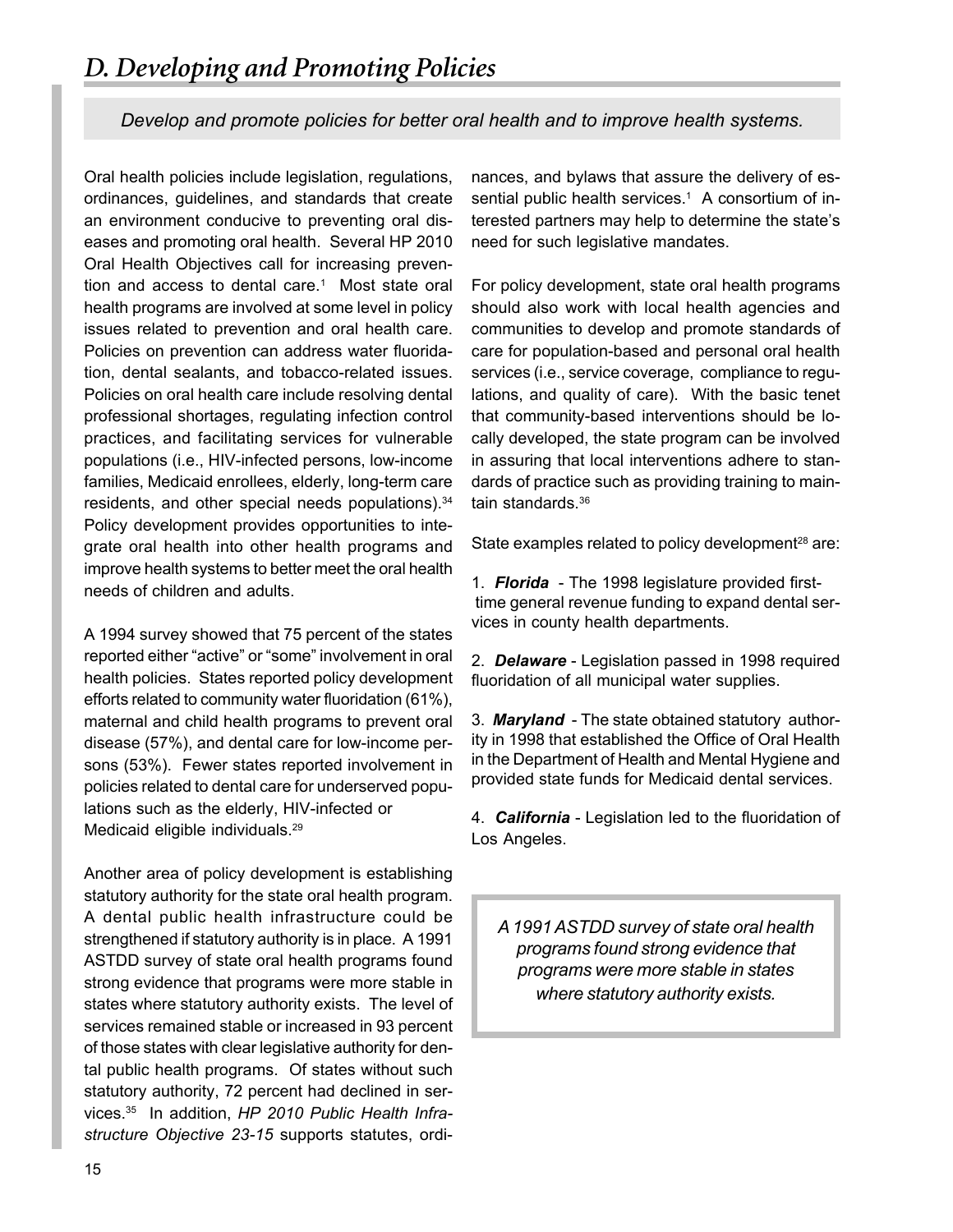### *Provide oral health communications and education to policymakers and the public to increase awareness of oral health issues.*

Knowledge about the oral health of the population enables individuals, groups, communities, and government agencies to make informed decisions about funding, policies, and services. Various communication venues, such as oral presentations and written documents provided through electronic media, conferences, public forums, and news releases, should be utilized when consistent with communication objectives. Communications can increase the recognition of oral diseases as a major public health issue by keeping the state legislature, policymakers and other administrators informed. Efforts should also be made to educate and empower the public about current oral health problems and policies. For example, communications and education can increase public support for community water fluoridation. State oral health programs should develop strategies for communications and education that parallel their major program efforts and meet the needs of their specific state populations.

*HP 2010 Public Health Infrastructure Objectives 23.2 and 23.7* call for making public health information and data related to HP 2010 objectives available to policymakers and the public.<sup>1</sup> A strong public health information system makes data available and accessible to community individuals and organizations. Providing electronic communications will link public health partners and offer an ongoing stream of current information to interested parties.<sup>37-38</sup>

Examples of state efforts<sup>28</sup> are:

1. *Vermont* - The State dental director provides monthly updates to the legislative oversight committee regarding access to dental services for children and adults in the Medicaid program.

2. *Ohio* - The Bureau of Oral Health Services widely distributes a state needs assessment report that includes county oral health profiles to keep more than 80 counties informed.

3. **Arizona** - The Office of Oral Health publishes an oral health newsletter with statewide distribution to raise awareness of dental public health issues.

*HP 2010 Public Health Infrastructure Objectives 23.2 and 23.7 call for making public health information and data related to HP 2010 objectives available to policymakers and the public.*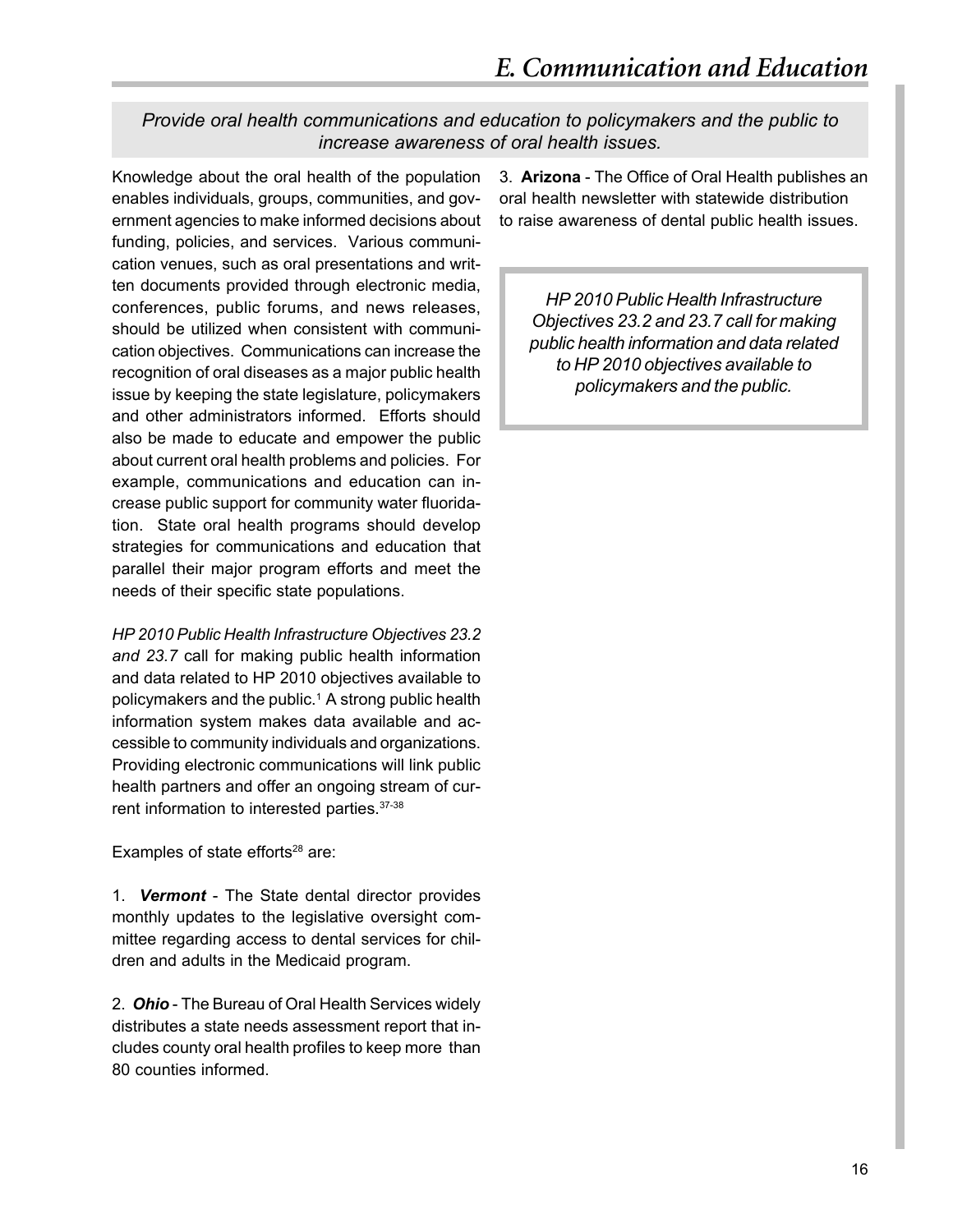### *F. Building Linkages*

*Build linkages with partners interested in reducing the burden of oral diseases by establishing a state oral health advisory committee, community coalitions, and governmental workgroups.*

Oral health problems usually involve significant social and cultural factors and require many resources and partners to implement prevention services. New providers of pubic health services, such as managed care organizations, hospitals, nonprofit corporations, schools, churches, and businesses, are promising partners to improve oral health.39 Building linkages with these partners can: (1) provide more public recognition and visibility, (2) leverage resources to expand the scope and range of services, (3) provide a more comprehensive approach to programming, (4) enhance clout in advocacy and resource development, (5) enhance competence, (6) avoid duplication of services and fill gaps in service delivery, and (7) accomplish what single members cannot. State oral health programs can build linkages to improve oral health by establishing and maintaining a state advisory committee, community coalitions, and governmental workgroups.

*State Advisory Committee:* A state advisory committee can guide and recommend directions for the state oral health program. The committee can provide advice on the state oral health improvement plan; support priority setting; identify needs and problems; assist in the coordination of services; and advocate for prevention programs and funding. Additionally, the committee can develop and foster collaborative relations to identify problems and implement solutions.<sup>40-41</sup> This committee should have broad-based input from constituency groups and could include members from health agencies, the state public health association, the state dental society, health care professional groups, consumer advocacy groups, businesses, schools, universities, and the legislature.

*Community Coalitions*: Community partners are needed to develop solutions to improve oral health. Community coalitions have some significant advantages over individual organizations or agencies in delivering broad-based, comprehensive interventions.42-45 Efforts to reduce the burden of oral diseases must mobilize community-wide resources.

*Governmental Workgroups*: Many governments encourage collaborative approaches for programs in health and human services. Governmental workgroups could improve program efficiency, increase cooperation, and integrate and coordinate prevention services.

Examples of state efforts to build linkages $28$  are:

1. *Maryland* - The state has an Oral Health Advisory Committee with a broad-based representation of constituents. The committee is a partnership of managed care organizations; dental managed care organizations; Medicaid; the Deputy Secretary for Health Care Policy, Finance & Regulation; Office of Oral Health; University of Maryland at Baltimore Dental School; local health departments; professional dental organizations; private dental practitioners; and the public. The committee has identified issues and developed strategies to improve provider participation and patient care in the Medicaid program.

2. *Connecticut* - Community workgroups, with members from the legislature, school officials, community leaders, and hospital administrators, have successfully initiated efforts to build school-based, community-based, and hospital-based dental clinics.

*New providers of public health services, such as managed care organizations, hospitals, nonprofit corporations, schools, churches, and businesses, are promising partners to improve oral health.*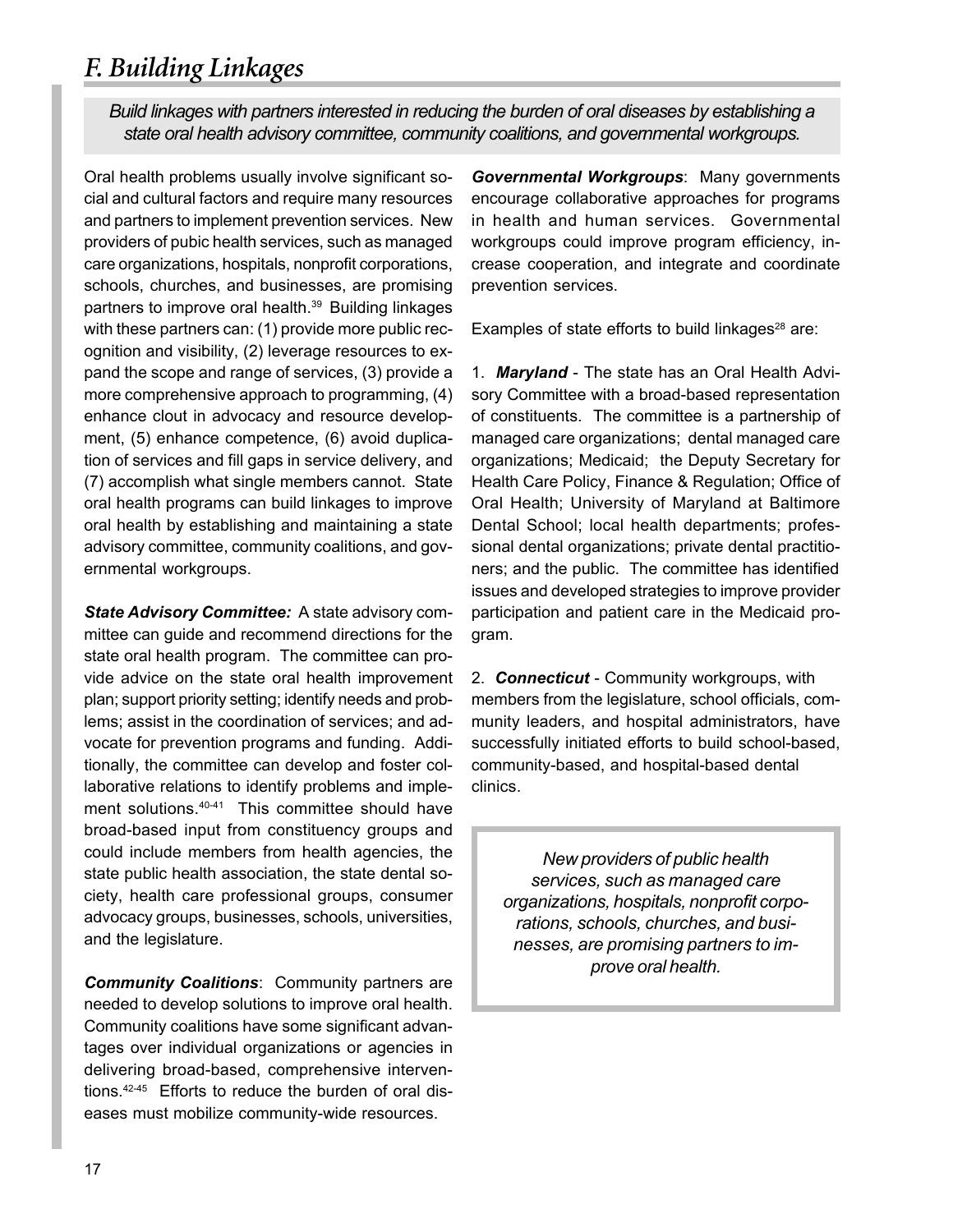*Integrate, coordinate and implement population-based interventions for effective primary and secondary prevention of oral diseases and conditions*

State oral health programs can have greater impact on the oral health of communities and populations by implementing population-based interventions. Population-based interventions involve systems, communities, and individuals with a goal of improving oral health status, knowledge and skills of an entire population or sub-population.<sup>46</sup> For example, population-based interventions related to the HP 2010 Oral Health Objectives<sup>1</sup> may include supporting legislative initiatives for water fluoridation, facilitating community sealant programs, providing oral health promotion campaigns for the general public, and educating medical personnel about effective interventions to improve oral health.

Where appropriate, oral health interventions should be integrated into and coordinated with more broadly based programs. The rationale for the integration and coordination is to allow partnerships to develop comprehensive plans, eliminate duplication, improve efficiency, and make better use of limited resources.47 Integrating and coordinating interventions would include positioning oral health issues and prevention activities on the agendas of other relevant programs, organizations, and advisory groups.

Several key oral health interventions, which have been proven effective, <sup>48-49</sup> are targeted by HP 2010:

1. *Water Fluoridation*: More than 150 studies worldwide, spanning more than 40 years, have documented the efficacy, safety, and cost-effectiveness of community water fluoridation in preventing tooth decay.50-54 Studies since 1980 have shown caries (tooth decay) reduction in the range of 20 percent to 40 percent. Yet, more than 100 million American children and adults do not have access to water containing enough fluoride to protect their teeth.<sup>55</sup> *HP 2010 Oral Health Objective 21-9* calls for 75 percent of the U.S. population served by community water systems to have optimally fluoridated water.

2. *Dental Sealants*: Numerous clinical studies have shown 65 percent to 100 percent caries reductions with the placement of dental sealants.<sup>56-57</sup> Despite the effectiveness of dental sealants, less than 30 percent of U.S. children have received sealants.5 *HP 2010 Oral Health Objective 21-8* calls for 50 percent of U.S. children to receive dental sealants on their permanent molars.

3. *Oral and Pharyngeal Cancer:* Prevention of high risk behaviors, which include tobacco use, is critical to reducing oral and pharyngeal cancers.<sup>58</sup> Only half of the persons diagnosed with oral and pharyngeal cancer are alive five years after the diagnosis.3 Early detection is key to increasing the survival rate. *HP 2010 Oral Health Objective 21-6* proposes that half of all oral and pharyngeal cancers be detected at their earliest stage.

#### 4. *Personal Oral Hygiene and Professional*

*Dental Care:* Clinical trails have demonstrated that combined personal and professional care effectively prevented tooth decay and periodontal disease.59 *HP 2010 Oral Health Objectives 21-1 through 21-5* seek to reduce dental caries experience, untreated dental decay, gingivitis, and periodontal disease.

Examples of population-based intervention efforts<sup>28</sup> are:

1. *California* - Public water systems with greater than 10,000 service connections are mandated by state law to fluoridate their water supplies when funds are available. The Office of Oral Health provides consultation and technical assistance to communities interested in fluoridating their water supplies and helps the communities to secure funds.

2. *Colorado* - The "Chopper Topper Sealant Project" is a cooperative effort between the state oral health program, Kids in Need of Dentistry, and HealthSET (Catholic Ministries) to provide sealants for school children. Following a 3-year demonstration project, the sealant project continues with funding from a foundation.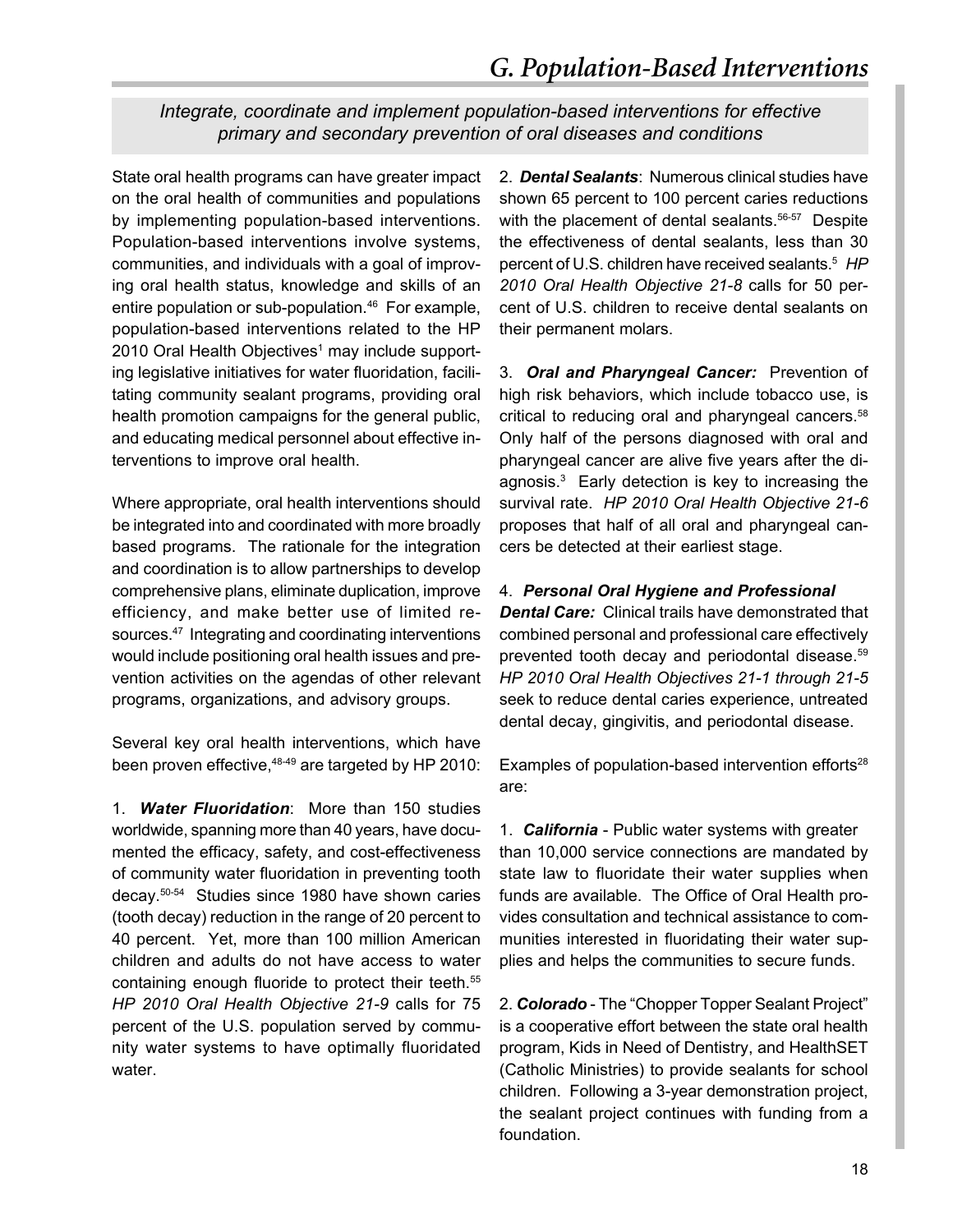3. *Idaho* - The Oral Health Program participates in the Tobacco Free Idaho Alliance and collaborates with the state tobacco program. As a result, oral health promotion is integrated with tobacco cessation efforts for the youths in the state.

4. *American Samoa* - The U.S. territory has a public dental clinic located at the main Early Childhood Education Center (i.e., Head Start) and all new students are screened and referred to the clinic for dental care.

> *Integrating and coordinating interventions would include positioning oral health issues and prevention activities on the agendas of other relevant programs, organizations, and advisory groups.*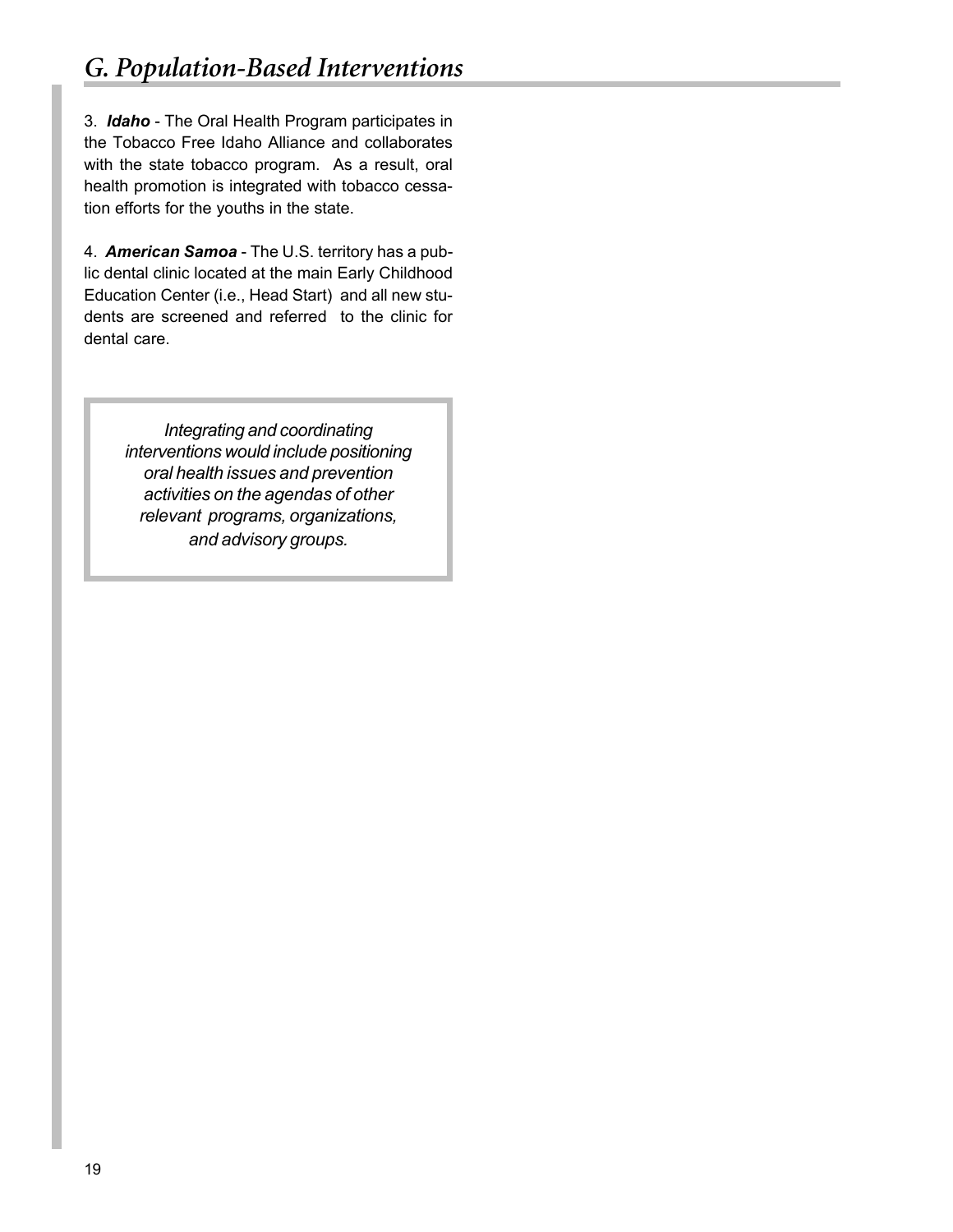### *Build community capacity to implement community-level interventions.*

Communities can successfully plan and implement community-based interventions.60-64 By developing human resources and creating supportive environments, communities will be better able to collectively solve problems. Building community capacity includes using community assets; increasing community skills; connecting people to build relationships and share information; having communities assume ownership of direction, action and resources; and building self-sustaining organizations.

State oral health programs can build community capacity by providing: (1) communities with needs assessment information on oral health status and resources, (2) opportunities for local planning and implementation, (3) resources to develop community-based services, and (4) local control over the allocation of resources.<sup>60</sup> Also, state oral health programs can provide training and technical assistance to increase skills in the community for planning and implementing preventions. State oral health programs can provide workshops on the epidemiology of oral diseases, coalition building, grant writing, and evaluation of services.<sup>65</sup> Training related to oral health needs and prevention services should include dental and other health providers (i.e., physicians, nurses, WIC personnel, and health educators).

Examples of state efforts<sup>28</sup> are:

1. *Washington* - The oral health program contracts with local health jurisdictions to provide oral health coordinators, develops community oral health coalitions, and has gained support from the legislature to provide local community grants for oral health.

2. *Delaware* - The oral health program works with a number of community partnership groups, provides them with data on dental service utilization, and encourages their participation to help increase access to care for state residents.

3. *Illinois* - The Division of Oral Health assists communities in determining their oral health needs and planning comprehensive oral health programs. The program provides integrated information about oral health status, existing health systems, and community resources. Grants and technical assistance are also offered to participating communities.

4. *North Dakota* - The oral health program provides support to the "Red River Valley Access Project", which is a collaborative effort with public, private and philanthropic groups working to develop strategies at the local level that will improve access to dental care.

> *By developing human resources and creating supportive environments, communities will be better able to collectively solve problems.*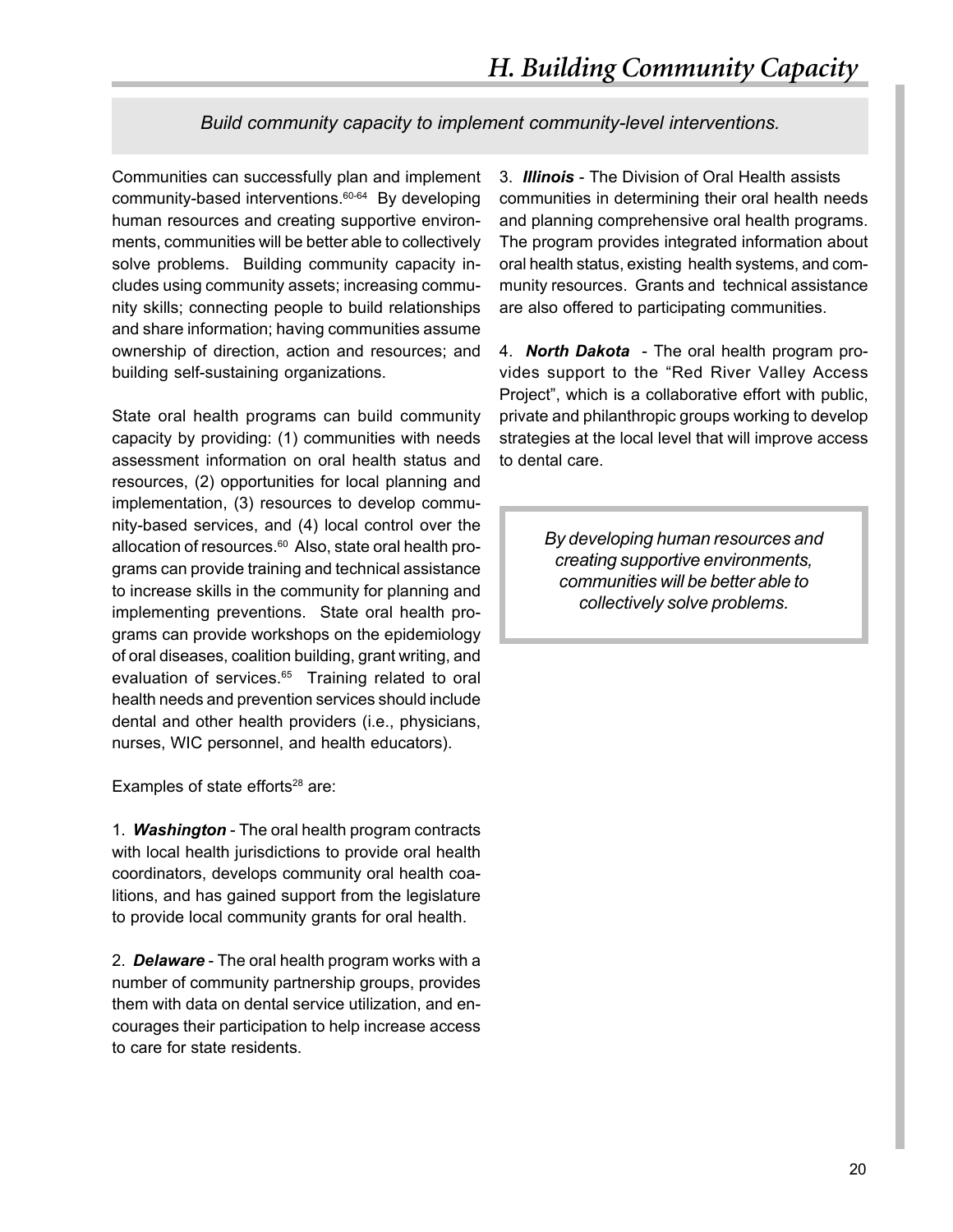### *I. Health Systems Interventions*

*Develop health systems interventions to facilitate quality dental care services for the general and vulnerable populations.*

Oral diseases are not self-limiting and require professional care to restore function and health. Regular dental visits are needed for early diagnosis and treatment of oral diseases. Yet, many children and adults do not receive regular dental care services for a variety of reasons. In particular, vulnerable populations (i.e., low-income families, the homeless, Medicaid clients, HIV-infected individuals, and longterm care residents) often have limited financial resources for dental care. Health systems interventions are needed to facilitate quality dental care services for the general and vulnerable populations.

State oral health programs can contribute significantly to improving oral health through health system interventions. The state programs can provide technical assistance to health systems to improve accessibility and availability of dental care. In addition, they can support professional development by training non-dental health providers (i.e., physicians, nurses, and WIC personnel) to make the necessary referrals for early dental treatment. Further, state oral health programs can educate health systems about oral health needs and support health systems by establishing guidelines or standards of care.

Several of the following HP 2010 Oral Health Objectives<sup>1</sup> call for an increase in the availability of dental services and the use of the oral health care system:

1. Increase the proportion of children and adults who use the oral health care system each year (*HP 2010 Oral Health Objective 21-10*). During 1988- 1994, approximately 51 percent of persons age two and older visited a dentist each year.<sup>66</sup>

2. Increase the proportion of long-term care residents who use the oral health care system each year (*HP 2010 Oral Health Objective 21-11*). The 1995 National Nursing Home Survey showed that only 17 percent of residents received dental care.<sup>67</sup>

3. Increase the proportion of children and adolescents under age 19 years at or below 200 percent of Federal poverty level who received any preventive dental services during the past year (*HP 2010 Oral Health Objective 21-12*). Only 20 percent of Medicaid children reported receiving preventive dental care in 1993.<sup>68</sup>

4. Increase the proportion of school-based health centers with an oral health component (*HP 2010 Oral Health Objective 21-13*). Oral health services could include fluoride mouthrinsing, dental sealants, screening, referral, and case management for treatment. The proportion of school-based health centers with an oral health component is quite low.<sup>69</sup>

5. Increase the proportion of local health departments and community-based health centers that have an oral health component (*HP 2010 Oral Health Objective 21-14*). More dental services, through local health departments and communitybased centers, are needed in underserved areas and for low-income persons. Currently, about 60 percent of community-based health centers have an oral health component.<sup>70</sup>

6. Increase the proportion of states and the District of Columbia that have a system for recording and referring infants and children with cleft lips, cleft palates, and other craniofacial anomalies to craniofacial anomaly rehabilitative teams (*HP 2010 Oral Health Objective 21-15*). In 1993, only 23 States had systems for recording and referrals.<sup>71</sup>

Examples of state efforts to improve access to dental care<sup>28</sup> are:

1. *Montana* - The oral health program is providing an opportunity for collaborative planning through a statewide meeting. The summit meeting will develop strategies for addressing access to dental care for the underserved populations in the state.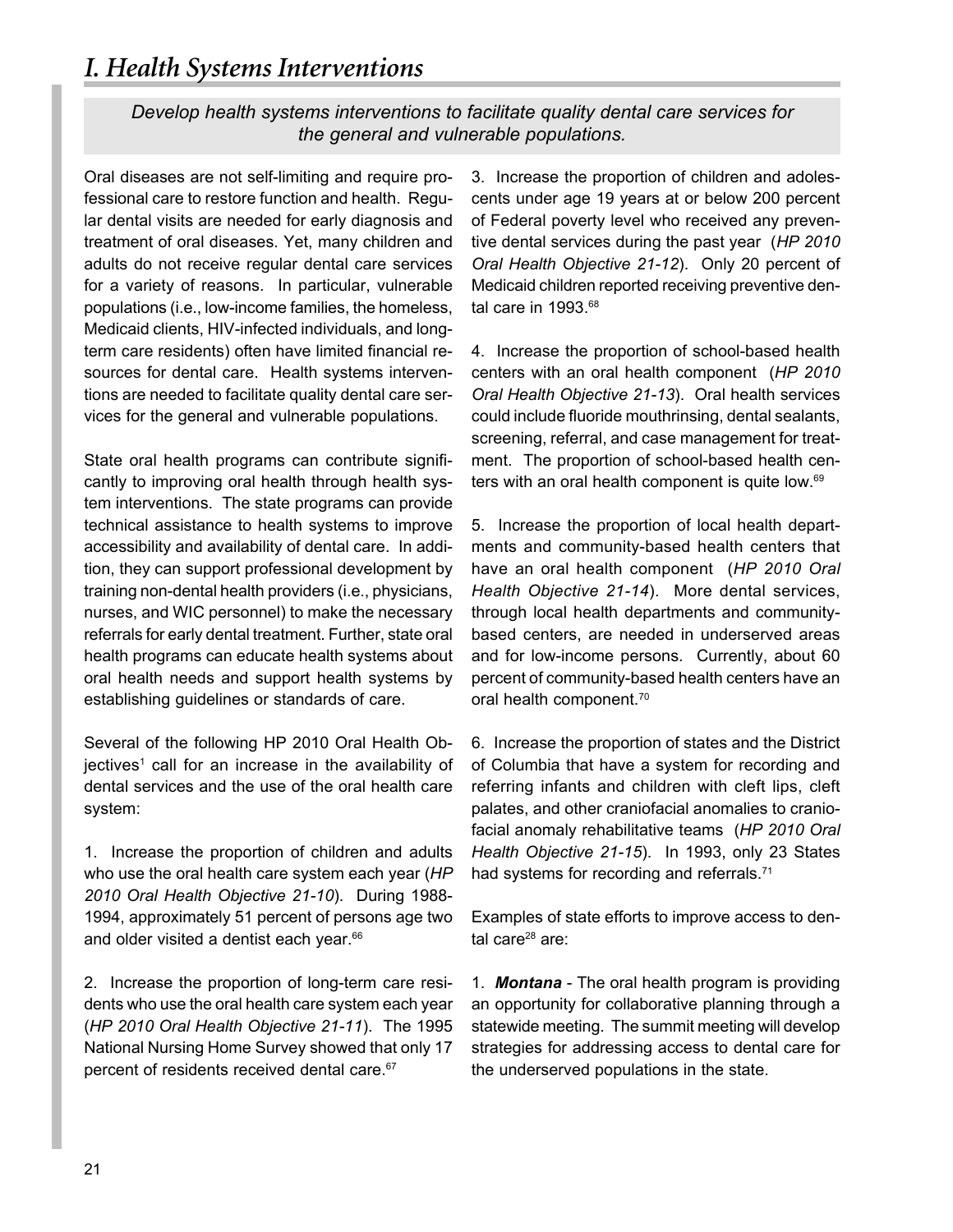2. *Delaware* - The oral health program is working closely with the state dental society and the Delaware board of dental licensing to increase the number of dentists who will accept Medicaid patients.

3. *Iowa* - The oral health program provides dental treatment services annually to approximately 3,600 low-income children not eligible for Title XIX. The children are referred from 26 health centers to dentists in the communities for care.

4. *Maine* - The oral health program is developing training modules for dental and other health providers to improve the oral health of young children.

5. *Ohio* - The Bureau of Oral Health Services works with Head Start programs and develops action plans to assure that children enrolled in the programs receive needed dental care. Some of the participating programs have more than 80 percent of the children completing their dental treatment.

*HP 2010 Oral Health Objectives call for an increase in the availability of dental services and the use of the oral health care system.*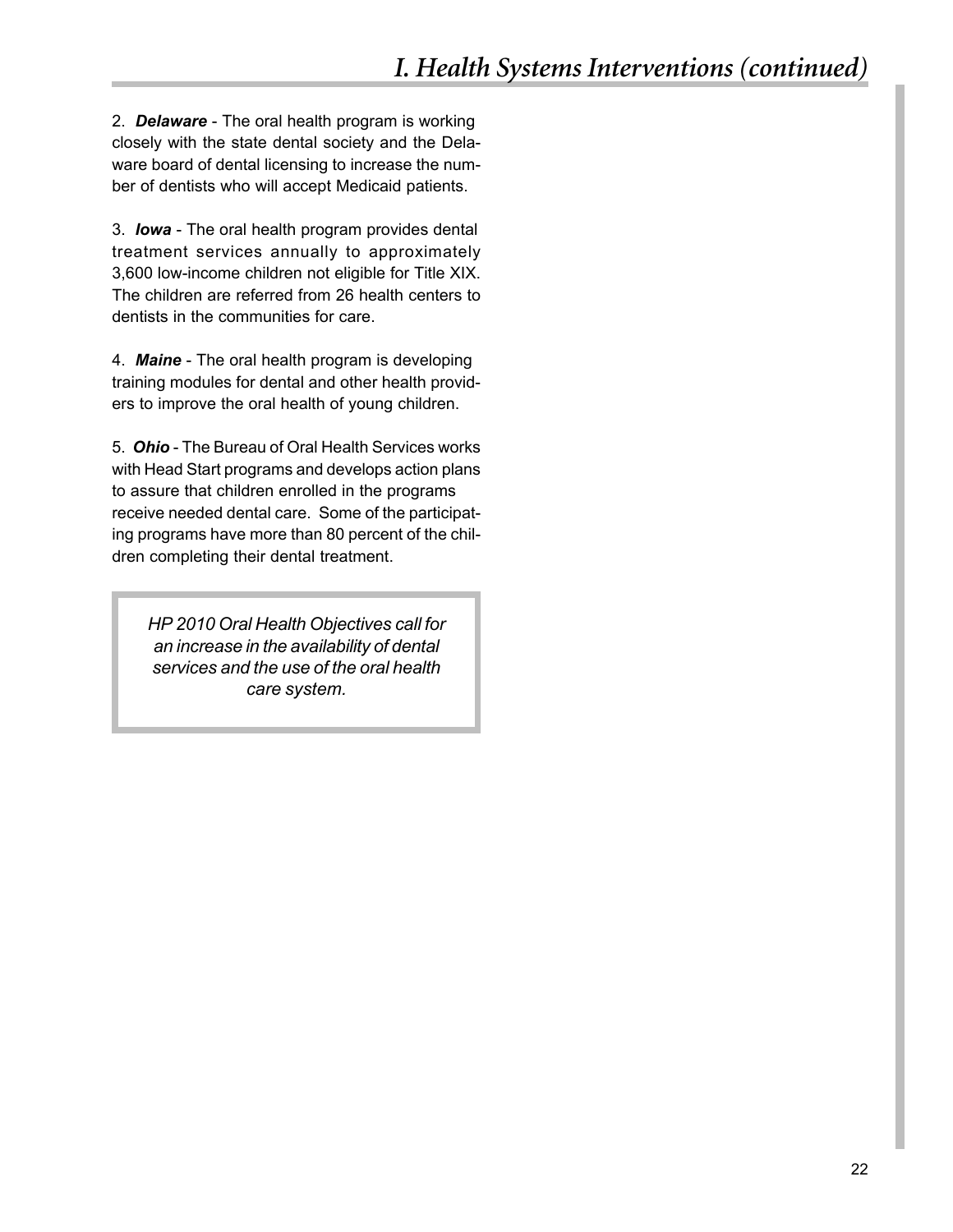### *J. Leveraging Resources*

*Leverage resources to adequately fund public health functions.*

Resources are needed to plan, develop, and implement oral health programs at the state and community levels. Inadequate funding and staff support can lead to diffuse interventions of questionable quality that often result in undetectable social benefits. Funding for public health functions must be at a level necessary for a threshold effect.

State health agencies, local agencies, and communities all have limited funding. Increased efforts will be necessary to link programs and organizations to leverage resources. Ways to leverage resources include: (1) apply for grants, (2) establish interagency agreements, and (3) develop public-private funding strategies. Additionally, linking with partners within coalitions may offer opportunities to expand resources. Further, strategies are needed to foster state legislative and federal support for essential public health functions.

Examples of state efforts in leveraging resources $28$ are:

1. *Washington and Connecticut* - The oral health programs in the two states received funds through the Federally-sponsored project grant program, Community Integrated Service Systems (CISS) to build local coalitions and address oral health needs in the communities.

2. *Michigan* - The oral health program received funding from the state mental health agency to provide dental treatment for the developmentally disabled.

3. *Oregon* - The Health Division, as the fiscal agent for the Early Childhood Caries Prevention Coalition, was awarded a grant from the Northwest Health Foundation to educate non-dental health providers about early childhood caries and to train dental providers on management of children ages 1-3.

4. *Vermont* - Medicaid reimbursement for outreach efforts delivered by school nurses created a funding source for dental hygienists to deliver preventive services in the schools. The state oral health program further supported these preventive services by providing training, curriculum and supplies to the dental hygienists.

5. *Maryland* - The Office of Oral Health received a grant from the Office of Child Health to conduct an oral health needs assessment of Head Start children and children with special health care needs.

*Increased efforts will be necessary to link programs and organizations to leverage resources.*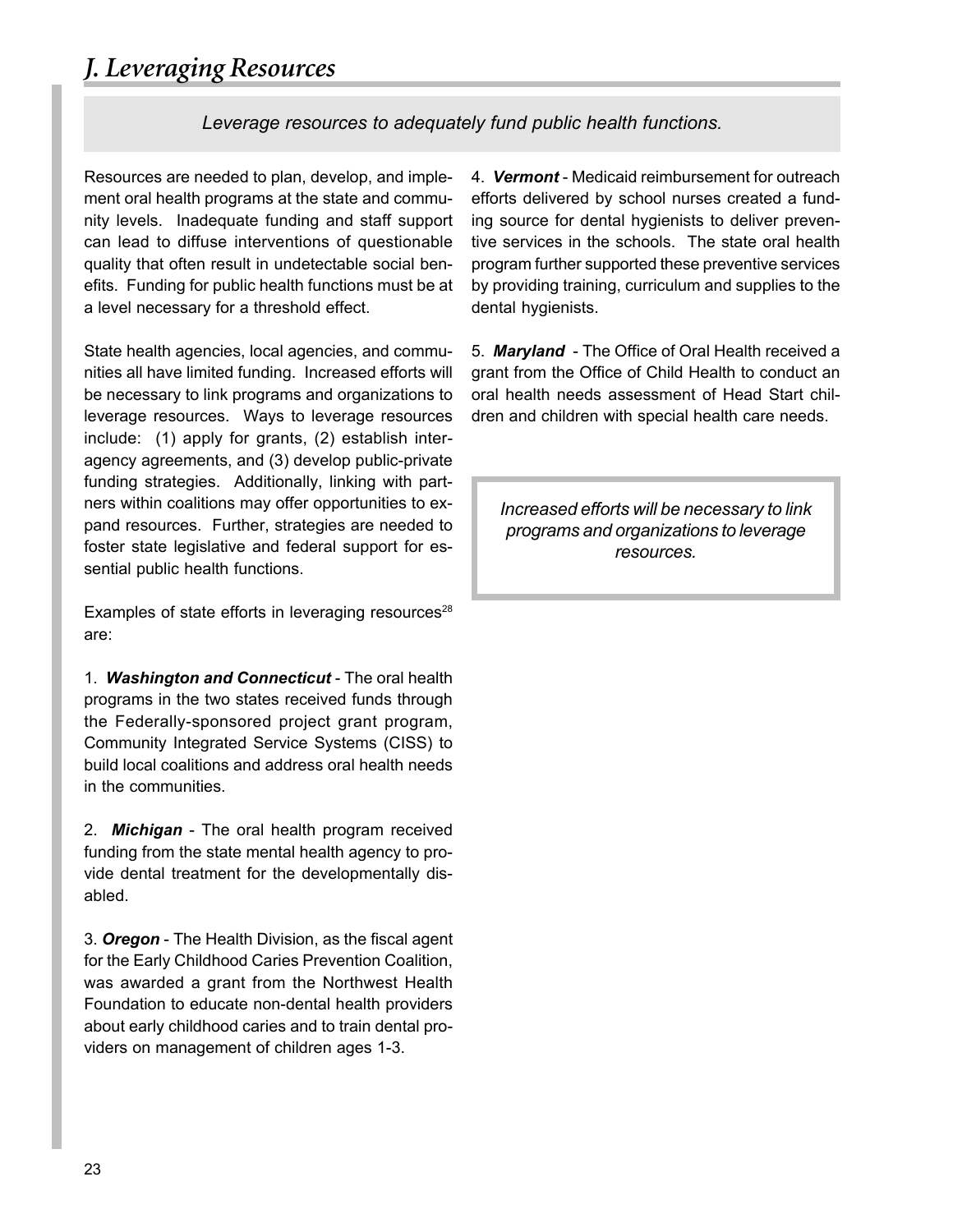# **III. Illustrating Funding Needs to Build Infrastructure and Capacity**

This section illustrates the funding needed to build infrastructure and capacity for state oral health programs. First, information is provided on the states' current need to address the infrastructure and capacity elements described in the previous section. Next, four state models representing varying levels of program resources and different state characteristics, provide a possible range of funding needs to build infrastructure and capacity.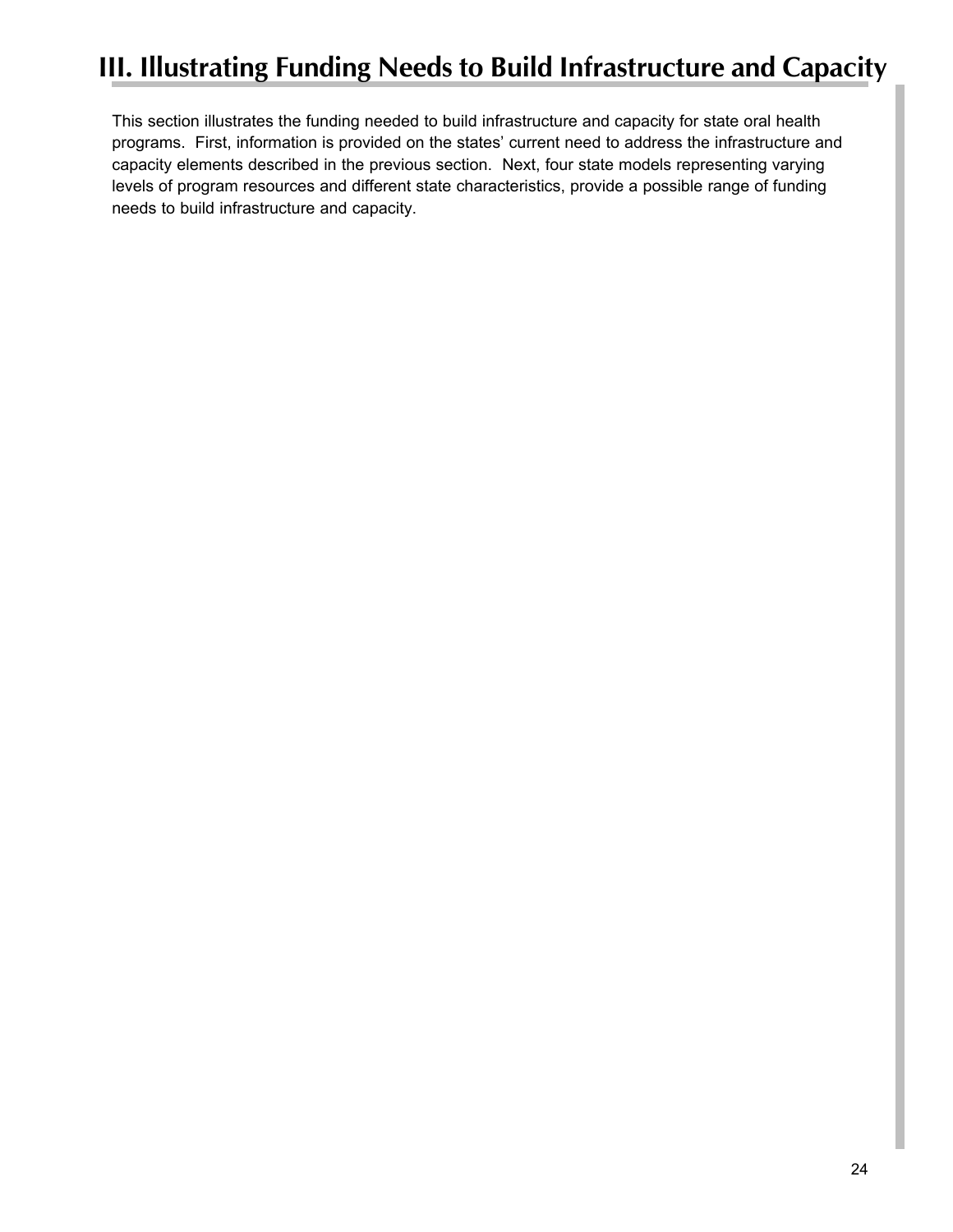### **1. Differences in State Resources and Environments**

Substantial differences in resources and environments are observed among the states.<sup>28</sup> Some states have full-time state dental directors and some have part-time or no state dental directors. Staff resources range from zero to more than 100 full-time equivalents staffing a state oral health program. Additionally, annual budgets for state oral health programs are less than \$100,000 for some states and more than a million dollars for others. State populations vary widely, ranging from 500,000 to 35 million people. The number of children in each of the 50 states at or below 200 percent of federal poverty level range from 60,000 to 4.6 million.72 Further, local support systems differ. Twenty-five states have less than 10 percent of their counties and five states have more than 50 percent of their counties supported by local health departments with oral health programs.

### **2. State Consensus on Building Infrastructure and Capacity for State Oral Health Programs**

In November 1999, ASTDD surveyed 50 states, the District of Columbia and U.S. territories using a Delphi method to determine infrastructure and capacity for state oral health programs to achieve HP 2010 Oral Health Objectives.<sup>12</sup> Forty-three states, with 93 percent of the total U.S. population, responded to the *ASTDD Delphi Survey* and agreed on the top ten elements described in *Section II*. The mean scores listed in *Table 1* show respondents' level of agreement with each item. States were also asked to select the five most important infrastructure and capacity elements for *any* state oral health program (*Table 1*). More than 81 percent of the states selected "leadership" and "surveillance system" among the top five priorities.

| Table I. State Consensus on Infrastructure and Capacity Building Elements (N=43 States) |                                                                                                     |                                                                 |  |  |  |
|-----------------------------------------------------------------------------------------|-----------------------------------------------------------------------------------------------------|-----------------------------------------------------------------|--|--|--|
| Infrastructure and capacity building elements                                           | <b>Mean Score</b><br>1= strongly agree<br>$2 = \text{agree}$<br>3= disagree<br>4= strongly disagree | Among the five<br>most important<br>for any state<br>(% States) |  |  |  |
| Provide leadership with a state dental director and adequate/competent staff            | 1.08                                                                                                | 81.4%                                                           |  |  |  |
| Establish a state-based oral health surveillance system                                 | 1.16                                                                                                | 81.4%                                                           |  |  |  |
| Provide oral health communications and education                                        | 1.17                                                                                                | 58.1%                                                           |  |  |  |
| Develop a state oral health improvement plan                                            | 1.17                                                                                                | 48.8%                                                           |  |  |  |
| Develop health systems interventions                                                    | 1.27                                                                                                | 37.2%                                                           |  |  |  |
| Leverage resources to fund public health functions                                      | 1.33                                                                                                | 30.2%                                                           |  |  |  |
| Integrate, coordinate, and implement population-based interventions                     | 1.36                                                                                                | 30.2%                                                           |  |  |  |
| Build linkages with partners                                                            | 1.37                                                                                                | 27.9%                                                           |  |  |  |
| Develop/promote policies for better oral health & to improve health systems             | 1.27                                                                                                | 23.3%                                                           |  |  |  |
| Build community capacity to implement community-level interventions                     | 1.22                                                                                                | 20.9%                                                           |  |  |  |
| Source: ASTDD Delphi Survey of Infrastructure and Capacity Building, November 1999      |                                                                                                     |                                                                 |  |  |  |

State oral health programs will be better prepared to achieve HP 2010 Oral Health Objectives if they possess competence in surveillance; a full-time dental director; a skilled staff; a state plan; the support of policymakers, strong public-private partnerships and competent communities; and adequate funding for services. However, the states report gaps in their dental public health infrastructure and capacity.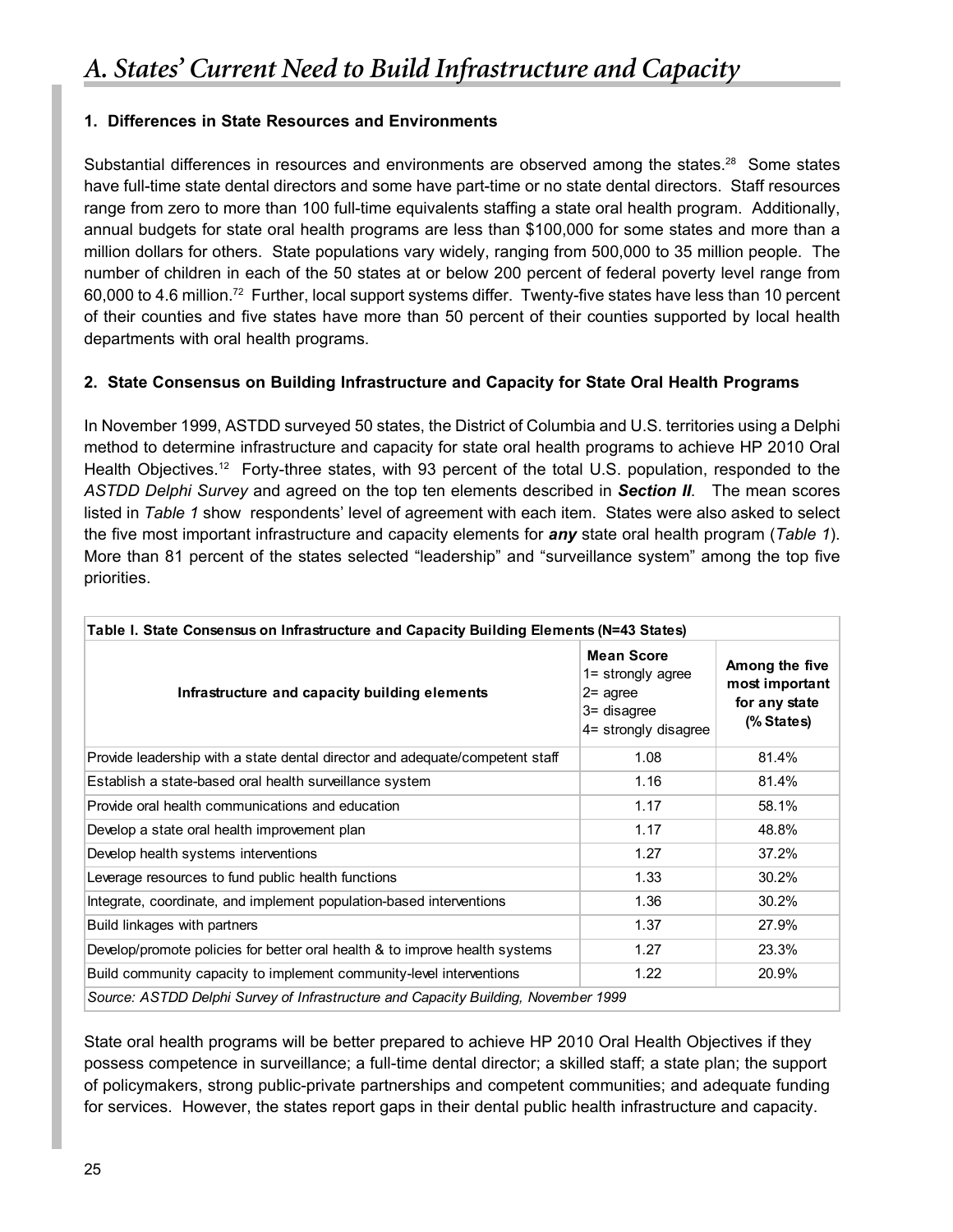### **3. Current Gaps**

### **a. Survey of States' Need to Build Infrastructure and Capacity**

The 1999 A*STDD Delphi Survey*12 provided an opportunity to assess current gaps. In the second round of the survey, states were asked to identify the top needs of their *own* state by selecting five of the infrastructures and capacity building elements listed in *Table 1*. *Table 2* shows the top needs reported by the 43 states. The highest needs reported were a surveillance system (67% of states) and leadership (63%).

| Table 2. States Reporting Top Needs of Their Own State (N=43 States)               |          |  |  |  |
|------------------------------------------------------------------------------------|----------|--|--|--|
| Infrastructure and capacity building elements                                      | % States |  |  |  |
| Surveillance system                                                                | 67.4%    |  |  |  |
| Leadership with a dental director & adequate/competent staff                       | 62.8%    |  |  |  |
| Communications and education                                                       | 51.2%    |  |  |  |
| State oral health improvement plan                                                 | 48.8%    |  |  |  |
| Health systems interventions                                                       | 46.5%    |  |  |  |
| Building community capacity                                                        | 46.5%    |  |  |  |
| Source: ASTDD Delphi Survey of Infrastructure and Capacity Building, November 1999 |          |  |  |  |

Among the states responding to the ASTDD Delphi Survey (*Table 3*), only 19 percent reported having a state-based oral health surveillance system; 38 percent had a state oral health improvement plan; 48 percent had an oral health advisory committee (build linkages); and 37 percent had statutory authority for the state oral health programs (develop policies). Some of the states are currently making efforts to establish these elements. In particular, 37 percent of the states are developing their surveillance system and 24% are developing their state plan.

| Table 3. States Reporting Existing Infrastructure and Capacity Elements (N=43 States) |                          |                         |                                      |  |  |
|---------------------------------------------------------------------------------------|--------------------------|-------------------------|--------------------------------------|--|--|
| <b>Elements</b>                                                                       | <b>Yes</b><br>(% States) | <b>No</b><br>(% States) | <b>Being Developed</b><br>(% States) |  |  |
| Surveillance system                                                                   | 18.6%                    | 44.2%                   | 37.2%                                |  |  |
| State oral health improvement plan                                                    | 38.1%                    | 38.1%                   | 23.8%                                |  |  |
| Advisory committee (build linkages)                                                   | 47.6%                    | 42.9%                   | 9.5%                                 |  |  |
| Statutory authority (develop policies)                                                | 36.6%                    | 58.5%                   | 4.9%                                 |  |  |
| Source: ASTDD Delphi Survey of Infrastructure and Capacity Building, November 1999    |                          |                         |                                      |  |  |

#### **Table 3. States Reporting Existing Infrastructure and Capacity Elements (N=43 States)**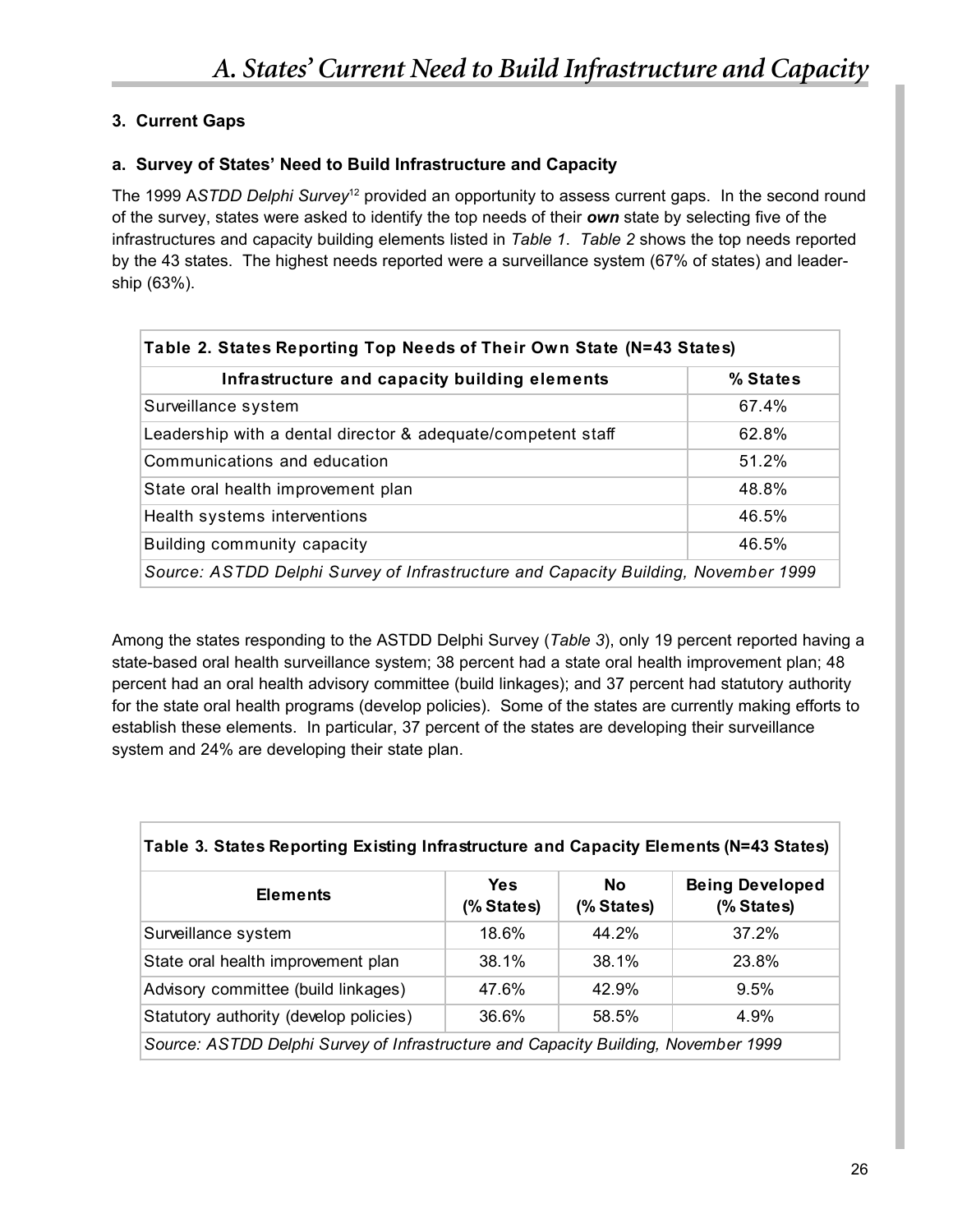## *A. States' Current Need to Build Infrastructure and Capacity*

A majority of the states responding to the survey (*Table 4*) reported a high need for additional resources in the areas of building community capacity (62%) and health systems interventions (60%). One half of the responding states reported a high need for additional resources to educate policymakers and the public about oral health issues (51%) and to integrate and coordinate population-based interventions (50%).

| Table 4. States Reporting Need for Additional Resources (N=43 States)              |                       |                           |                             |                                |  |
|------------------------------------------------------------------------------------|-----------------------|---------------------------|-----------------------------|--------------------------------|--|
| Infrastructure and capacity elements                                               | No need<br>(% States) | Little need<br>(% States) | Moderate need<br>(% States) | <b>High need</b><br>(% States) |  |
| Building community capacity                                                        | $0.0\%$               | 9.5%                      | 28.6%                       | 61.9%                          |  |
| Health systems intervention                                                        | $2.4\%$               | 9.5%                      | 28.6%                       | 59.5%                          |  |
| Communications and education                                                       | $0.0\%$               | 7.3%                      | 41.5%                       | 51.2%                          |  |
| Population-based interventions                                                     | $2.4\%$               | $7.1\%$                   | 40.5%                       | 50.0%                          |  |
| Develop and promote policies                                                       | 10.3%                 | 17.9%                     | 38.5%                       | 33.3%                          |  |
| Source: ASTDD Delphi Survey of Infrastructure and Capacity Building, November 1999 |                       |                           |                             |                                |  |

For selected categories of staff expertise and skills, the majority of responding states reported moderate to high needs *(Table 5)*. Forty percent of the states reported a high need for staff expertise related to epidemiology.

| Table 5. States Reporting Need for Additional Staff Expertise and Skills (N=43 States) |                       |                           |                             |                         |  |
|----------------------------------------------------------------------------------------|-----------------------|---------------------------|-----------------------------|-------------------------|--|
| <b>Staff expertise and skills</b>                                                      | No need<br>(% States) | Little need<br>(% States) | Moderate need<br>(% States) | High need<br>(% States) |  |
| Epidemiology                                                                           | $7.1\%$               | 11.9%                     | 40.5%                       | 40.5%                   |  |
| Community development                                                                  | 7.1%                  | 9.5%                      | 50.0%                       | 33.3%                   |  |
| Strategic planning                                                                     | 9.5%                  | 26.2%                     | 38.1%                       | 26.2%                   |  |
| Water fluoridation                                                                     | 16.7%                 | 19.0%                     | 35.7%                       | 28.6%                   |  |
| Communications and education                                                           | $2.4\%$               | 19.0%                     | 50.0%                       | 28.6%                   |  |
| Dental public health interventions                                                     | 2.4%                  | 19.0%                     | 40.5%                       | 38.1%                   |  |
| Source: ASTDD Delphi Survey of Infrastructure and Capacity Building, November 1999     |                       |                           |                             |                         |  |

### **b. Need for Full-Time State Dental Directors, Staff and Program Funds**

A full-time state dental director is needed for leadership. In September 1999, ASTDD conducted an assessment on the full-time status of state dental directors for the 50 states, the District of Columbia, and six U.S. territories (American Samoa, Guam, Palau, Puerto Rico, Northern Mariana Islands, and Virgin Islands).73 The assessment showed that although 31 states and five territories have full-time state dental directors, 20 states (including the District of Columbia) and one territory have part-time or vacant state dental director positions *(Table 6)*.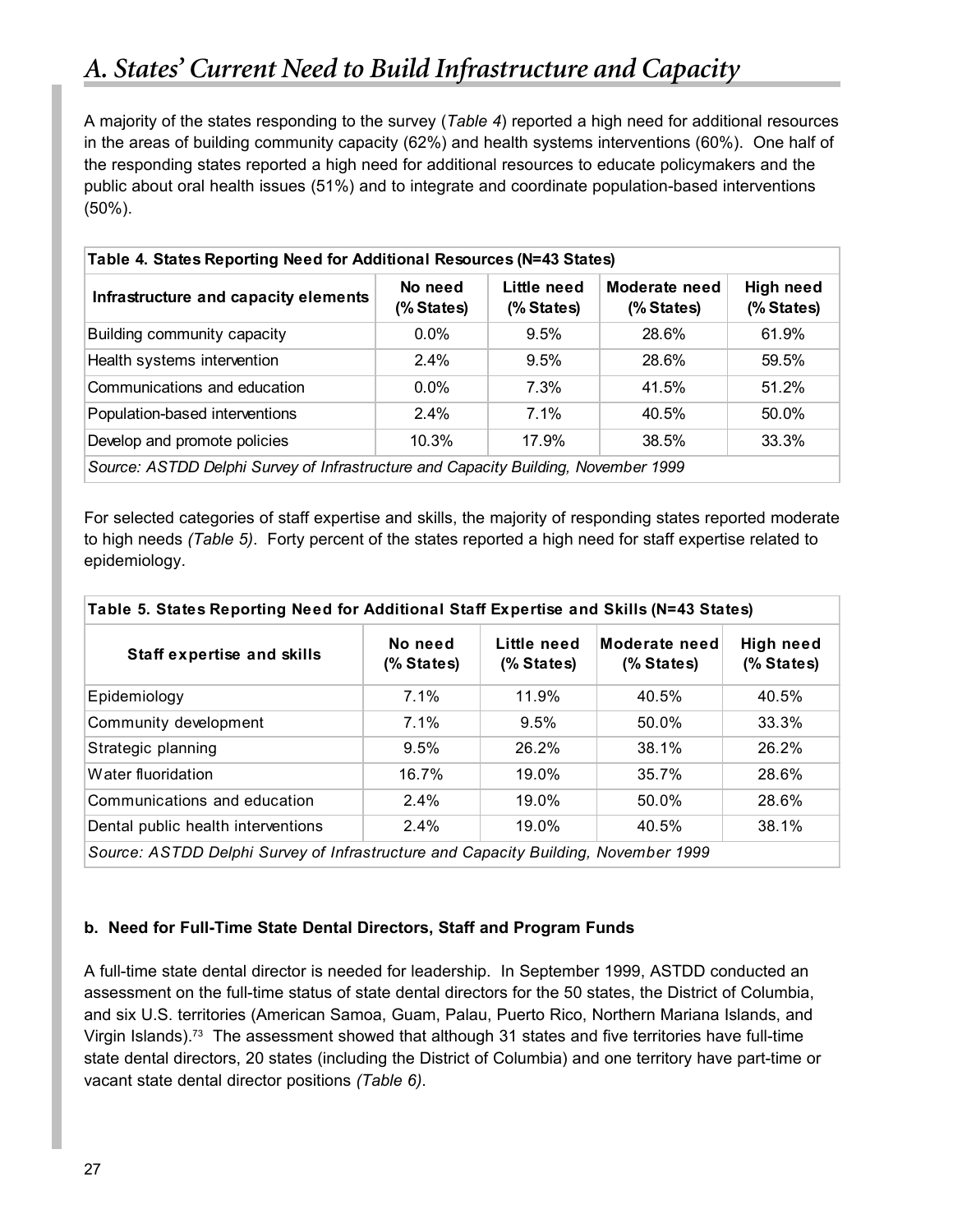The ASTDD Synopsis of State Dental Public Health Programs<sup>28</sup> (March 1999) reported the number of full-time equivalents (FTE's) staffing state oral health programs - including the state dental director. *Table 7* shows 21 states (populations totaling 67 million people) have two or fewer FTE's staffing a State oral health program.

Oral health program budgets for the 50 states, the District of Columbia and six U.S. territories are summarized in *Table 8*. One half of the states, with populations totaling 92 million people, have a budget of \$500,000 or less to support the state oral health program.

| Table 6. Status of State Dental Directors as of September 1999<br>(N=57 States including 50 states, the District of Columbia and 6 U.S. territories) |                |                  |  |  |  |
|------------------------------------------------------------------------------------------------------------------------------------------------------|----------------|------------------|--|--|--|
| State dental director status                                                                                                                         | 50 States & DC | U.S. territories |  |  |  |
| Full-time state dental directors                                                                                                                     | 31             | 5                |  |  |  |
| Part-time state dental directors                                                                                                                     | 12             |                  |  |  |  |
| Vacant state dental director positions                                                                                                               | 8              |                  |  |  |  |
| Source: ASTDD Assessment of State Dental Directors, September 1999                                                                                   |                |                  |  |  |  |

**Table 7. Full-Time Equivalents Staffing State Oral Health Programs - Includes Dental Director**  *(N=57 States including 50 states, the District of Columbia and 6 U.S. territories)*

|    | <b>Total Population</b><br>(in millions)        |
|----|-------------------------------------------------|
|    | 66.9                                            |
|    | 63.1                                            |
|    | 24                                              |
|    | 44.5                                            |
| 2  | 3.1                                             |
|    | 66.2                                            |
| 3  | 3.8                                             |
| 21 | <b>U.S. territories</b><br>50 States & DC<br>14 |

*Source: ASTDD Synopsis of State Dental Public Health Programs, March 1999*

#### **Table 8 . State Oral Health Program Budgets**

*(N=57 States including 50 states, the District of Columbia and 6 U.S. territories)*

| <b>Program Budget</b>                                                     | 50 States & DC   U.S. territories |   | <b>Total Population</b><br>(in millions) |  |
|---------------------------------------------------------------------------|-----------------------------------|---|------------------------------------------|--|
| $<$ \$100.000                                                             |                                   |   | 18.4                                     |  |
| $$100,001 - $250,000$                                                     | 9                                 |   | 22.2                                     |  |
| \$250,001 - \$500,000                                                     | 9                                 |   | 51.4                                     |  |
| \$500,001 - \$1,000,000                                                   | 10                                | 2 | 61.2                                     |  |
| > \$1,000,000                                                             | 9                                 |   | 95.9                                     |  |
| missing data                                                              |                                   | 2 | 22.4                                     |  |
| Source: ASTDD Synopsis of State Dental Public Health Programs, March 1999 |                                   |   |                                          |  |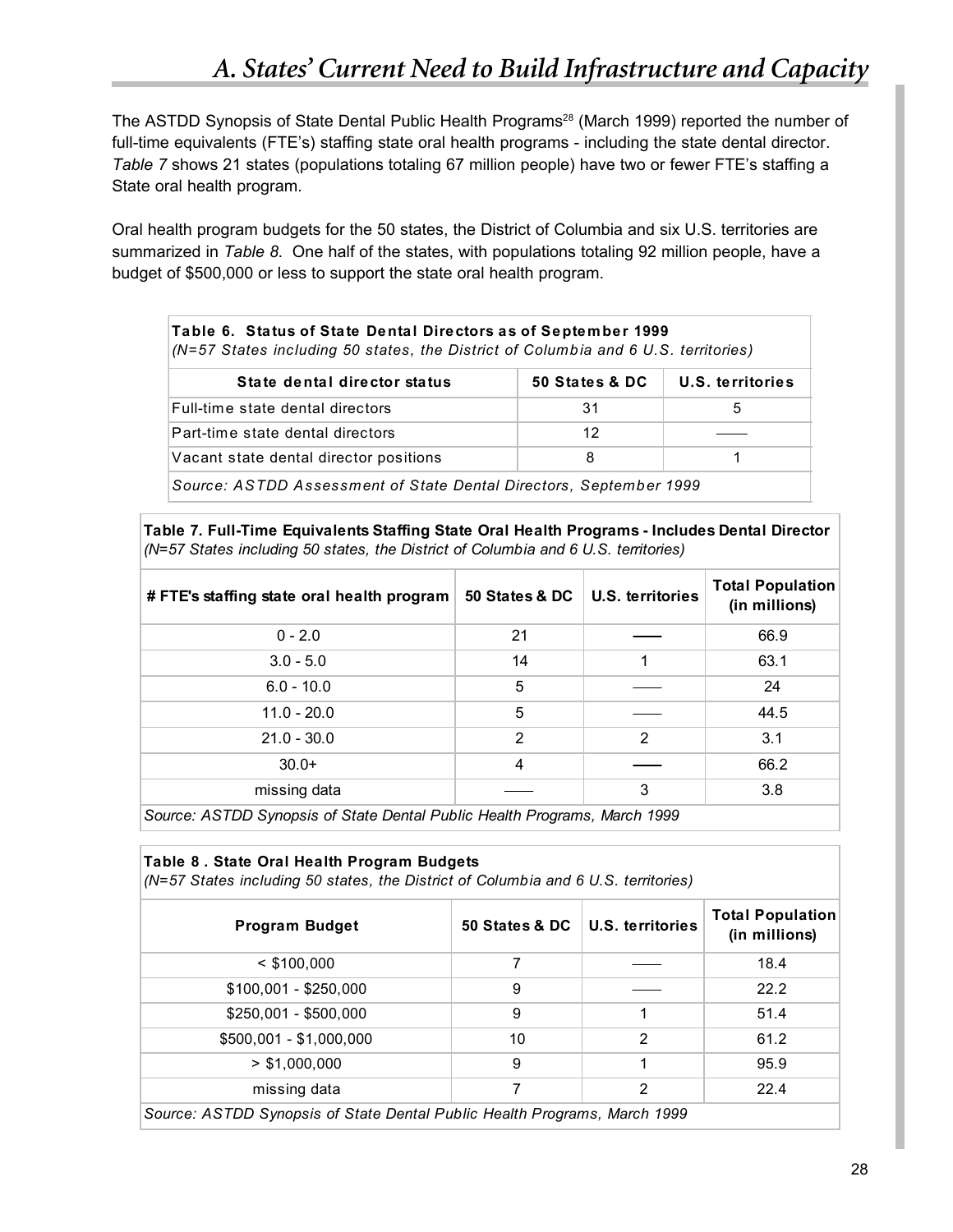### *B. Funding Models for States*

 $\Gamma$ 

For state oral health programs to expand infrastructure and capacity and fill existing gaps, funding is needed. Four states have been selected as models to illustrate funding needs. These four state oral health programs were chosen because they present varying levels of program resources (budget and staffing) and different environments (state populations and state/local system structures). *Table 9* compares the four state models.

٦

| Table 9. A Comparison of Four State Models Used to Illustrate Funding Needs for Infrastructure &<br>Capacity |                                                   |                                                  |                                                |                                                                    |  |
|--------------------------------------------------------------------------------------------------------------|---------------------------------------------------|--------------------------------------------------|------------------------------------------------|--------------------------------------------------------------------|--|
| <b>State</b><br><b>Characteristics</b>                                                                       | State Model #1                                    | State Model #2                                   | State Model #3                                 | State Model #4                                                     |  |
| a. State population                                                                                          | 2,500,000                                         | 4,500,000                                        | 5,500,000                                      | 11,500,000                                                         |  |
| b. Children at or<br>below 200%<br>federal poverty<br>level                                                  | 400,000                                           | 700,000                                          | 500,000                                        | 1,200,000                                                          |  |
| c. Counties                                                                                                  | 75                                                | 15                                               | 39                                             | 88                                                                 |  |
|                                                                                                              | Dept. of Health                                   | Dept. of Health                                  | Dept. of Health                                | Dept. of Health                                                    |  |
|                                                                                                              | <b>Bureau of Public</b><br><b>Health Programs</b> | Division of Public<br><b>Health Services</b>     | Office of<br>Community &<br>Family Health      | Division of Family &<br><b>Community Health</b><br><b>Services</b> |  |
| d. Organizational<br>levels in the state<br>health agency                                                    | <b>Section of Maternal</b><br>& Child Health      | Bureau of<br>Community &<br><b>Family Health</b> | Office of Maternal<br>& Child Health           | <b>Bureau of Oral</b><br><b>Health Services</b>                    |  |
|                                                                                                              | Office of Oral<br>Health                          | Office of Oral Health                            | Section of Child &<br><b>Adolescent Health</b> |                                                                    |  |
|                                                                                                              |                                                   |                                                  | Oral Health<br>Program                         |                                                                    |  |
| e. State oral health<br>program budget                                                                       | \$200,000                                         | \$1,000,000                                      | \$1,000,000                                    | \$2,900,000                                                        |  |
| f. State dental<br>director                                                                                  | Full time                                         | Full time                                        | Full time                                      | Full time                                                          |  |
| g. State oral health<br>program staff<br>employees -<br>including dental<br>director                         | <b>1.2 FTE</b>                                    | 11.0 FTE                                         | 3.0 FTE                                        | 19.0 FTE                                                           |  |
| h. State oral health<br>program<br>contractors                                                               | 0 FTE                                             | 46.0 FTE                                         | 24.0 FTE                                       | $0.5$ FTE                                                          |  |
| i. HP 2010 Oral<br><b>Health Objectives</b><br>the state targeted                                            | 4                                                 | 8                                                | 5                                              | 10                                                                 |  |
| Low-income<br>j.<br>dental clinics                                                                           | 10                                                | 16                                               | 35                                             | 80                                                                 |  |
| k. Local health<br>departments with<br>dental programs                                                       | 1                                                 | $\boldsymbol{2}$                                 | 20                                             | 18                                                                 |  |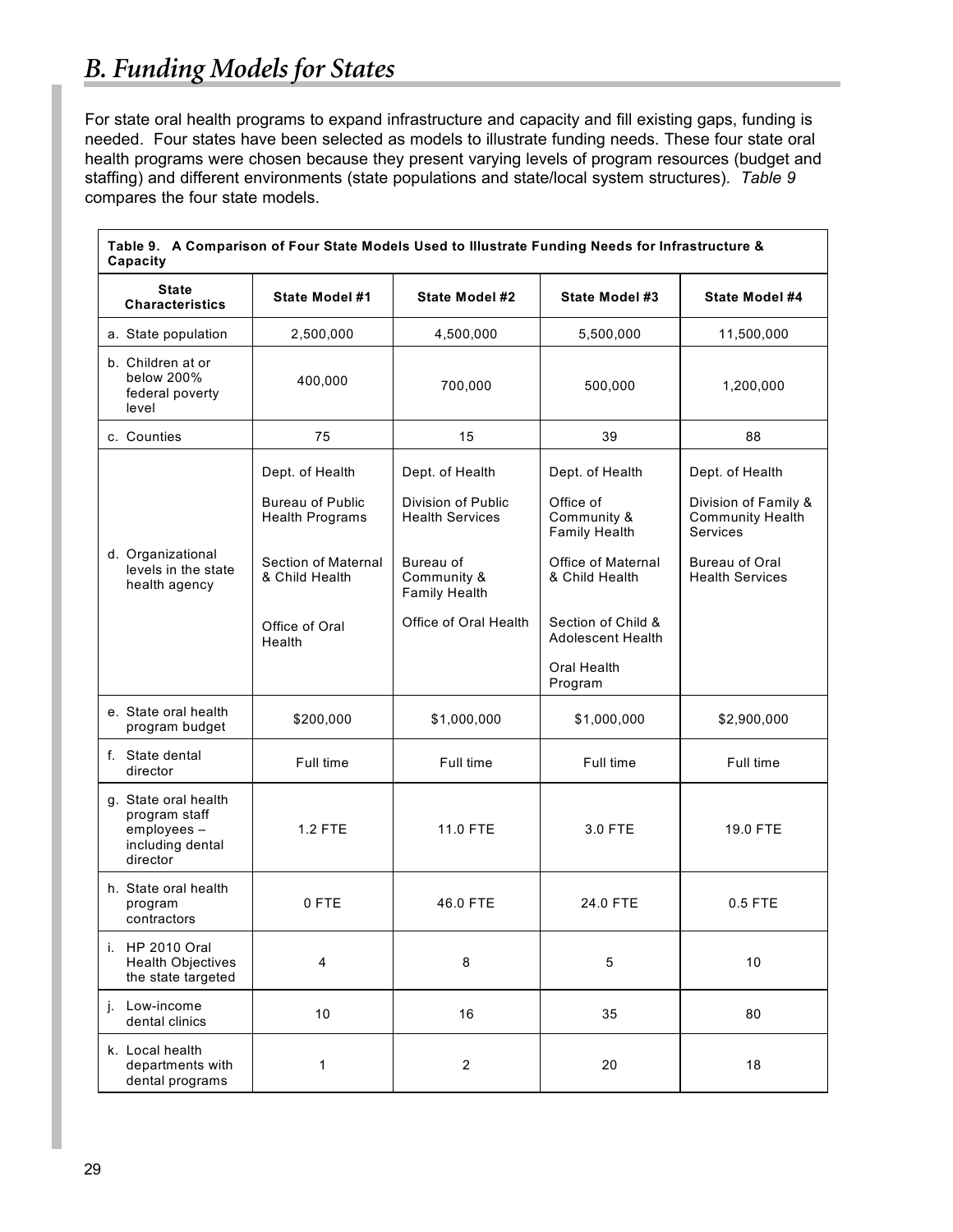### **2. Budget Estimates**

The four state models estimated a budget to build infrastructure and capacity for their oral health programs (Table 10). State dental directors of the four selected states were asked to provide lower and upper budget estimates for each infrastructure and capacity element using their program experience and data. A standardized worksheet guided the state models to project funding needs; the models determined their own staffing needs and strategies. Since no staffing or strategic requirements were placed on the infrastructure and capacity building elements, this method is meant to illustrate the total funding needs for state oral health programs rather than individual elements.

| Table 10. Illustrating Funding Needs to Build Infrastructure and<br><b>Capacity for State Oral Health Programs</b> |                                |           |  |
|--------------------------------------------------------------------------------------------------------------------|--------------------------------|-----------|--|
| State Model                                                                                                        | <b>Annual Budget Estimates</b> |           |  |
|                                                                                                                    | Lower \$                       | Upper \$  |  |
| State Model #1                                                                                                     | 445,000                        | 722,000   |  |
| State Model #2                                                                                                     | 1,027,00                       | 1,651,000 |  |
| State Model #3                                                                                                     | 2,868,000                      | 4.449.000 |  |
| State Model #4                                                                                                     | 3,371,000                      | 4,760,000 |  |

The four state models estimated the funding needed to build infrastructure and capacity for their oral health programs to be in the range of \$445,000 to \$4,760,000. More information on the approach used by the four state models to estimate the budget to build the ten essential infrastructure and capacity elements is provided in *Appendix E*. The models showed that funding needs can vary widely among states and reflect differences in the environments and strategies. These environmental and strategic factors include the following:

*a. HP 2010 Oral Health Objectives:* The models targeted different numbers of HP 2010 OralHealth Objectives for their state ranging from four to ten. All four state models selected objectives related to reducing tooth decay among children and increasing water fluoridation. Yet, only two models targeted objectives to increase oral health services in school-based/community-based health centers and local health departments. The number of HP 2010 Oral Health Objectives linked to the state's needs and the specific objectives targeted will place different demands on resources.

*b. State Populations:* The state models have populations ranging from 2.5 million to 11.5 million people. Among the 50 states and District of Columbia, state populations ranged from approximately 500,000 to 35 million people. The size of the state population affects the level of services needed.

*c. Local System Structures:* For the models, the number of counties in each state ranged from 15 to 88. Additionally, the percentage of counties supported by local health departments with oral health programs ranged from one percent to more than 50 percent among the four state models. Intervention strategies and service delivery will vary depending on the level of support from local system structures.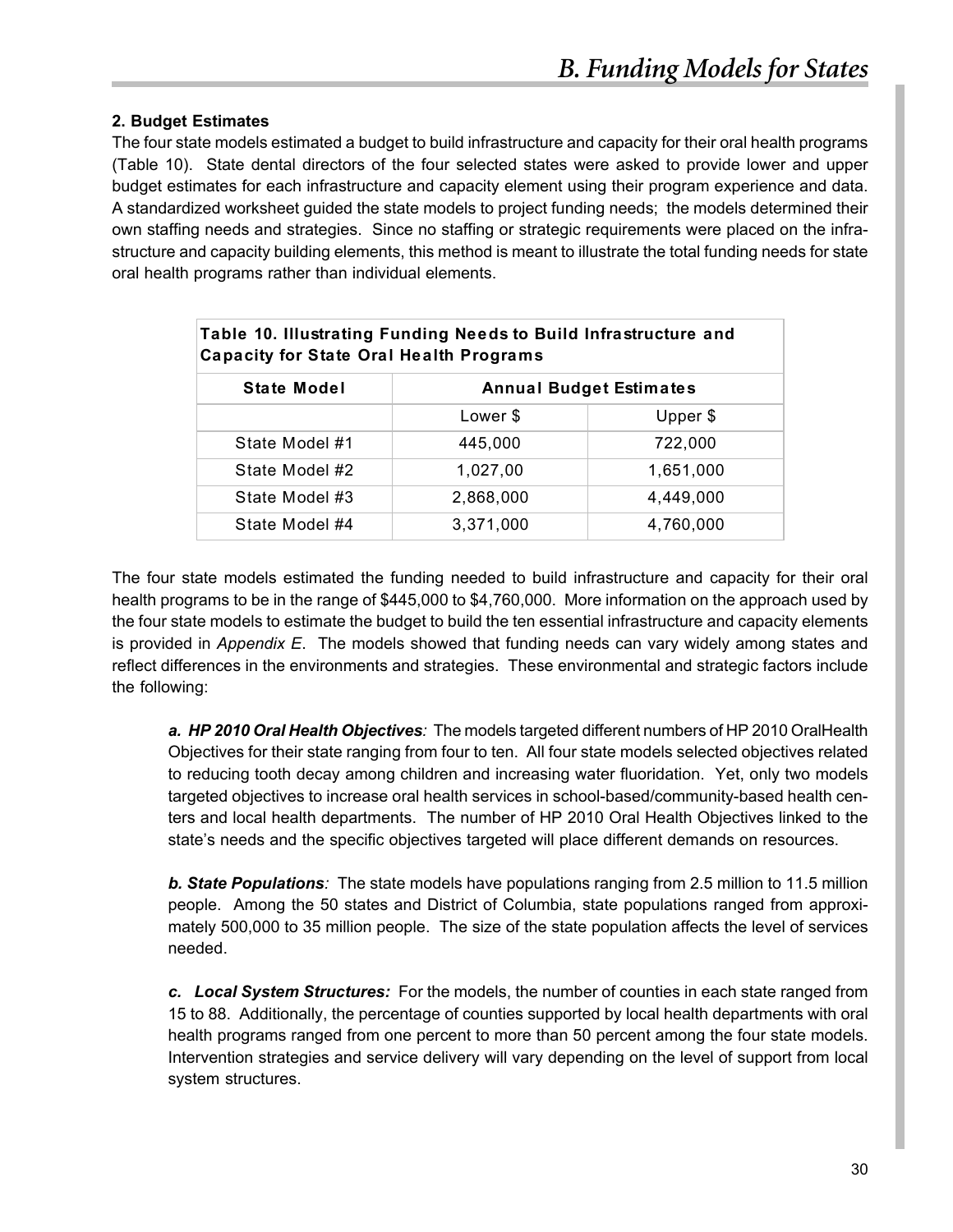*d. Core Staff:* State models reported different assessments of the number of employees/contractors and the expertise needed for the core staff to support their oral health programs. In addition to a full-time state dental director, projected staffing needs ranged from two to 16 full-time equivalents. Models with larger core staff expected their staff to fully support several infrastructure and capacity building elements and budgeted little or no funding to contract additional support services. Models with smaller staff budgeted more funds to contract support services.

*e. Extending Resources to Communities:* State models showed different emphasis on statelevel versus community-level interventions. Two models budgeted more funding to support statelevel interventions and planned to support community-level interventions primarily through technical assistance and small "seed grants". The remaining two models projected less funding at the state-level but extended more resources to communities. One model budgeted \$1 million in grants for local agencies and organizations to deliver intervention services each year.

*f. Dental Clinics:* State models varied in their strategies for health systems interventions. Two models projected funding to establish dental clinics to serve vulnerable populations and budgeted for grants ranging from \$250,000 to \$400,000 per clinic. The other two models planned to provide primarily technical assistance to build dental clinics and budgeted for grants of less than \$50,000 per clinic.

Different environments and strategies to build infrastructure and capacity for the state oral health programs will result in different funding needs. Each of the states should determine specific strategies and funding needs for its state oral health program.

### **3. Illustrating Funding Needs for All States to Build Infrastructure and Capacity**

Funding needs for all states to build infrastructure and capacity for state oral health programs are illustrated in *Table 11*. States are grouped with one of the four state models based on similarity of population sizes. The assumption that a state with a similar population size as one of the state models will have the same funding needs is used only as a demonstration. It is expected that many factors (e.g., environments and strategies) will impact funding needs. Using the state models' budget estimates, a possible range of funding needed for all 50 states, the District of Columbia, and six U.S. territories to build infrastructure and capacity for state oral health programs is between \$81 and \$124 million.

| Table 11. Projected Funding Needs for All States to Build Infrastructure and Capacity for State Oral Health Programs<br>(N=57 States including 50 States, the District of Columbia and 6 U.S. territories) |                                                                                                       |                         |                                                                                                       |  |
|------------------------------------------------------------------------------------------------------------------------------------------------------------------------------------------------------------|-------------------------------------------------------------------------------------------------------|-------------------------|-------------------------------------------------------------------------------------------------------|--|
| <b>State Models</b>                                                                                                                                                                                        | Annual Estimated Budget for State Models * States with Similar<br>(Lower Estimates - Upper Estimates) | <b>Population Sizes</b> | <b>Annual Estimated Budget for All States</b><br>(Lower Estimates - Upper Estimates)<br>(in millions) |  |
| #1                                                                                                                                                                                                         | \$445,000 - \$722,000                                                                                 | 25                      | $$11.1 - $18.1$                                                                                       |  |
| #2                                                                                                                                                                                                         | \$1.027.000 - \$1.651.000                                                                             | 14                      | $$14.3 - $23.1$                                                                                       |  |
| #3                                                                                                                                                                                                         | \$2,868,000 - 44,449,000                                                                              | 9                       | $$25.8 - $40.0$                                                                                       |  |
| #4                                                                                                                                                                                                         | \$3,371,000 - \$4,760,000                                                                             | 9                       | $$30.3 - $42.8$                                                                                       |  |
| <b>All States</b>                                                                                                                                                                                          |                                                                                                       | 57                      | $$81.5 - $124$                                                                                        |  |

*\*States are distributed by population sizes similar to state models.*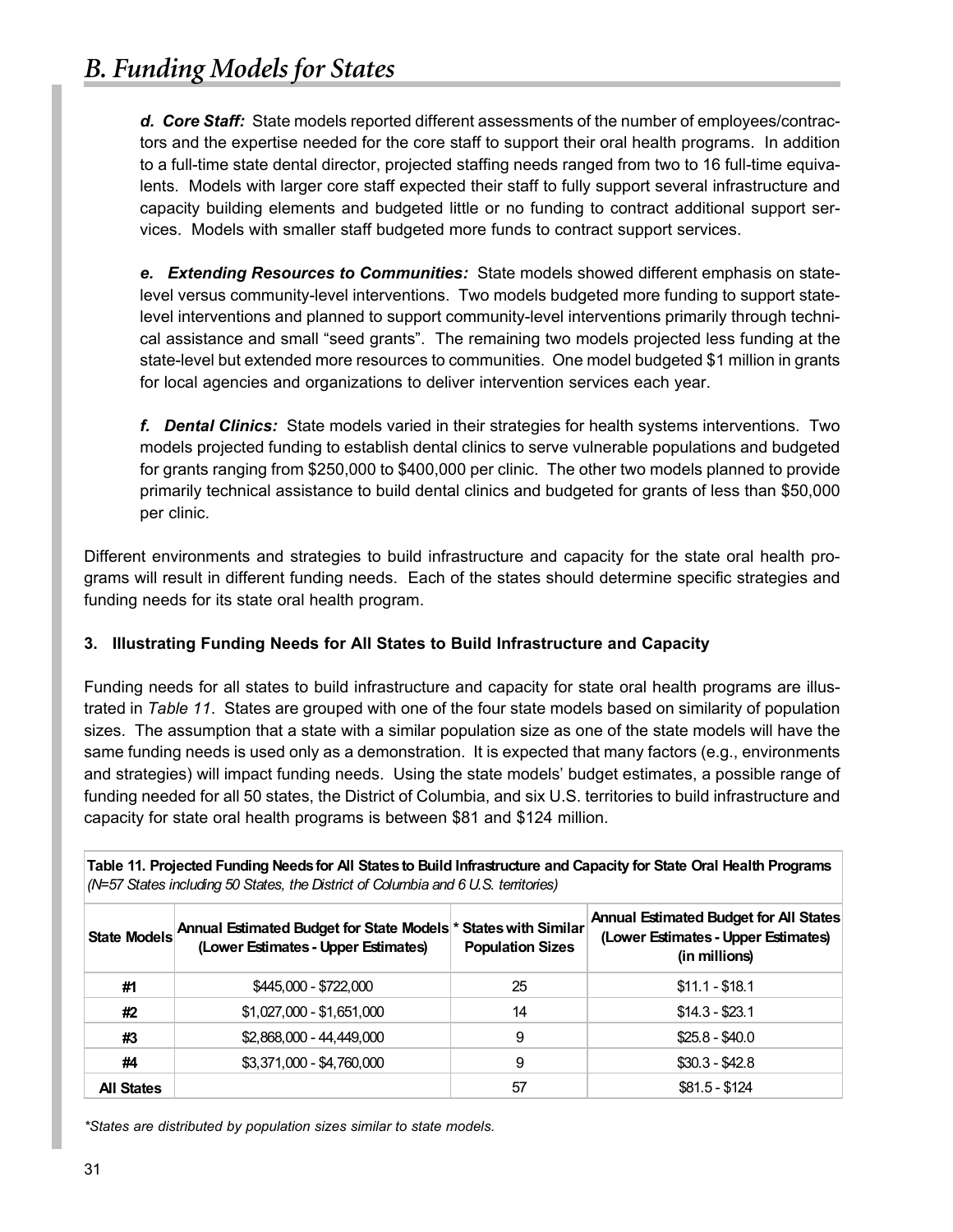The assessment of resources needed to maintain fully effective state oral health programs provided three main conclusions:

*• Funding is needed to build infrastructure and capacity for state oral health programs to achieve HP 2010 Oral Health Objectives and improve the oral health of Americans.*

*• Funding needs will vary among the states due to differences in existing infrastructure, priorities, staffing, and strategies.*

*• Each of the states should conduct its own assessment of infrastructure and capacity to determine gaps and specific funding needs for its state oral health program.*

Increased funding has recently contributed substantially to infrastructure and capacity building in injury prevention, arthritis prevention, and environmental health. Similarly, funding is needed to expand infrastructure and capacity for state oral health programs. Ten essential elements for building infrastructure and capacity have been identified in this document to better prepare states to successfully achieve HP 2010 Oral Health Objectives and improve the oral health of Americans.

Additionally, by using four state models to represent varying levels of program resources and different state characteristics, this document illustrates that the funding needed to build infrastructure and capacity for a state oral health program can range from \$445,000 to \$4,760,000. Using these illustrative budget estimates, a possible range of funding needed for all 50 states, the District of Columbia, and six U.S. territories is between \$81 and \$124 million.

The state models have also demonstrated that funding needs will vary among the states due to differences in existing infrastructure, priorities, staffing, and strategies. State personnel will need to identify gaps, select effective interventions, determine appropriate target populations, and prioritize oral health objectives. Furthermore, other infrastructure and capacity needs, such as evaluation (i.e., meeting performance standards on essential public health services), research (i.e., conducting or collaborating on population-based prevention research), and assurance of workforce functions (i.e., training to use information technology effectively), not identified as the top ten elements in this document, will also require additional resources and development. Therefore, each of the states should conduct its own assessment to determine gaps and specific funding needs to build infrastructure and capacity for its state oral health program.

Based on feedback from state dental directors, further efforts are recommended to help state oral health programs build infrastructure and capacity. They include the following:

1. Establish demonstration project grants for states to identify gaps, begin planning, and build basic foundational elements for their oral health programs.

2. Conduct evidence-based analyses of state oral health programs to identify best practices.

3. Analyze state data to establish valid funding formulas, such as cost per capita for specific intervention services, and determine appropriate target populations.

4. Expand technical support at the national and regional levels to provide guidelines and expertise for building infrastructure and capacity in states oral health programs.

With expanded infrastructure and capacity, state oral health programs are better able to monitor oral health status, address high-risk populations, increase population-based prevention activities, and extend resources to local health agencies and communities in order to implement oral health strategies. This will enhance the states' effectiveness to improve the oral health of children and adults in the U.S.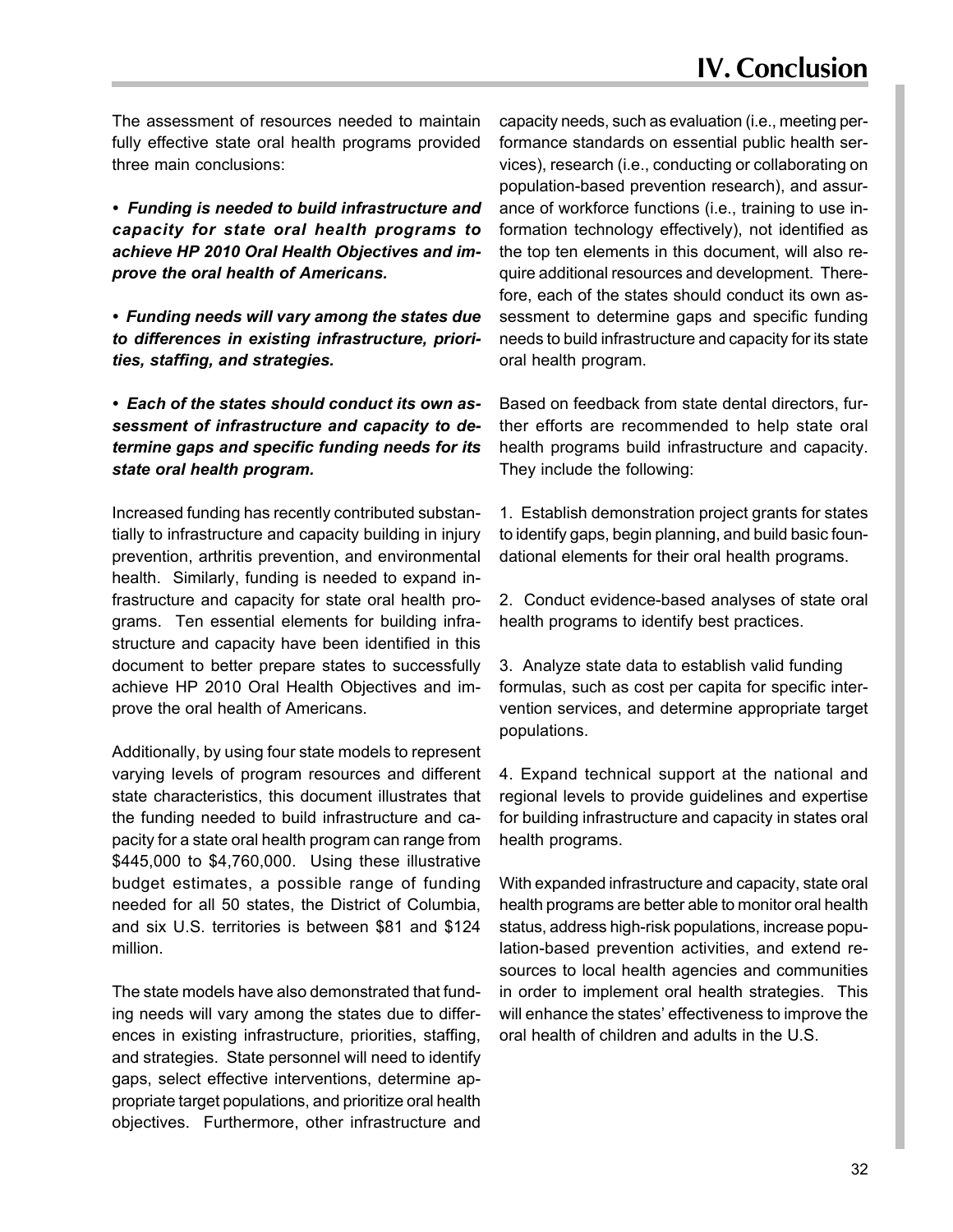The following are essential public health services developed by the Public Health Function Steering Committee, Public Health in America:<sup>8</sup>

- 1. Monitor health status to identify community health problems.
- 2. Diagnose and investigate health problems and health hazards in the community.
- 3. Inform, educate, and empower people about health issues.
- 4. Mobilize community partnerships to identify and solve health problems.
- 5. Develop policies and plans that support individual and community health efforts.
- 6. Enforce laws and regulations that protect health and assure safety.
- 7. Link people to needed personal health services and assure the provision of health care when otherwise unavailable.
- 8. Assure a competent public health and personal health care workforce.
- 9. Evaluate effectiveness, accessibility, and quality of personal and population-based health services.
- 10. Research for new insights and innovative solutions to health problems.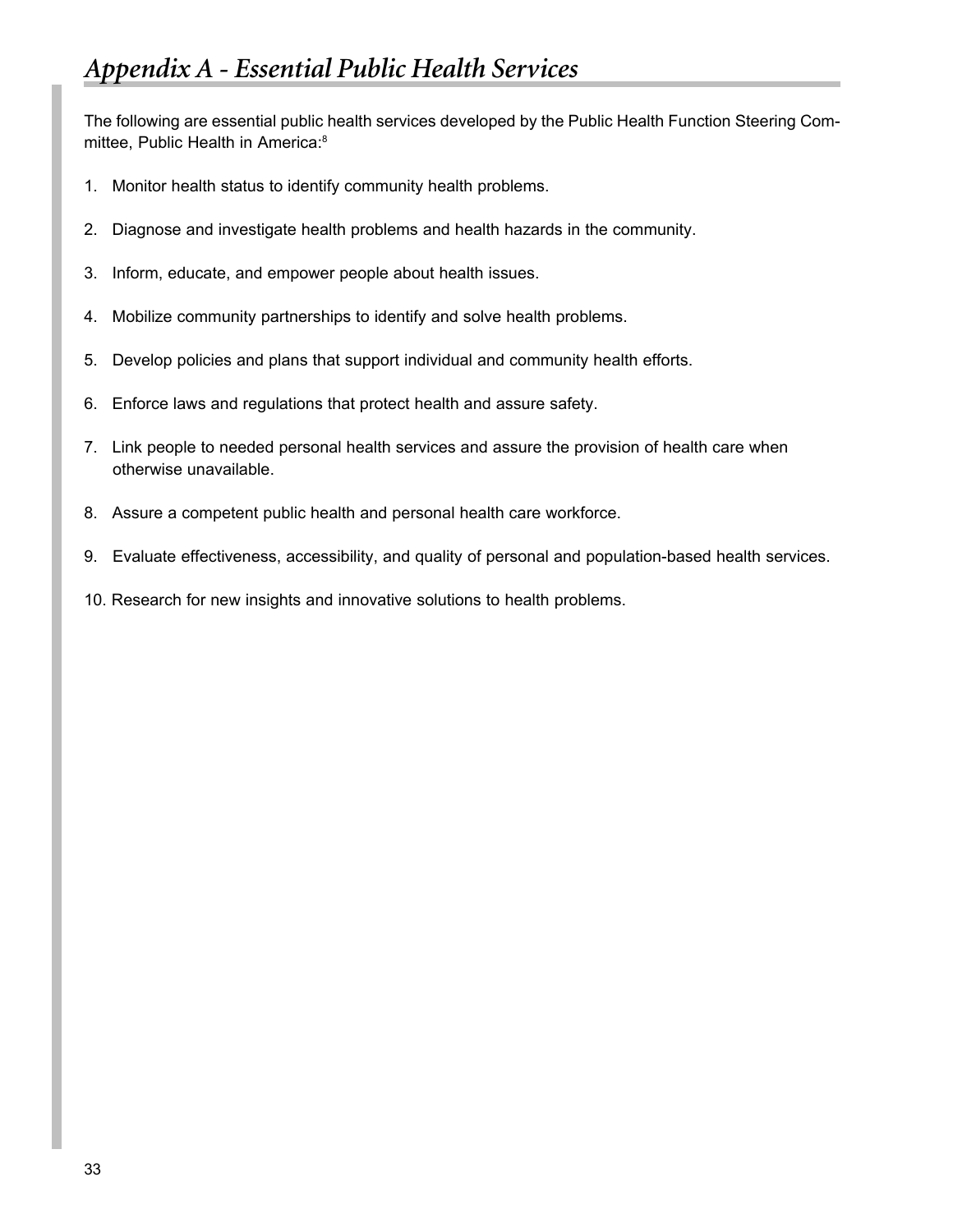The Association of State and Territorial Dental Directors's (ASTDD) *Guidelines for State and Territorial Oral Health Programs*8 identifies the following essential dental public health services:

- I. Assessment
	- A. Assess *oral health status* and needs so that problems can be identified and addressed.
	- B. Analyze *determinants* of identified oral health needs, including resources.
	- C. Assess the *fluoridation status* of water systems, and other sources of fluoride.
	- D. Implement an *oral health surveillance system* to identify, investigate, and monitor oral health problems and health hazards.
- II. Policy Development
	- A. Develop *plans and policies* through a collaborative process that support individual and community oral health efforts to address oral health needs.
	- B. Provide *leadership* to address oral health problems by maintaining a strong oral health unit within the health agency.
	- C. Mobilize *community partnerships* between and among policymakers, professionals, organizations, groups, the public and others to identify and implement solutions to oral health problems.
- III. Assurance
	- A. Inform, educate and empower *the public* regarding oral health problems and solutions.
	- B. Promote and enforce *laws and regulations* that protect and improve oral health, ensure safety, and assure accountability for the public's well-being.
	- C. *Link people* to needed population-based oral health services, personal oral health services, and support services and assure the availability, access, and acceptability of these services by enhancing system capacity, including directly supporting or providing services when necessary.
	- D. Support services and implementation of programs that focus on *primary and secondary prevention*.
	- E. Assure that the *public health and personal health work force* has the capacity and expertise to effectively address oral health needs.
	- F. Evaluate *effectiveness, accessibility, and quality* of population-based and personal oral health services.
	- G. Conduct *research and support demonstration projects* to gain new insights and applications of innovative solutions to oral health problems.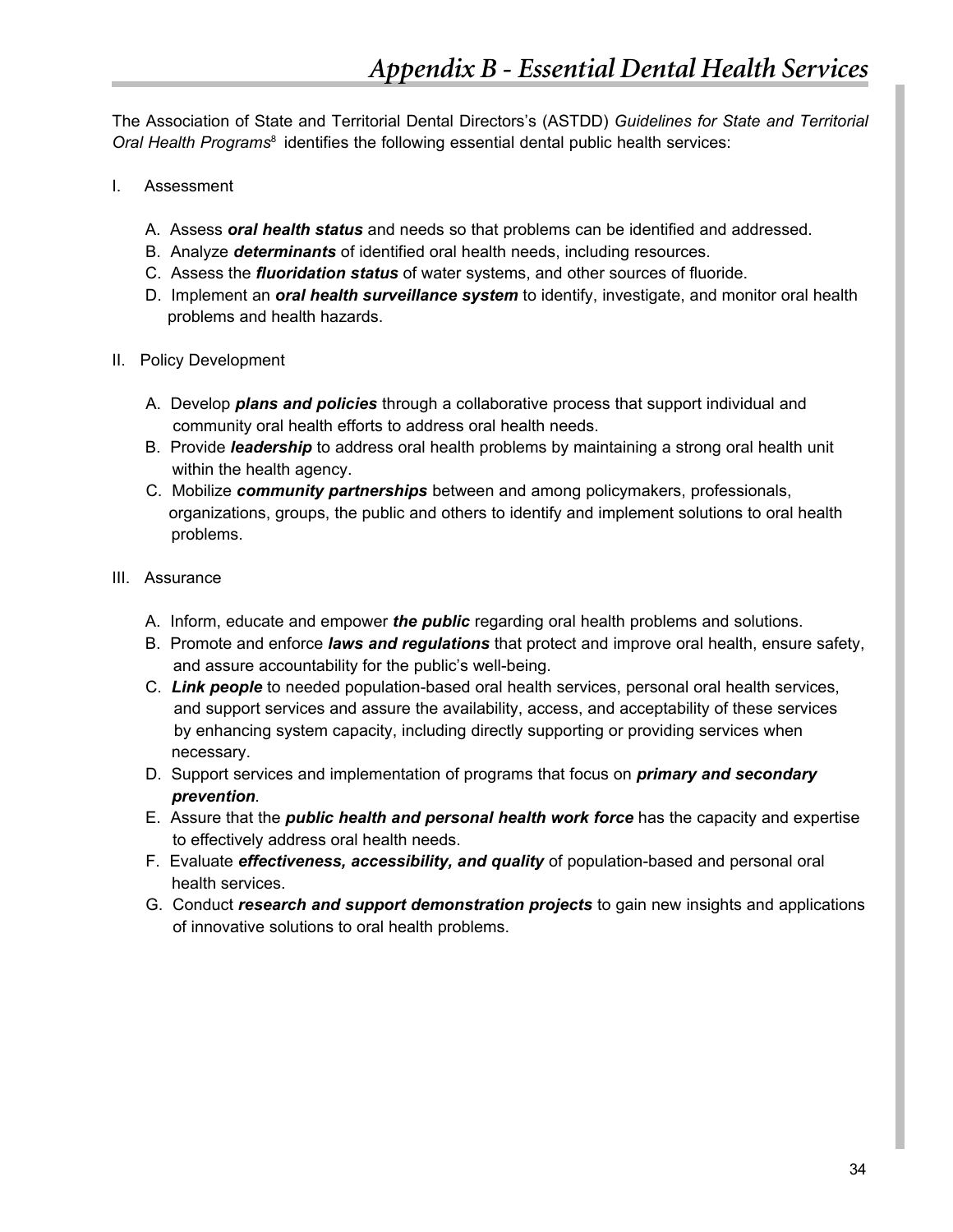## *Appendix C - Healthy People 2010 Oral Health Objectives*

|           | <b>Objectives</b>                                                                                            | Age(s)                            | 2010 Baseline                              | 2010<br>Goal            |
|-----------|--------------------------------------------------------------------------------------------------------------|-----------------------------------|--------------------------------------------|-------------------------|
| $21 - 1$  | Reduce dental caries experience in children                                                                  | $2 - 4$<br>$6 - 8$<br>15          | 18%<br>52%<br>61%                          | 11%<br>42%<br>51%       |
| $21 - 2$  | Reduce untreated dental decay in children and adults                                                         | $2 - 4$<br>$6 - 8$<br>15<br>35-44 | 16%<br>29%<br>20%<br>27%                   | 9%<br>21%<br>15%<br>15% |
| $21-3$    | Increase adults with teeth who have never lost a tooth                                                       | 35-44                             | 31%                                        | 42%                     |
| $21 - 4$  | Reduce adults who have lost all their teeth                                                                  | 65-74                             | 26%                                        | 20%                     |
|           | 21-5a Reduce gingivitis among adults                                                                         | 35-44                             | 48%                                        | 41%                     |
|           | 21-5b Reduce periodontal disease among adults                                                                | 35-44                             | 22%                                        | 14%                     |
| $21-6$    | Increase detection Stage I oral cancer lesions                                                               | all                               | 35%                                        | 50%                     |
| $21 - 7$  | Increase number of oral cancer examinations                                                                  | $40+$                             | 14%                                        | 35%                     |
| $21 - 8$  | Increase sealants in 8 year old first molars and<br>in 14 year old first and second molars                   | 8<br>14                           | 23% (1st molars)<br>15% (1st & 2nd molars) | 50%<br>50%              |
| $21-9$    | Increase persons on public water receiving<br>fluoridated water                                              | all                               | 62%                                        | 75%                     |
|           | 21-10 Increase utilization of oral health system                                                             | $2+$                              | 65%                                        | 83%                     |
| $21 - 11$ | Increase utilization of dental services for those<br>in long-term facilities, e.g., nursing homes            | all                               | 19%                                        | 25%                     |
|           | 21-12 Increase preventive dental services for poor children                                                  | $0 - 18$                          | 20%                                        | 57%                     |
|           | 21-13 Increase number of school-based health centers with<br>oral health component                           | $K-12$                            | developmental -<br>unknown                 |                         |
|           | 21-14 Increase number of community health centers and<br>local health departments with oral health component | all                               | 34%                                        | 75%                     |
|           | 21-15 Increase states with system for recording<br>and referring orofacial clefts                            | all                               | 23                                         | 51                      |
|           | 21-16 Increase the number of states with State-based<br>surveillance system                                  | all                               | $\mathbf 0$                                | 51                      |
| 21-17     | Increase the number of State & local dental programs<br>with public health trained director                  | all                               | developmental -<br>unknown                 |                         |

*Source: U.S. Department of Health and Human Services. Healthy People 2010 (Conference Edition, in Two Volumes). Washington, DC: January 2000. (http://www.health.gov/healthypeople/default.htm)*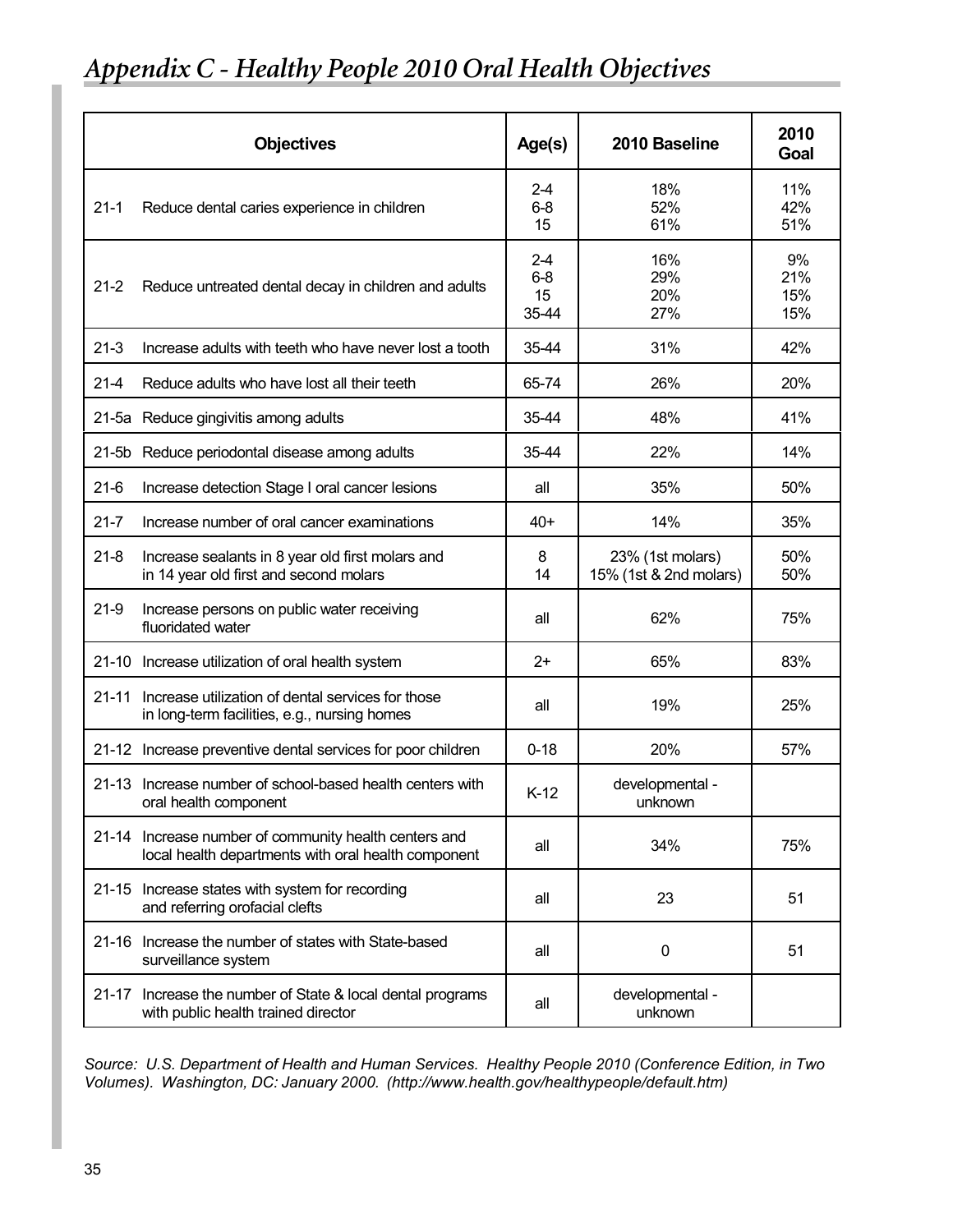The following profile illustrates the approach used by the four state models to estimate the funding needs to build the ten essential infrastructure and capacity elements for their state oral health programs. Budget estimates listed in the profile are meant to demonstrate possible funding needs by using the projections provided by the state models.

### *a. Core staff*

The core staff includes a full-time state dental director and staff for the oral health unit. The core staff would perform multiple functions and provide leadership and support of the ten essential infrastructure and capacity elements. The number of individuals forming the core staff will vary from state to state depending on environmental and strategic factors. One state model projected salary and benefits for a core staff of approximately 10 full-time equivalents ranging from \$600,000 to \$800,000 annually. Another state model projected a core staff of approximately 15 full-time equivalents and estimated salary and benefits in the range of \$1 million to \$1.5 million annually. It is expected that the number of persons for a core staff will vary among the states.

Additional costs related to a core staff include staff training and purchasing/maintaining communication and computer equipment for the staff. Training cost could range from \$10,000 to \$20,000 annually. Furthermore, equipment cost could range from \$50,000 to \$100,000 annually.

### *b. Surveillance system*

This element would require data collection, analysis, and communication of surveillance findings. Projected costs include equipment and supplies for intra-oral screenings, contractors, training, travel, data entry, data analysis, and printing and distributing reports. Core staff would support surveillance activities. Some staffing needs for surveillance may be supported by other components of the state health agency, county health agencies, and communities. Additional contracted services and operation costs could require \$60,000 - \$80,000 annually. For states conducting oral health assessment in cycles (i.e., 5-year intervals), \$100,000 - \$200,000 may be needed during an active year of data collection.

### *c. Leadership*

Leadership in determining priorities, setting agendas, developing plans, making funding decisions, and establishing policies is dependent on the talent and skills of the core staff. Leadership is needed in each of the essential infrastructure and capacity building elements. Consequently, the budget for a core staff's salary, benefits, and training supports leadership. Costs for operation may vary each year depending on activities.

### *d. State plan*

A collaborative process in developing a state oral health improvement plan would require the support of the core staff. Additional costs could be needed for conducting conferences/planning meetings, contracting a facilitator/planner, renting an off-site meeting place, and reimbursing participants for their travel and lodging. One state model projected the cost for developing a state plan could range from \$90,000 to \$100,000 annually.

### *e. Developing and promoting policies*

The core staff, particularly the state dental director, will support development and promotion of policies. Operation costs may vary each year depending on activities.

### *f. Communications and education*

Projected costs could include contracting the services of a Webmaster to establish electronic access to oral health information and maintaining a listserv. Additionally, other costs related to communications and education could relate to conferences to present oral health needs assessment findings and other issues to policy makers and legislators, and to print and distribute oral health reports or newsletters. One state model estimated a budget ranging from \$20,000 to \$35,000 annually.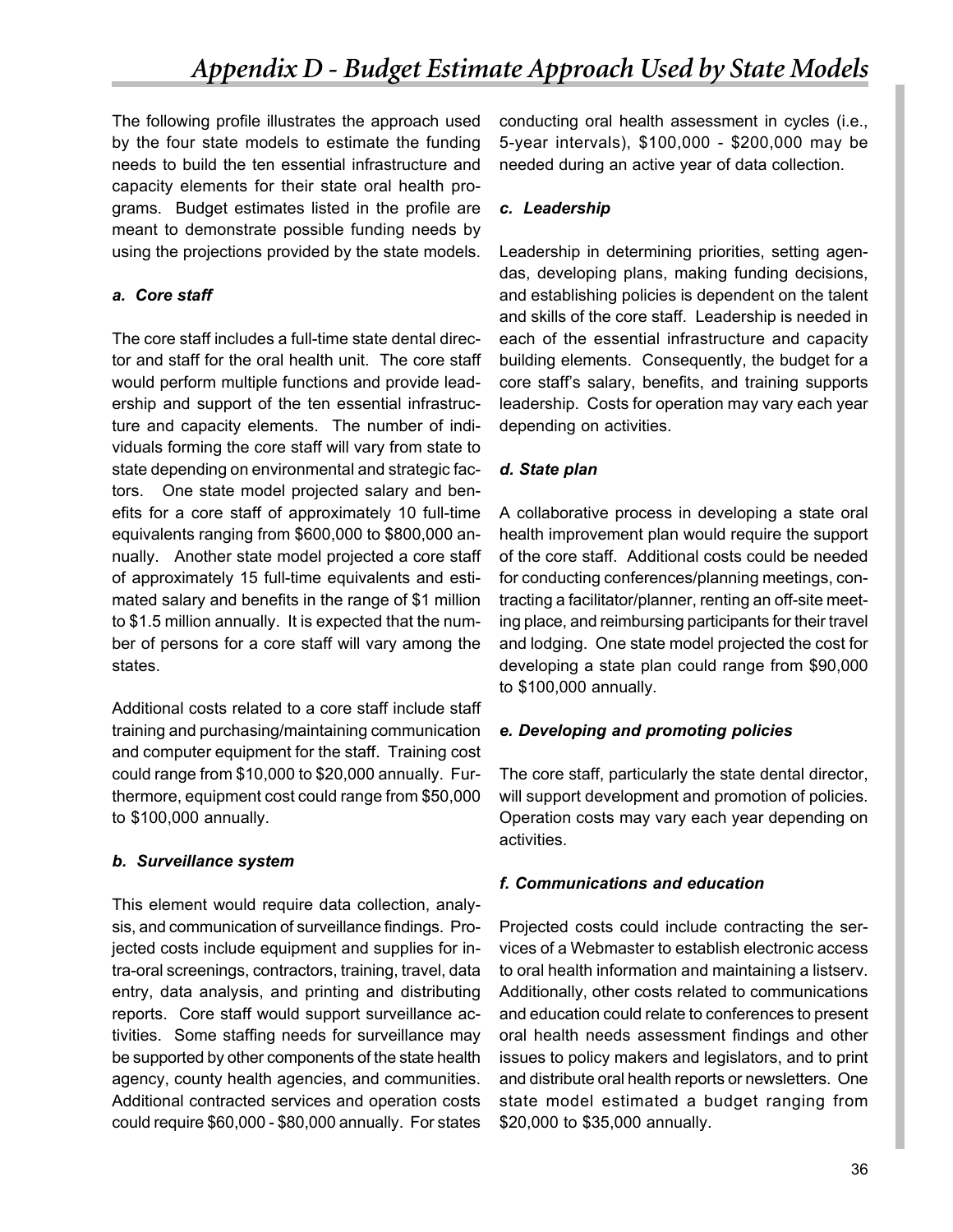### *g. Building linkages*

Building linkages through an oral health advisory committee, community coalitions, and governmental workgroups may require funding to support communications, conference calls, meetings, travel, and other group functions. One state model estimated funding needs ranging from \$60,000 to \$95,000 annually.

### *h. Integrating, coordinating, and implementing population-based interventions*

Population-based interventions can be highly variable among the states. Such interventions would depend on the fluoridation status, population size, existing community-level interventions, etc. Projected costs for population-based intervention services could relate to water fluoridation, sealant placement, dental care access, fluoride mouth rinse, fluoride varnish, health fairs, spit tobacco education, and general oral hygiene education. One state model projected funding needs ranging from \$250,000 to \$335,000 annually.

### *i. Building community capacity*

The number of counties varies widely among the states. The four state models showed a range of 15 to 88 counties per state. State models varied in strategies proposed to build community capacity for delivering community-level interventions. One strategy included working with local entities to determine their needs, assisting with grant writing, and analyzing community needs and resources. Another strategy included providing multiple "seed grants" to communities to develop local solutions to dental care access problems. A third strategy included contracting services with communities to provide sealants, fluoride varnish, screenings, etc. One state model estimated that \$1 million to \$2 million annually would be needed for contracting services or providing grants with communities.

### *j. Health systems interventions*

Health systems interventions may include working with local health departments, community health centers, and schools to establish oral health components. Strategies could include supporting needs assessment, seeking funding, and providing consultation. Core staff could provide technical assistance and training. Other approaches may include providing grants to build community, school-based, or nursing home dental clinics. These grants could be one-time only or for multiple years. One state model projected funding needed to establish grants could range from \$500,000 to \$750,000 annually.

### *k. Leveraging resources*

Leveraging resources will require support of the core staff. Grant writing could be provided by the core staff and through contracted services. One state model projected costs ranging from \$10,000 to \$20,000 annually to contract grant writers.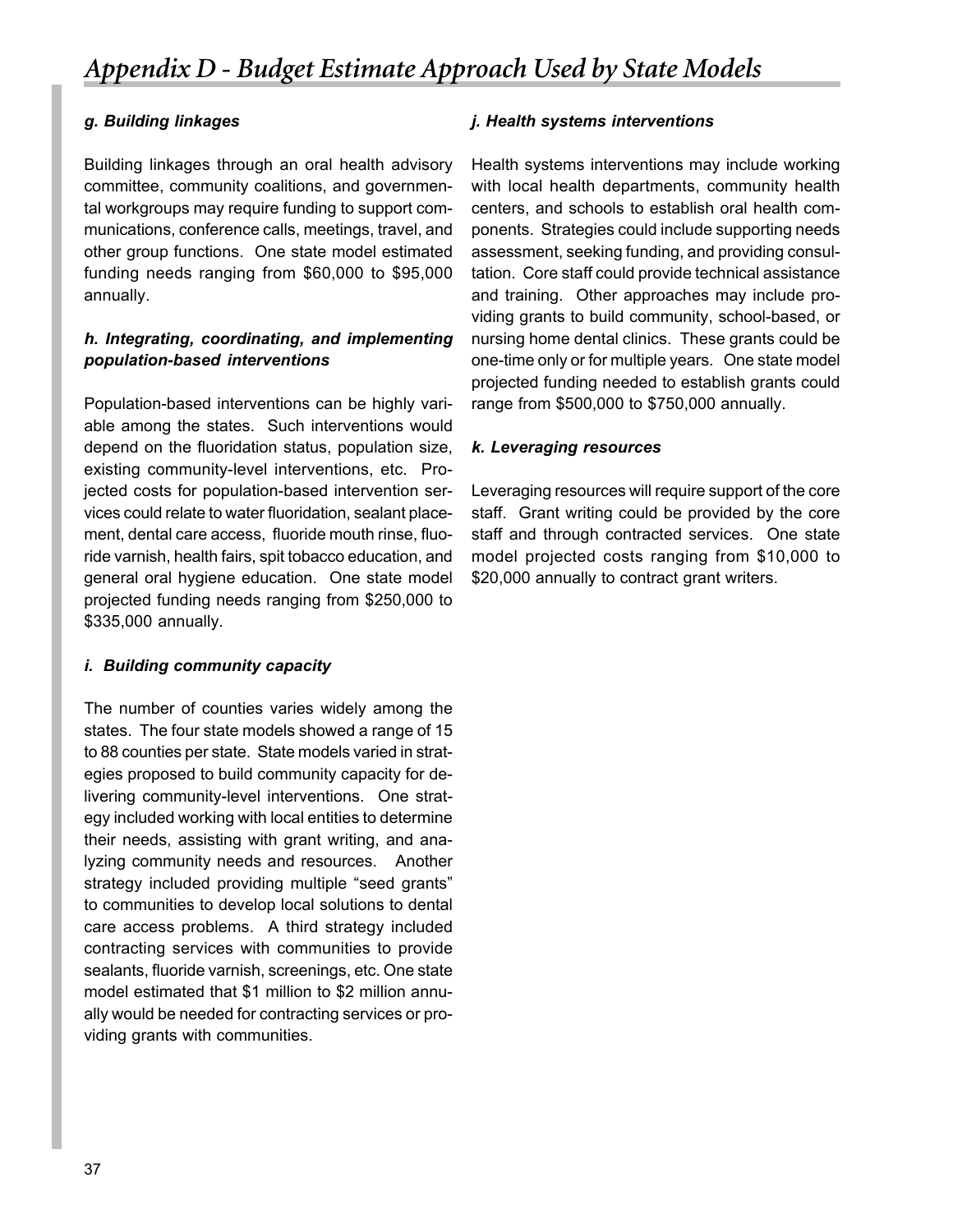1. U.S. Department of Health and Human Services. Healthy People 2010 (Conference Edition, in Two Volumes). Washington, DC: January 2000.

(http://www.health.gov/healthypeople/default.htm)

2. U.S. Department of Health and Human Services. Oral Health in America: A Report of the Surgeon General. Rockville, MD: U.S. Department of Health and Human Services, National Institute of Dental and Craniofacial Research, National Institutes of Health, 2000. (http://www.nidr.nih.gov/sgr/sgr.htm)

3. Centers for Disease Control and Prevention (CDC). Improving Oral Health — Preventing Unnecessary Disease among all Americans. CDC's Oral Health Program At-A-Glance 1999. (http://www.cdc.gov/nccdphp/ oh/ataglac.htm)

4. Centers for Disease Control and Prevention (CDC). CDC's Oral Health Program. (http://www.cdc.gov/ nccdphp/oh/program.htm)

5. Centers for Disease Control and Prevention (CDC). CDC's Oral Health Program At-A-Glance 1998. SIRS Government Reporter. Spring 1999.

6. Written testimony from the American Board of Dental Public Health. Journal of Public Health Dentistry. Spring 1994; 54(2):92-96.

7. Institute of Medicine. The future of public health. Washington, DC: National Academy Press, 1988.

8. Public Health Functions Steering Committee. Public Health in America. Fall 1994. (http://www.health.gov/ phfunctions/public.htm)

9. Association of State and Territorial Dental Directors (ASTDD). Guidelines for state and territorial oral health programs. July 1997.

10. Association of MCH Programs and Maternal and Child Health Bureau. Introduction to capacity assessment for state Title V (CAST-5). Draft 9/6/99.

11. Gift HC, Drury TF, Nowjack-Raymer RE, Selwitz RH. The state of the nation's oral health: mid-decade assessment of Healthy People 2000. Journal of Public Health Dentistry, 1996;56(2):84-91.

12. ASTDD Delphi survey of infrastructure and capacity building. November 1999. Unpublished.

13. Thackler SB, Berkelman R.L. Public health surveillance in the United States. Epidemiology Reviews 1988; 10:164-90.

14. Meriwether RA. Blueprint for a national public health surveillance system for the 21st century. Journal of Public Health Management Practice 1996;2(4):16-23.

15. Thacker SB, Stroup, DF. The future of national public health surveillance in the United States. Journal of Health Management Practice 1996;2(4):1-3.

16. Hinman AR. Surveillance and the National Center for Prevention Services. Journal of Health Management Practice 1996;2(4):50-51.

17. Baker Jr EL, Ross D. Information and surveillance systems and community health: building the public health information infrastructure. J Health Management Practice 1996;2(4):58-60.

18. 1999 Council of State and Territorial Epidemiologists (CSTE) Annual Meeting. Position Statement #CD/ MCH-1. Inclusion of oral health indicators in the National Public Health Surveillance System (NPHSS).

19. 1999 Council of State and Territorial Epidemiologists (CSTE) Annual Meeting. Position Statement #CD/ MCH-2. Inclusion of childhood dental caries and dental sealants indicators in the national Pubic Health Surveillance System, NPHSS.

20. Centers for Disease Control and Prevention (CDC). Behavioral Risk Factor Surveillance System (BRFSS). (http://www2.cdc.gov/nccdphp/brfss2/training\_ov/ menu.asp)

21. Centers for Disease Control and Prevention (CDC). Behavioral Risk Factor Surveillance System (BRFSS). Online Prevalence Data. Oral Health.

(http://www2.cdc.gov/nccdphp/brfss)

22. Association of State and Territorial Dental Directors (ASTDD). Seven-step model for assessing oral health needs.

23. Association of State and Territorial Dental Directors (ASTDD). Basic screening surveys: An approach to monitoring community oral health. 1999.

24. Potts L, Rowitz L. Social marketing/health communications: leadership opportunities for the 1990s. Journal of Public Health Management Practice 1996;2(4): 73-76.

25. Teutsch SM, Thacker SB. Planning a public health surveillance system. Epidemiol Bull 1995 Mar;16(1): 1-6.

26. Thacker SB, Berkelman RL, Stroup DF. The science of public health surveillance. Journal of Public Health Policy 1989 Summer;10(2):187-203.

27. Thacker SB, Stroup DF. Future directions for comprehensive public health surveillance and health information systems in the United States. American Journal of Epidemiology 1994 Sep;140(5):383-97.

28. Synopsis of State Dental Public Health Programs. Compiled by the members of the Association of State and Territorial Dental Directors. March 1999.

29. Current trends core public health functions and state efforts to improve oral health - United States, 1993. Morbidity and Mortality Weekly Report March 25, 1994;43(11):201, 207-9.

30. Bryson JM. Strategic planning for public and nonprofit organizations: a guide to strengthening and sustaining organizational achievement. San Francisco (CA): Jossey-Bass; 1988.

31. Office of Planning and Management. Planning Guides and Handbooks of State Governments. August 12, 1999. (http://www.opm.State.ct.us/mgmt/busguide/ 50States/guides.htm)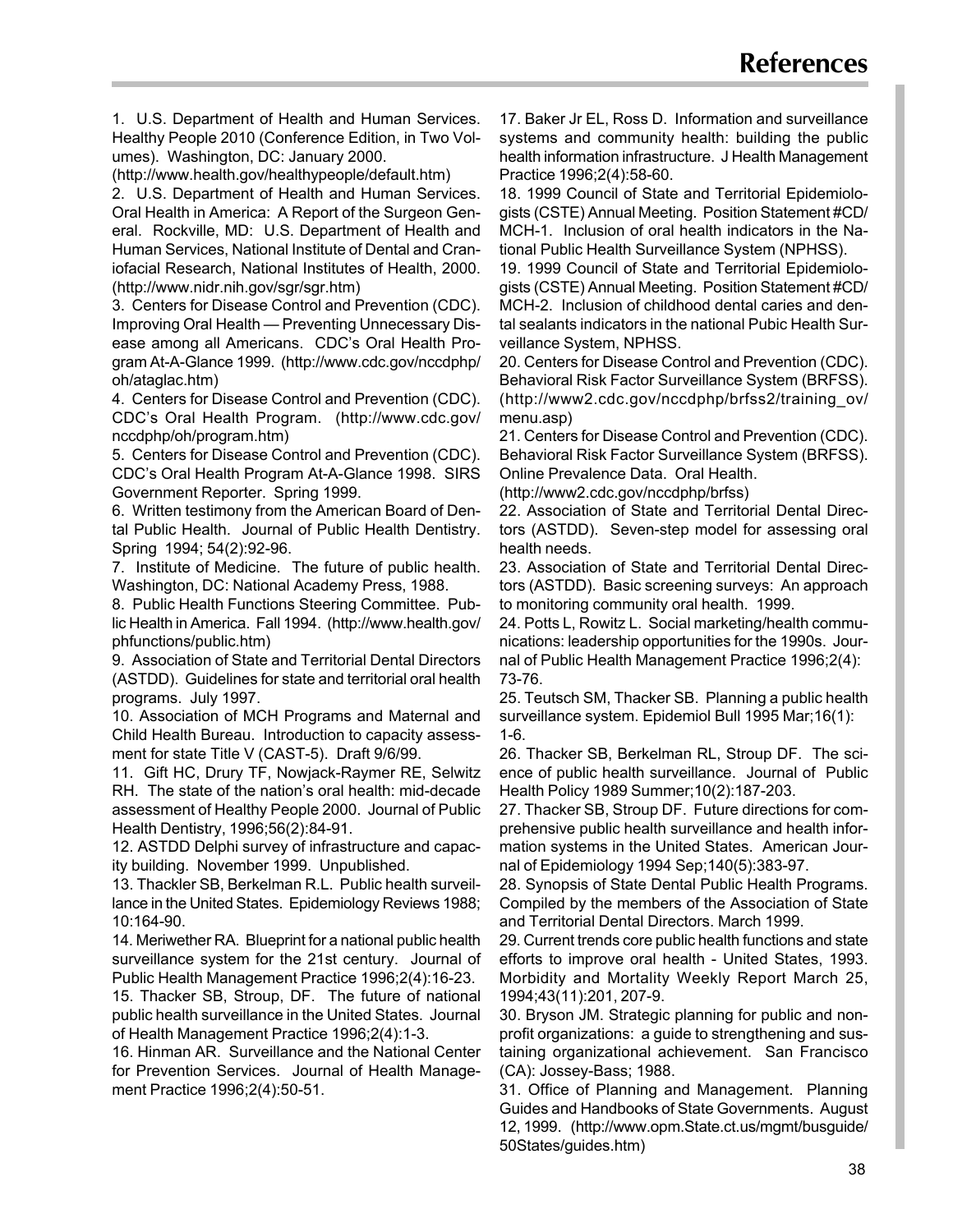32. Meissner HI, Bergner L, Marconi KM. Developing cancer control capacity in state and local public health agencies. Public Health Reports 1992;107:15-23.

33. Schwartz R, Smith C, Speers MA, et al. Capacity building and resource needs of state health agencies to implement community-based cardiovascular disease programs. Journal of Public Health Policy 1993 Winter;480-494.

34. Isman, R. Implications for state and local dental programs and relationships between public and private dental practice. Journal of Dental Education 1994;58(4):307-311.

35. Preparing dental public health to meet the challenges and opportunities of the 21st century. Journal of Public Health Dentistry 1994 Spring;54(2):80-99.

36. Schwartz R, Smith C, Speers MA, et al. Capacity building and resource needs of state health agencies to implement community-based cardiovascular disease programs. Journal of Pubic Health Policy 1993 Winter; 481-494.

37. Friede A, Blum HL, McDonald M. Public health informatics: how information age technology can strengthen public health. Annual Review of Public Health 1995;16:239-52.

38. Lasker RD. The quintessential role of information in public health. In: Data needs in an era of health reform. Proceedings of the 25th public health conference on records and statistics and the National Committee on Vital and Health Statistics 45th anniversary symposium; 1995 Jul 17-19; Washington. Hyattsville (MD): National Center for Health Statistics (US); 1995. p. 3-10. (DHHS pub; no. (PHS) 96-1214).

39. Hayes R, Goodman A, Wilt S. Developing injury prevention capacity in New York City: the role of a local health department in fostering collaborations. Journal of Public Health Management Practice 1997;3(6):25- 29.

40. Brownson RC, Smith CA, Jorge NE, et al. The role of data-driven planning and coalition development in preventing cardiovascular disease. Public Health Reports 1982;107:32-36.

41. Centers for Disease Control and Prevention (CDC). State coalitions for prevention and control of tobacco use: United States,1989. Morbidity and Mortality Weekly Report 1990;29:476-84.

42. Butterfoss FD, Goodman, RM, Wandersman A. Community coalitions for prevention and health promotion. Health Education Research: Theory and Practice 1993;8(3):315-330.

43. Rabin, S. Pooling resources builds private/public partnerships. Public Relations Journal 1992;48(10):32- 34.

44. Goodman RM, et al. A critique of community health promotion approaches: based on a qualitative review of six programs in Maine. American Journal of Health Promotion 1993;7(3):208-220.

45. Bobbitt-Cooke, M, Cole TB. Critical factors in building local capacity to prevent and control injury: North Carolina's experience. Journal of Public Health Management Practice 1997;3(6):35-42.

46. Lasker RD, Humphreys BL, Braithwaite WR. U.S. Public Health Service Public Health Data Policy Coordinating Committee. Making a Powerful Connection: The Health of the Public and the National Information Infrastructure. July 6, 1995.

(http:// www.nnlm.nlm.nih.gov/fed/phs/powerful.html) 47. AHEC/Community Partners. Materials & Resources Community Building. (http://www.ahecpartners.org/resources/cb)

48. Greene JC, Louie RL, Wycoff SJ. U.S. Preventive Services Task Force. Preventive dentistry — dental caries. Journal of the American Medical Association 1989;62(24):3459-3463.

49. Greene JC, Louie RL, Wycoff SJ. U.S. Preventive Services Task Force. Preventive dentistry — periodontal diseases, malocclusion, trauma, and oral cancer. Journal of the American Medical Association 1990;263(3):421-425.

50. Newbrun, E., ed. Fluorides and dental caries. 3rd ed. Springfield (IL): Charles C. Thomas Publisher; 1986. 51. Brunelle JA, Miller AJ, Smith JI. DMFS in U.S. children with and without lifelong exposure to water fluoridation. Journal of Dental Research 1983;62-203.

52. Driscoll WS, Meifetz SB, Horowitz KS, et al. Prevalence of dental caries and dental fluorosis in areas with negligible, optimal, and above-optimal fluoride concentrations in drinking water. Journal of the American Dental Association 1986;113:29-33.

53. Katz RV, Jensen ME, Meskin LH. Dental caries prevalence in a community of schoolchildren: fluoridated vs. non fluoridated. Journal of Dental Research 1983;62:202. Abstract.

54. Kumar JV, Green EL, Wallace W, Cornahan T. Trends in dental fluorosis and dental caries prevalences in Newburg and Kingston, N.Y. American Journal of Public Health 1989; 79:565-569.

55. Centers for Disease Control and Prevention (CDC). Oral Diseases and Conditions. June 1, 1999.

(http://www.cdc.gov/nccdphp/ohp.htm)

56. Ripa, LW. The current status of pit and fissure sealants: a review. Canadian Dental Association Journal 1985;5:367-380.

57. Mertz-Fairhurst EJ, Fairhurst CW, Williams JE, et al. A comparative clinical study of two pit and fissure sealants: 7-year results in Augusta, Ga. Journal of the American Dental Association 1984;109:252-255.